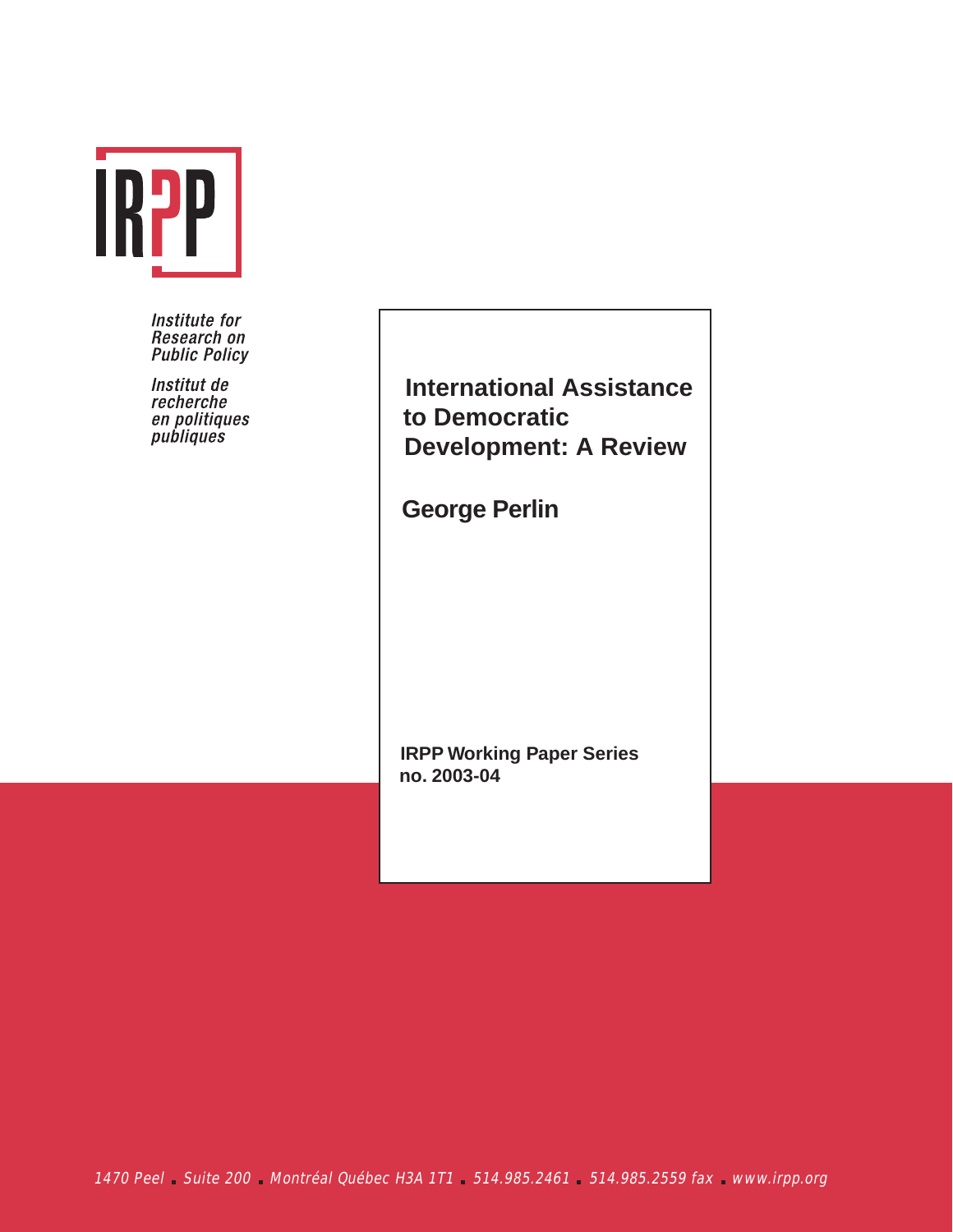### **INTERNATIONAL ASSISTANCE TO DEMOCRATIC DEVELOPMENT: AREVIEW <sup>1</sup>**

### **George Perlin**

The drama and consequences of the military-driven attempts to effect regime change in Afghanistan and Iraq have drawn worldwide attention to "democracy promotion" as an important element in international relations. In fact, these episodes are just one part of the new direction in global strategies undertaken by the established democracies since the end of the Cold War. While democracy promotion was always at least nominally a goal of these states, during the Cold War it was practiced only in exceptional circumstances constrained by the day-to-day course of events in an international environment in which military power was the primary instrument for preserving security. Initiatives in democracy promotion were limited by the doctrine of nonintervention, intended to prevent the destabilization of the balance of power.

The end of the Cold War, coupled with a process of more widespread political change that began with the fall of the authoritarian regimes in the Iberian Peninsula in the 1970s, precipitated more active engagement in initiatives of this kind. This process of political change, described by Samuel Huntington as the "third wave of democracy," has been characterized by a dramatic growth in the number of states committing themselves to some form of democratic governance (1991). Freedom House<sup>2</sup> estimates that since 1987–-88, the percentage of the world's states that are "electoral democracies" has grown from 40 to 63.<sup>3</sup> As the number of states undertaking the transition from authoritarian to democratic rule has grown, democracy

<sup>&</sup>lt;sup>1</sup> This review is based on a survey of donor, delivery-agent and research-centre Web sites; a review of secondary sources; interviews by the author; and the author's personal experience as director of a project, funded by the Canadian International Development Agency, to establish a curriculum in the study of democracy in postsecondary educational institutions in Ukraine.

<sup>2</sup> Freedom House is a nonpartisan American NGO that was established by Eleanor Roosevelt and Wendell Wilkie after the Second World War to promote liberal-democratic values. It does annual global surveys in which it assigns scores to all countries on an index of variables measuring individual rights and freedoms. Its indicators are described in appendix 2. Freedom House defines democracy as, "At a minimum...a political system in which the people choose their authoritative leaders freely from among competing groups and individuals who were not designated by the government" (Freedom House Survey Team 2002).

<sup>&</sup>lt;sup>3</sup> The figure is shown as a percentage because the total number of states has grown. Adrian Karatnycky reports that there were 121 electoral democracies out of a total of 192 sovereign states at the end of 2002, and 66 out of 167 in 1987–88. "In short," he observes, "the number of new democratically elected governments has increased by 55 over the space of 15 years, an average of nearly four per year" (2003, 1).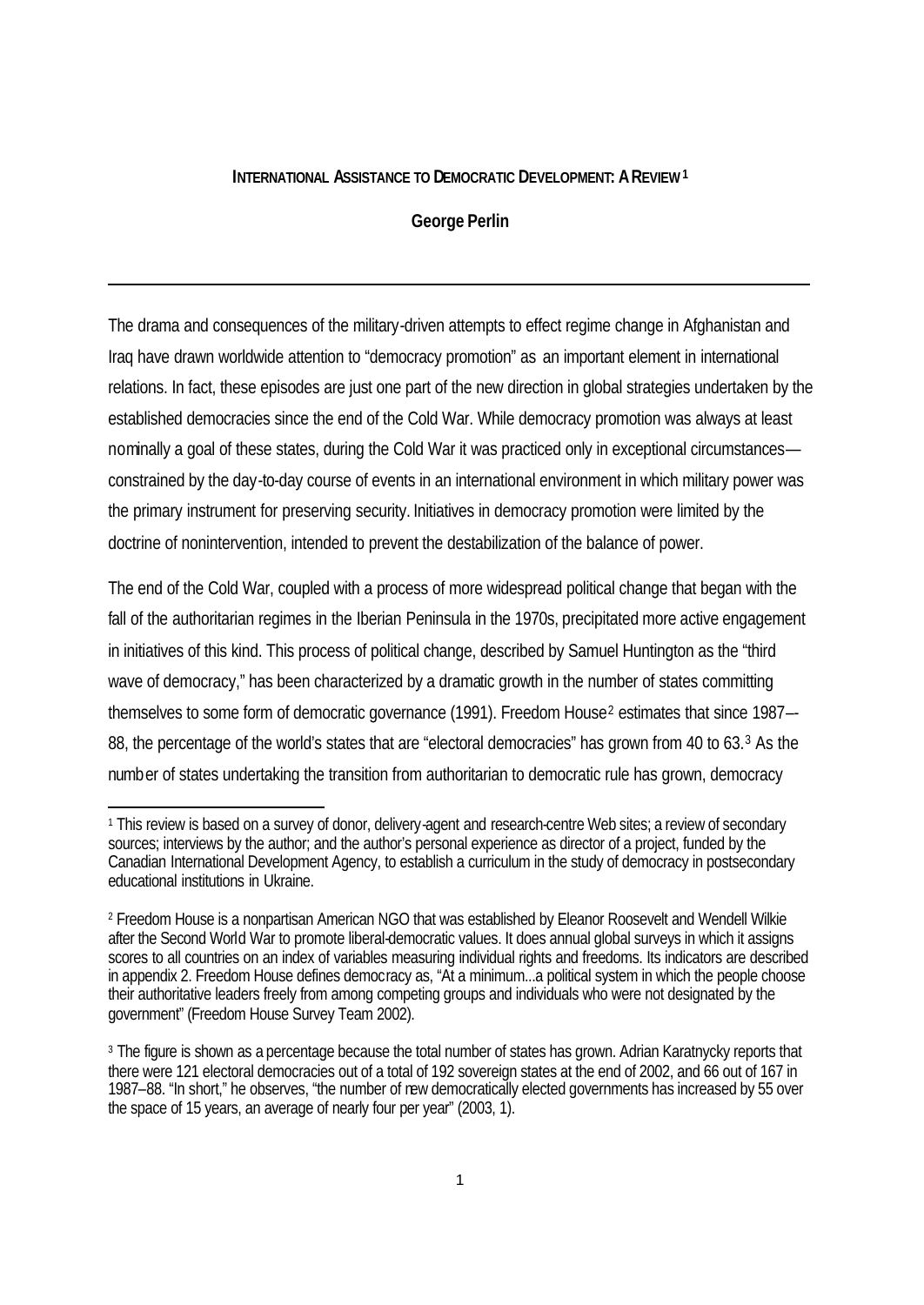promotion has come to play an increasingly important part in international relations. Its legitimacy was formally recognized by a group of 105 states that met in Warsaw in 2000 and formed the Community of Democracies with the express purpose of promoting global democracy. Canada was one of the signatories to the Warsaw declaration and has been an active supporter of democracy promotion.

Democracy-promotion activities have taken two main forms. One is the imposition of conditions for political reform as a requirement for conferring other benefits. The most comprehensive application of conditionality is that which the European Union has required of central and eastern European states seeking admission to the EU. These states have had to demonstrate their commitment to the practice of liberal-democratic governance before being accepted as EU members. Political conditions of a less sweeping but nonetheless significant kind are now routinely imposed by both individual states and international organizations such as the IMF and the World Bank for the provision of economic and financial assistance to developing countries.

But the major innovation in policy over the past two decades has been the allocation of resources to specific democracy-building activities. Direct assistance has been the principal vehicle for the delivery of democracy-promotion policy. It is distinctive in two particularly important ways. First, it involves direct intervention through a wide range of activities. Second, it is supported by funding from both the public and private sectors.

This paper is the first in a project initiated by the Institute for Research on Public Policy to contribute to a discussion of Canada's role in democracy promotion. The project is concerned with democracy-promotion policy as a whole, but it is focused primarily on direct assistance because of the scope of the activities direct assistance encompasses and the scale of the financial commitment it involves. The specific objectives of the project are to establish how Canada can contribute most effectively to international assistance to democratic development and to determine best practices for delivery of Canadian assistance. To achieve these objectives, Canadian policy and programs need to be located in the context of the activities of the international donor community as a whole. All of the papers will be developed from this comparative perspective. The purpose of this first paper is to provide an overview of the collective international effort. In it, I describe the nature of direct assistance in this field and introduce issues that bear on its effectiveness.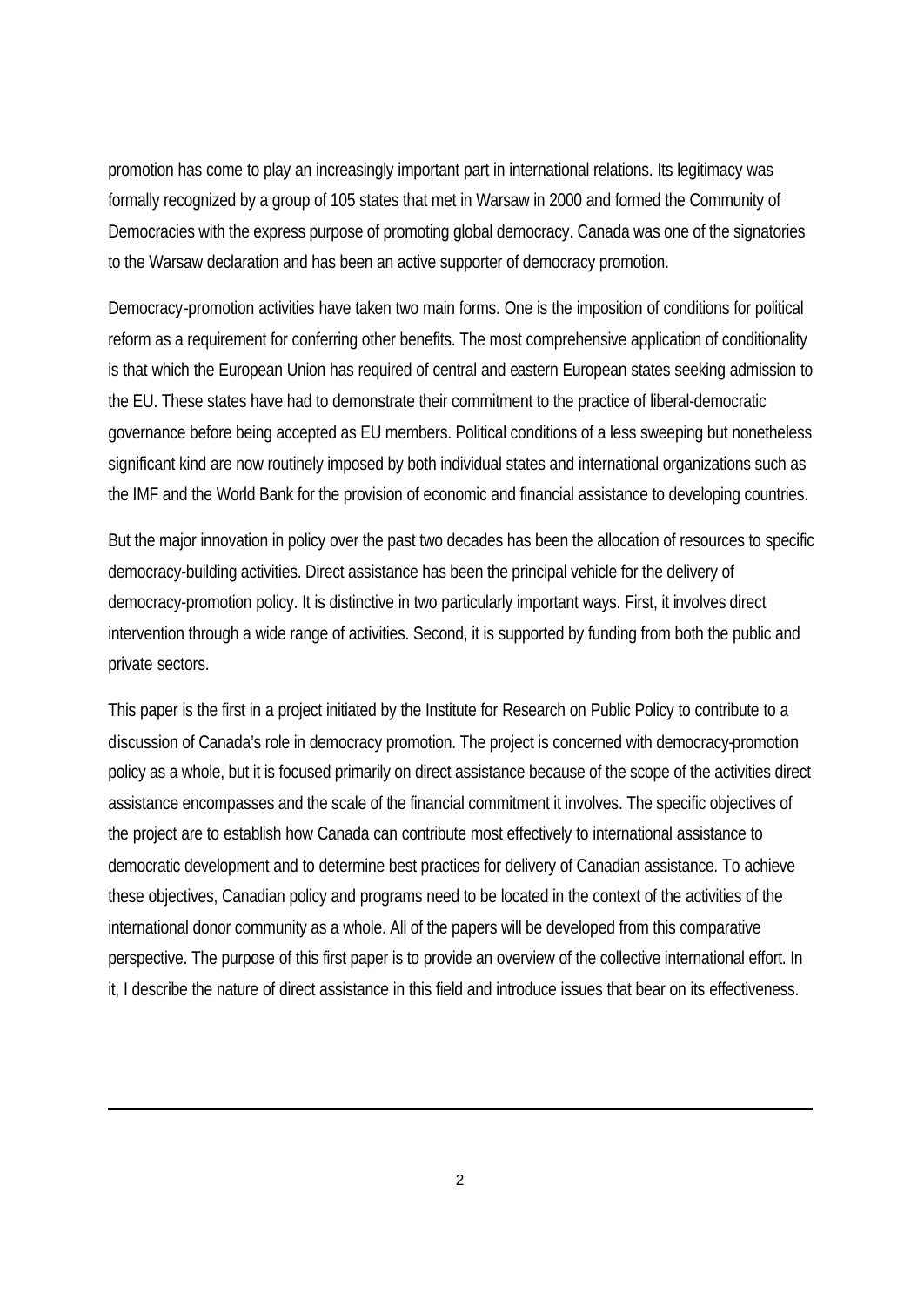### **THE RATIONALE FOR DEMOCRACY PROMOTION**

There are several reasons for the widespread adoption of democratic development as a goal in international -assistance policies.

Democracy promotion reflects first a commitment to the intrinsic worth of liberal-democratic values. From this perspective, there is a moral obligation for liberal-democratic regimes to help extend these values. This has been a factor in the strain of liberal idealism that from time to time played a role in American foreign policy in the twentieth century. Its most common expression has been support to human rights groups. While it occasionally played a role in the policies of the United States during the Cold War, it is a motivation more commonly ascribed to smaller and middle-rank powers, such as Canada and the Scandinavian countries. With the end of the Cold War and the developing belief that liberal democracy is "the normal condition" of governance reflecting universal aspirations (cf. Fukuyama 1992), there has been a greater willingness among legislators and leaders in all of the liberal-democratic states to project their values into activities to support the third wave of democratization.

A second justification lies in the belief that the spread of democracy will contribute to reduced levels of armed conflict. Proponents of this view say that

There is a strong interconnection between the process of peace building or conflict resolution and democracy. First, conflict often emerges due to a lack of democratic political leadership or structure. Second, democratic values and principles, such as pluralism, equal representation, and participation, are vital to the process of resolving conflict. Third, in a post-conflict society, where the political infrastructure is weak or nonexistent, democratizing the political system is essential for rebuilding the society and preventing future conflict. (World Movement for Democracy 2003)

Spencer R. Weart (1998), in a historical review reaching back to ancient Greece, claims that armed conflict has never been initiated to settle disputes between or within democratic states.<sup>4</sup> At the same time, an analysis of the record over the last half of the twentieth century establishes that democracies have generally

 4 In part, this argument rests on how one decides whether a state is a democracy.

For example, while the seceding Southern states in the American Civil war had democratically elected governments, Weart argues that the Civil War was not an exception because the South was dominated by an oligarchy whose power rested on a limited franchise and an illiberal political culture and thus was not a democracy (1998, 114–20).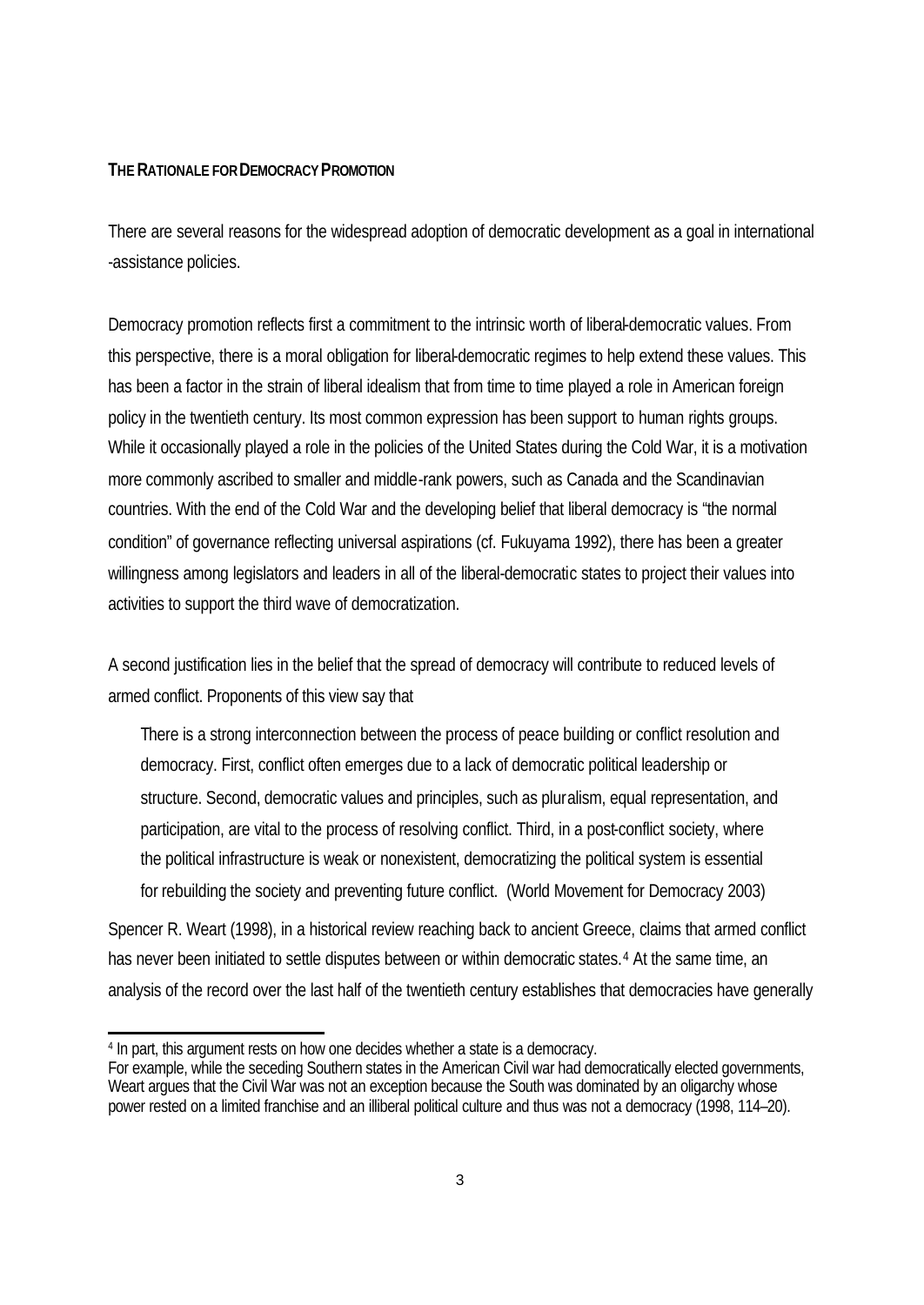been significantly less likely than authoritarian regimes to resort to the threat or use of war in any international disagreement. Some critics note examples where democracies have acted covertly to overturn democratically elected governments (as the United States did in Chile in 1973) or have invaded other states (as the United Kingdom, France and Israel did in Suez in 1956). However, these kinds of cases tend to be treated as rare exceptions to what has been described as "the closest one can get to an 'iron-clad' law in international relations theory" (Schraeder 2003, 32).

Critics say that there is no convincing empirical evidence to explain why democracies are less disposed to resort to conflict than authoritarian regimes. Even proponents agree that no research has clearly established what particular characteristics of democracies are important in curbing the resort to war *(*cf. Kegley and Hermann 2002). The most convincing line of argument focuses on aspects of the political culture of liberal democracies (cf. Gowa 1995). In this view, the conduct of democracies in international relations reflects the habits of mind and values that govern the conduct of their citizens and elites in domestic relations. Democracies approach international disputes with a collective disposition, learned from domestic politics, to be moderate in their demands, to respect the opinions of others, and to resolve disagreements through accommodation and compromise.

An important factor in the emphasis on democratization as a means to reduce inter- and intra-state violence was the widespread sense of horror over episodes of ethnically based conflict that led to massacres such as those that occurred in Rwanda and the states that formerly comprised Yugoslavia. Peacekeeping came to be seen as a necessary but inadequate part of the international community's response to this kind of conflict. The view developed that it could only be successfully controlled through preventative peacebuilding policies—policies aimed at establishing indigenous political institutions capable of resolving conflicts peacefully, protecting minorities and promoting the development of a culture of tolerance. The most comprehensive intervention of this kind has been mounted in the Balkans, where military action to end ethnic conflict has been followed by a program to support the establishment of liberal-democratic regimes.

Most recently, the promotion of global democracy has been seen as a means to reduce the threat of international terrorism. Larry Diamond argues that "one of the main sources of terrorism is chronically bad governance." He urges increased investment in "demo cracy and good-governance programming" to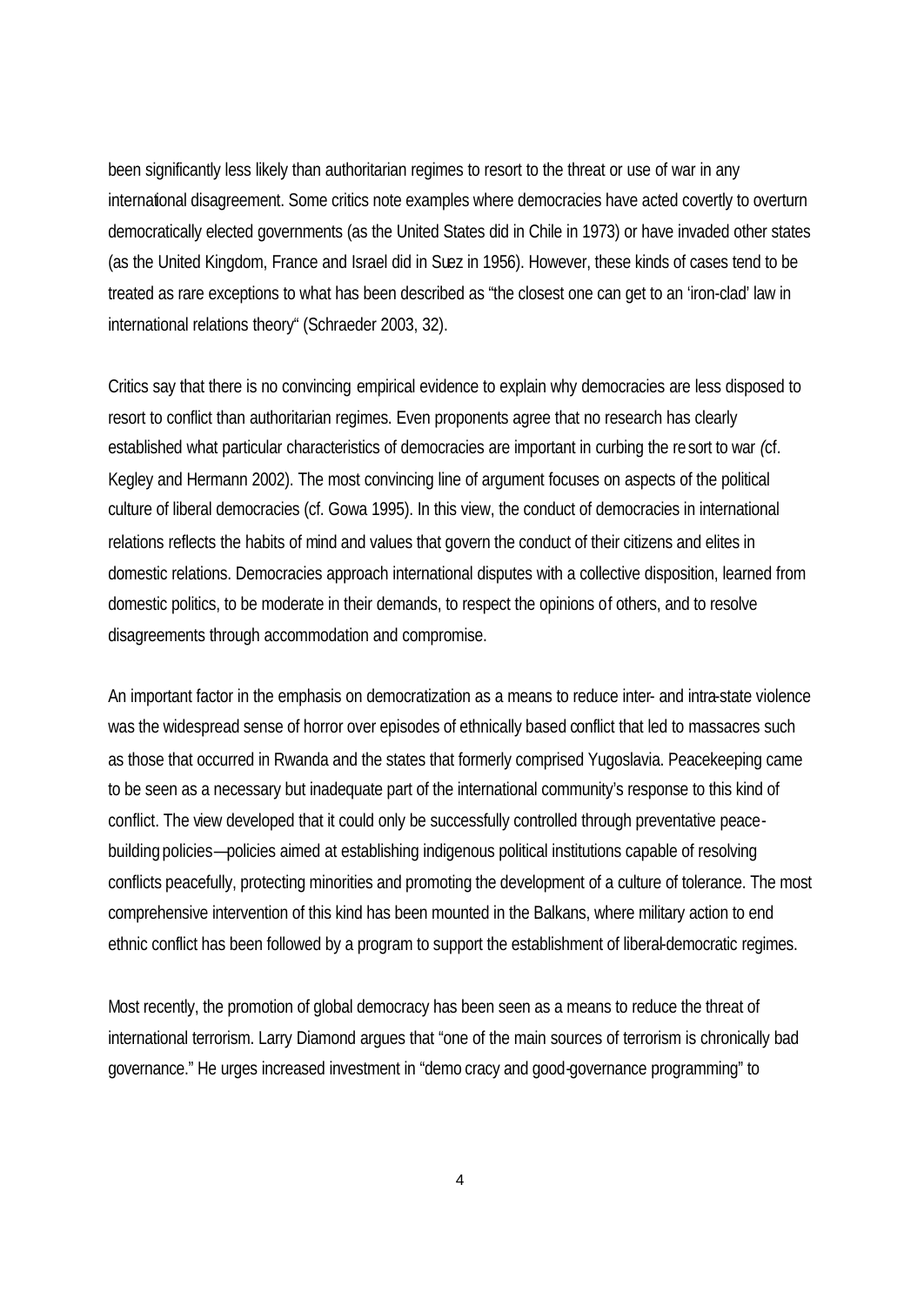transform "predatory societies" that lack "abundant social capital<sup>5</sup> (and the strong public institutions and public life that result from it)" into "civic communities" committed to "the universal goals of freedom and development" (2002, 1). Jennifer L. Windsor argues that Middle Eastern countries, where most of the terrorist groups have originated, have contributed to the problem because their governments "lack the legitimacy and capacity to respond to the economic and social challenges that face them" (2003, 1). Even critics of the Bush administration's decision to pursue regime change in Iraq have argued that promoting global democracy—by addressing the popular discontents that have been mobilized by extremist Muslim fundamentalists and creating a community of states committed to liberal-democratic values—is the only effective alternative to the use of force in reducing international terrorism *(*cf*.* Barber 2003).

A third reason for including democracy promotion in foreign policy was the growing frustration during the 1970s and 1980s among donors of foreign aid with the evident failure of their economic-assistance policies in many developing countries. Analyses of this problem identified government corruption and ineffectual governance as two of the causes. Aid donors concluded that foreign economic and social assistance had to be coupled with assistance to strengthen policy making and public administration in recipient countries, and with new forms of delivery that would prevent the diversion of aid funds from their intended purposes. This led to two significant policy changes. First, programs were developed to promote good governance, understood both as capacity building within administrative structures and as the development of mechanisms to curb corruption. Second, local NGOs were increasingly used to deliver social and economic aid with the aim of getting around incompetent and corrupt state delivery agents and strengthening the involvement of the intended beneficiaries of aid in the planning and management of projects. This second change became the basis for broad-gauge assistance to strengthen civil society and promote democratization.

Some economists question whether democratic development contributes to economic development. They say that in many countries economic development has occurred under the auspices of authoritarian regimes. Further, they argue that the theoretical connection between democratic development and economic development has never been well established. However, recent empirical work appears to substantiate the linkage. For example, a 1999 World Bank study that created six aggregate measures of

<sup>&</sup>lt;sup>5</sup> The concept of "social capital" is widely used in the academic literature on the sustainability of democracy. Robert Putnam, who introduced the concept in his work on Italian and American politics, defines it as both "social networks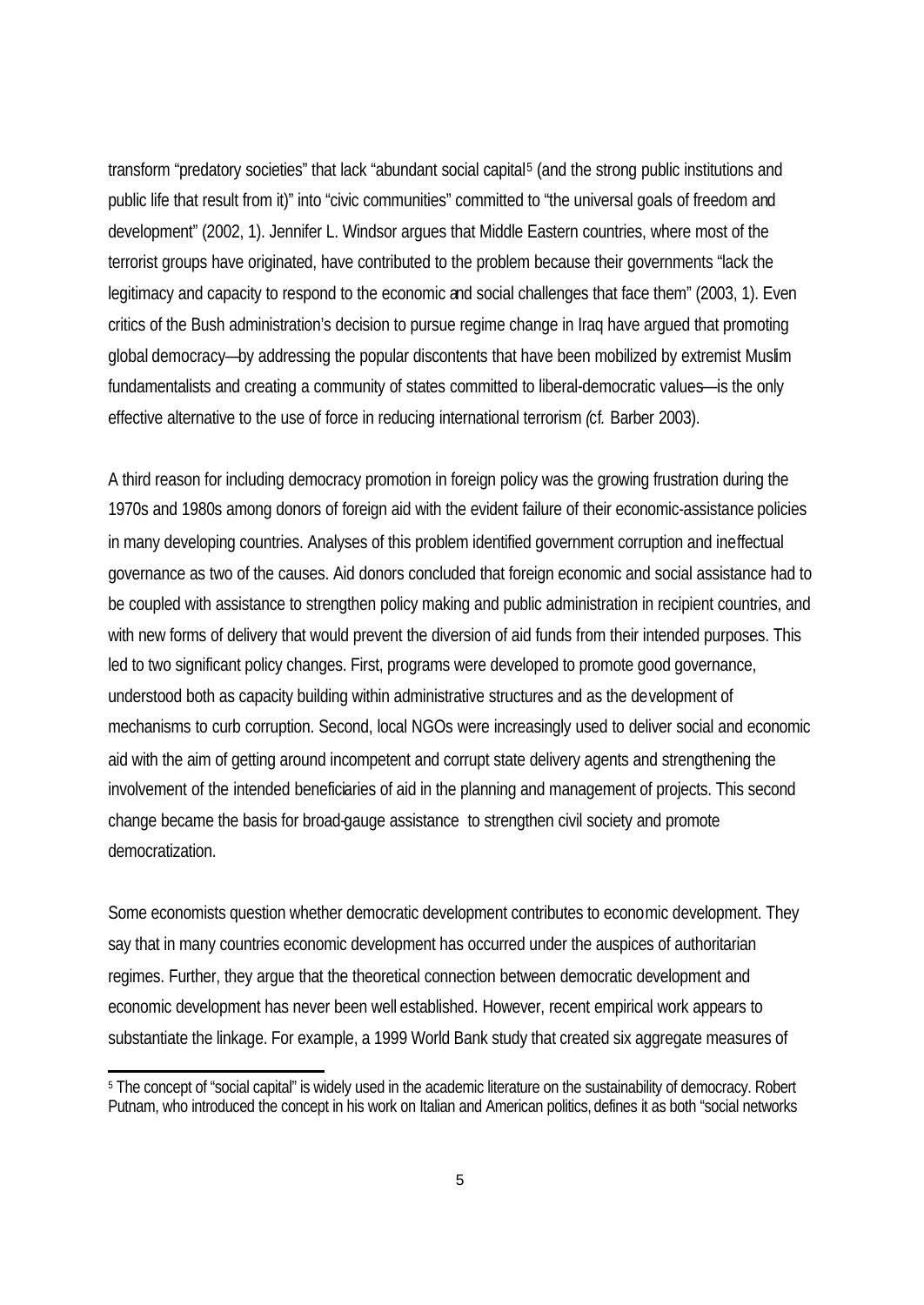good governance<sup>6</sup> based on 300 variables concluded that "there is a strong causal relationship from good governance to better development outcomes such as higher per capita incomes, lower infant mortality, and higher literacy" (Kaufmann, Kraay and Zoido-Lobaton 1999, 1). More recently, Roll and Talbot have reported that they found, in a global study of differences in gross national income per capita over the period 1995–99, that civil liberties, political rights and press freedom are all positively correlated with higher levels of income. Moreover, their analysis shows that these are causal variables and not effects that flow from higher levels of economic development: "Liberalizations," they say, "are, on average, followed by dramatic improvement in country income, while substantial reductions in growth typically follow anti-democratic events" (2003, *passim*).

Those who believe that the causal arrow points from democratic development to economic development or that the two are mutually reinforcing processes make three main arguments. One is that the legitimacy that democracy accords to governments permits them to mobilize popular consent for the difficult policy choices that the process of economic development often requires. The second is that democratic governments are more likely to sustain the legal framework necessary to ensure the effective operation of free markets. The third is that democratic regimes are more likely than authoritarian regimes to provide competent and honest governance. The consensus view is expressed in a 1993 policy declaration by the OECD's Development Assistance Committee (DAC) that committed DAC countries to pursue objectives that would treat economic and democratic development as interconnected processes (see box).<sup>7</sup>

Finally, democracy promotion has been seen by many policy makers as a necessary support to the new patterns of economic relationships associated with globalization. In this view, the development of regimes committed to liberal-democratic values is an important adjunct to freer trade and the expansion of investment opportunities for private capital. The underlying assumption is that the more intimately countries

and the norms of reciprocity and trustworthiness that arise from them" (2000, 19). 6 Their aggregate measures were based on a wide definition of good governance that included not just indicators of competent and honest administration but also indicators of "voice and accountability" and the rule of law that would be associated with the concept of democratic governance.

<sup>&</sup>lt;sup>7</sup> The consensus among participants at the 2001 White Oak Conference on Democracy and Development was that the two are "fundamentally *compatible* processes" (italics added). The rapporteur making this observation said it was a position on which economists and political scientists would not have agreed 10 or 15 years ago. He added that among the conference participants, "there are also strong residual views that authoritarian governance is necessary at the early stages of economic development" (Center for Democracy and Free Markets of the Council on Foreign Relations 2001).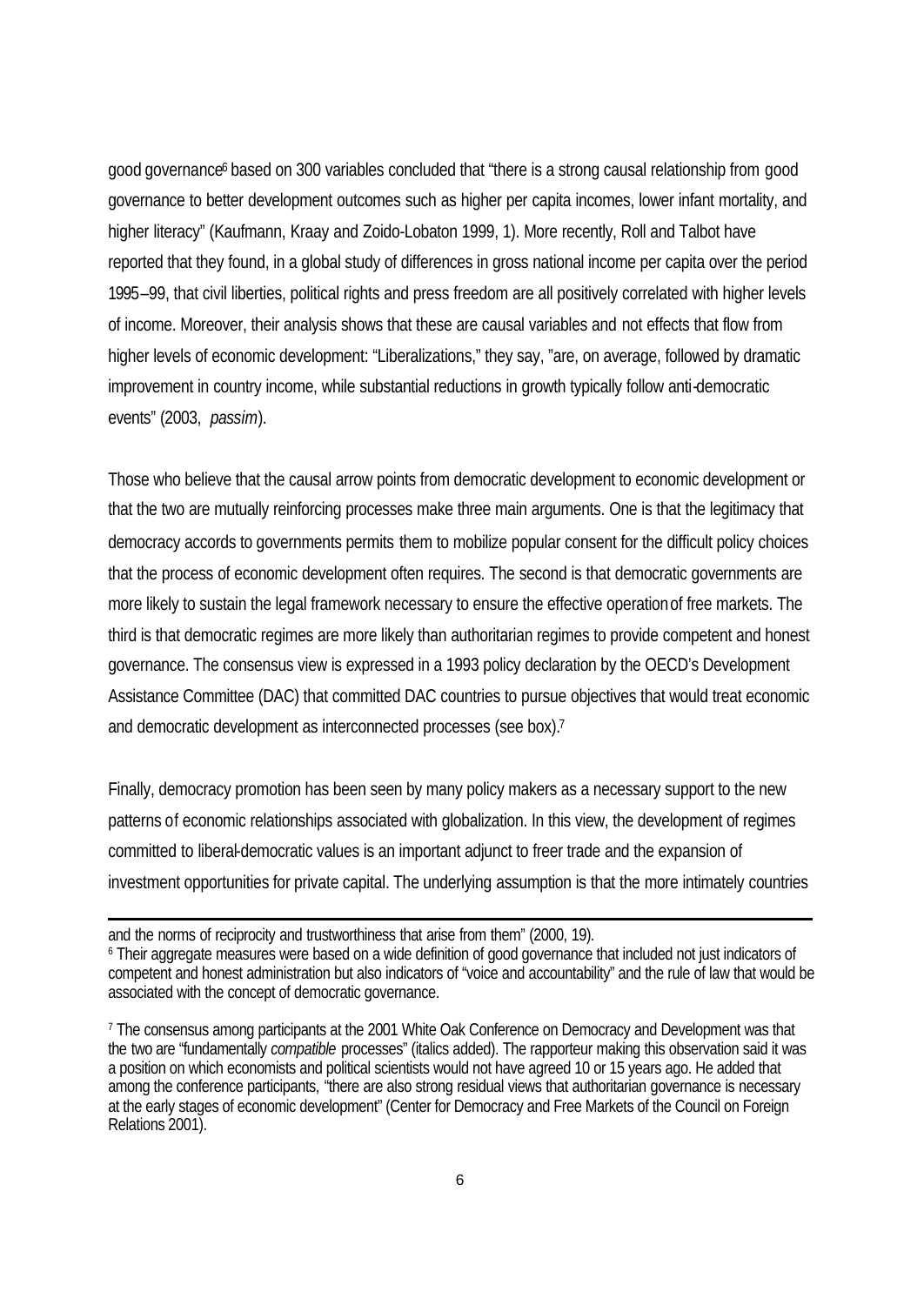are associated economically, the more important it is that their political regimes act harmoniously. This was manifestly an impetus to democratic development as economic co-operation among European countries evolved into the European Union. The success of the EU served as an example of the value of democratic governance in

developing and protecting market economies under conditions of political stability. The significance of this lesson has been driven home to business leaders by the difficulties they have encountered in trying to expand into developing countries and the new states that emerged from the collapse of the Soviet Union. They have been made further aware of the need to address issues of political reform by protest movements that resist globalization.<sup>8</sup>

# **DAC Statement on the Importance of Political Reform as a Factor in International Economic Assistance**

"It has become increasingly apparent that there is a vital connection between open, democratic and accountable systems of governance and respect for human rights, and the ability to achieve sustained economic and social development. Although these links are neither simple nor uniform, varying greatly from case to case and with respect to both time and place, DAC Members believe that sustainable development requires a positive interaction between economic and political progress. This connection is so fundamental that participatory development and good governance must be central concerns in the allocation and design of development assistance . . .

"The agendas for good governance, participatory development, human rights and democratisation are clearly interlinked. They include elements which are basic values in their own right, such as human rights and the principles of participation, and others such as accountability, transparency and high standards of public sector management, which are also means to developmental ends. Some of the objectives, such as the rule of law, must be viewed as both ends in themselves and means to viable development . . .

"Specifically, the overall agenda includes the following inter-linkages:

• the legitimacy of government which depends on the existence of participatory processes and the consent of those who are governed;

l <sup>8</sup> The interest of business leaders in political issues is reflected in the increasing prominence these issues have been accorded at meetings of the World Economic Forum. One illustration of the forum's concern with political issues was its focus at its 2003 meeting on the connection between declining public trust in government and declining trust in corporate institutions. As the president of the forum observed, it convened under circumstances in which "There was little confidence in the ability of public institutions to govern effectively for the global common good and a lack of trust in business's accountability towards society" (Schwab 2003).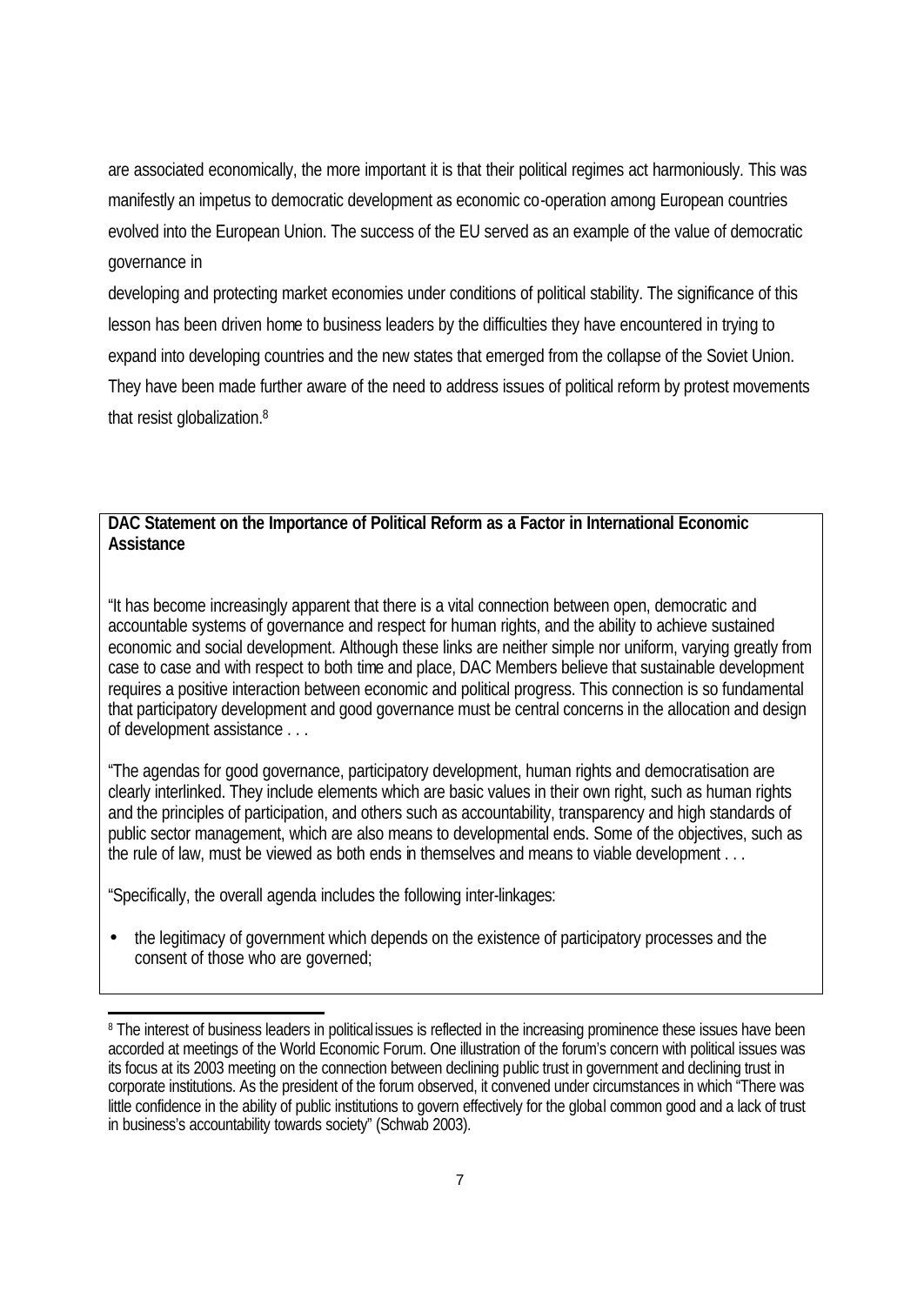- the accountability of the political and official elements of government for their actions, depending on the availability of information, freedom of the media, transparency of decision making and the existence of mechanisms to call individuals and institutions to account for their conduct;
- accountability also exists at the political level through representative government and the political process;
- the competence of government to formulate appropriate policies, make timely decisions, implement them effectively, deliver services;
- respect for human rights and the rule of law, to guarantee individual and group rights and security, provide a viable framework for economic and social activity and allow and encourage individuals to participate."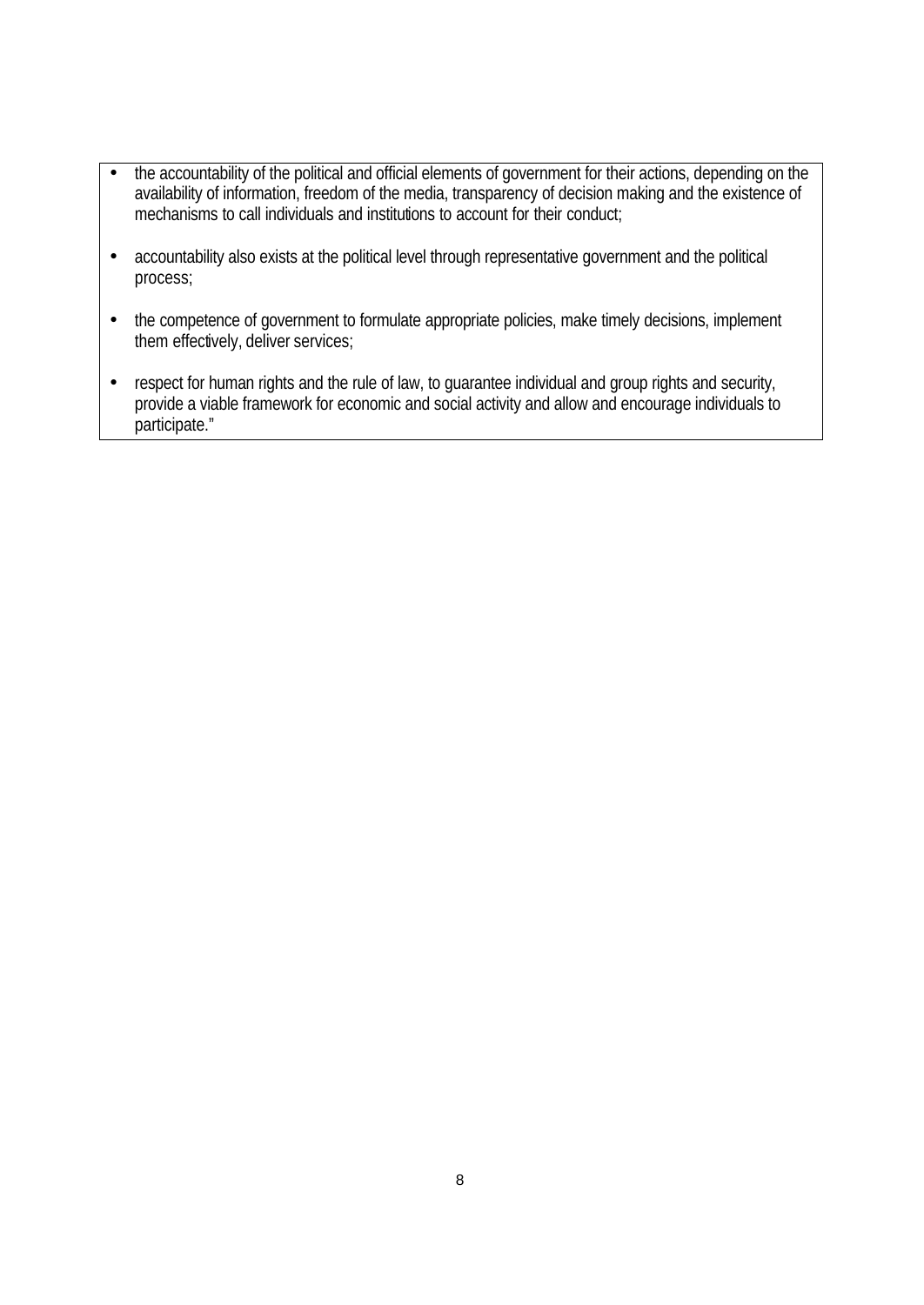#### **DEFINING DEMOCRACY ASSISTANCE**

The scope of democracy assistance is not easy to define. Donor policy statements use different terms to describe the objectives of political aid. The four most commonly used are good governance, human rights, democratization and civil society. All have been subject to varying interpretations, which has led to significant variation in the forms of aid that they provide for.

The term with the longest etymology is "good governance." It came into use among practitioners of economic-development assistance in the 1970s. In its early form, it was defined narrowly. It did not address the nature of a regime but focused on the competence and integrity of the regime's systems for delivering services and managing the economy. Under this definition, economic development does not require democracy; it requires efficient public administration. Accordingly, the kinds of political aid it was used to justify were limited to improving a regime's policy-making and administrative capabilities. As I have already pointed out, this interpretation of good governance prevails with some development economists. Over the past 15 years, however, wider definitions have begun to appear in donor policy statements—definitions that express objectives and justify activities charly related to the promotion of democracy. Their breadth is expressed in the following statement of the United Nations Development Programme (UNDP): "Good governance is, among other things, participatory, transparent and accountable. It is also effective and equitable. And it promotes the rule of law. Good governance ensures that political, social and economic priorities are based on broad consensus in society and that the voices of the poorest and the most vulnerable are heard in decision-making over the allocation of development resources" (UNDP 1997).

Under definitions of this kind, good-governance aid now encompasses a wide range of activities that are clearly part of democracy promotion, including constitutional reform, strengthening the powers of legislatures, creating institutional mechanisms to make local government more accountable and responsive to citizens, and providing support to NGOs.

The term "human rights" also appeared in early statements of policy objectives. Although it might seem to be a fairly straightforward concept, it, too, has been subject to varying interpretations. Some definitions are limited to political and equality rights, while others encompass all rights in the Universal Declaration of Human Rights, including the contentious social and economic rights in articles 22, 23, 24 and 25. The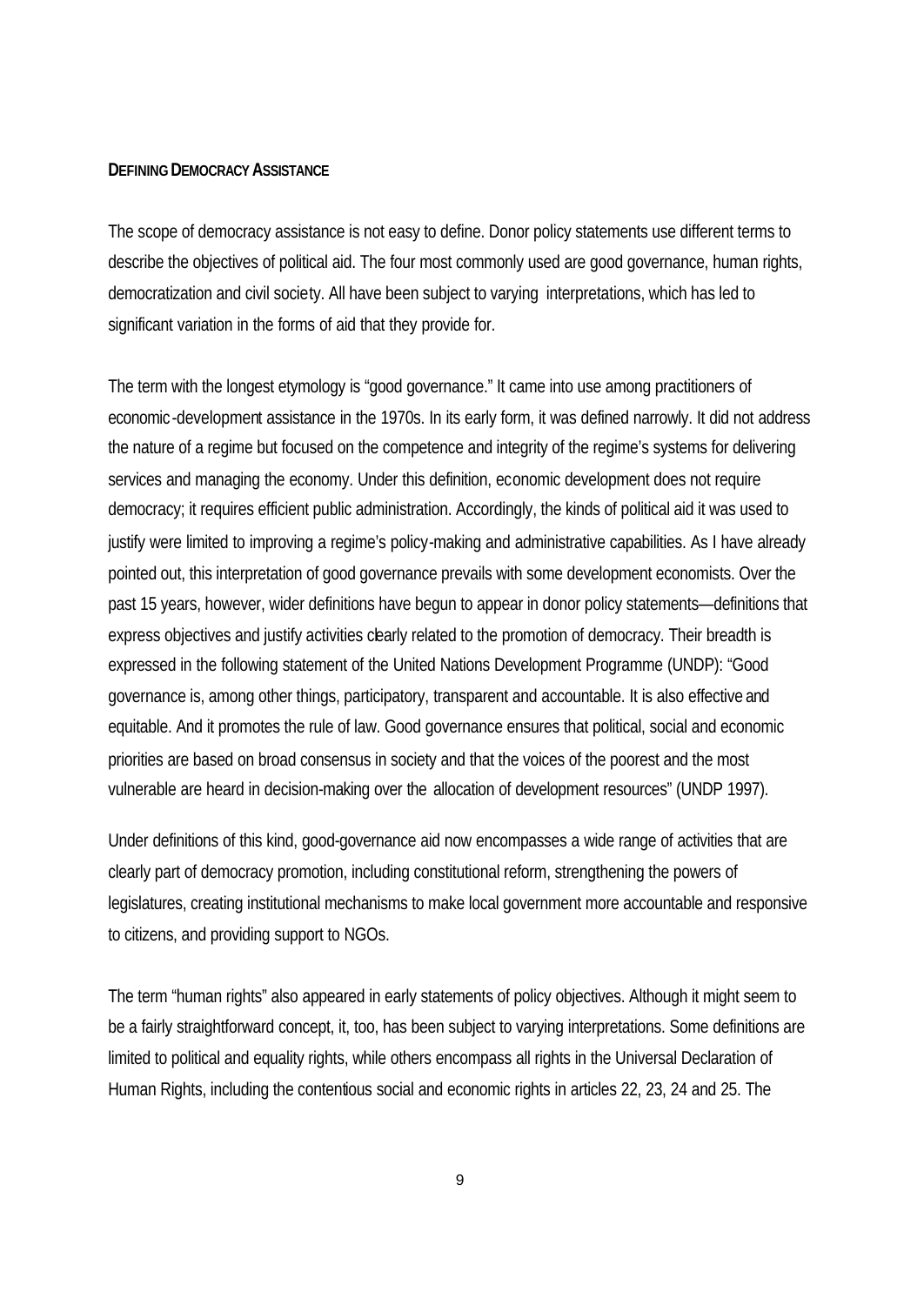activities the term embraces include giving advice on constitutional reform, promoting legal reform, supporting advocacy groups working on behalf of minorities and initiating programs of civic education.

Presumably because of its implication of direct political intervention, the term "democratization" was not widely used until the end of the Cold War. It, too, has been subject to varying constructions. Some policy statements limit its application to aid that promotes the development of competitive electoral systems: election monitoring, advice on electoral regulation and support to the development of political parties. Others define it broadly to encompass these activities and every aspect of regime transformation. This includes the range of activities supported under the broad definition of good governance, the training of security forces in their responsibilities under a democratic regime, the encouragement of citizen political participation, support for the development of independent news media and support for the development of NGOs.

There is general agreement about the characteristics of "civil society." It is commonly understood to refer to a sphere of activity beyond the authority of the state in which citizens pursue interests through their participation in various kinds of secondary associations. However, there is disagreement about what kinds of groups should be included in a definition of civil society. Some policy statements limit the term by using it to describe advocacy groups. Others use it to refer to the entire network of private associations and interactions outside the ambit of the state. These differences are reflected in the activities of donors. Some aid programs limit their support to advocacy NGOs, others support NGOs created to encourage citizen participation in the delivery of economic- and social-assistance projects, while others provide assistance to groups that perform functions for their members that might otherwise be performed by the state.

All four of the terms under which political aid has been delivered are recognizably part of the lexicon of democracy. Yet in most donor policy statements they are treated as discrete categories. Although there has been some recent movement toward finding a more all-embracing concept of "democratic governance," these conceptual distinctions persist. There does not appear to be an overarching theory of democratic development that guides policy. Even such inclusive statements as the one the UNDP has used to define "good governance" fail to establish how their different components relate to one another. This is an important point to which I will return. My purpose here has been to define the compass of activities that can be said to be related in one way or another to democracy promotion. Table 1 provides an inventory of these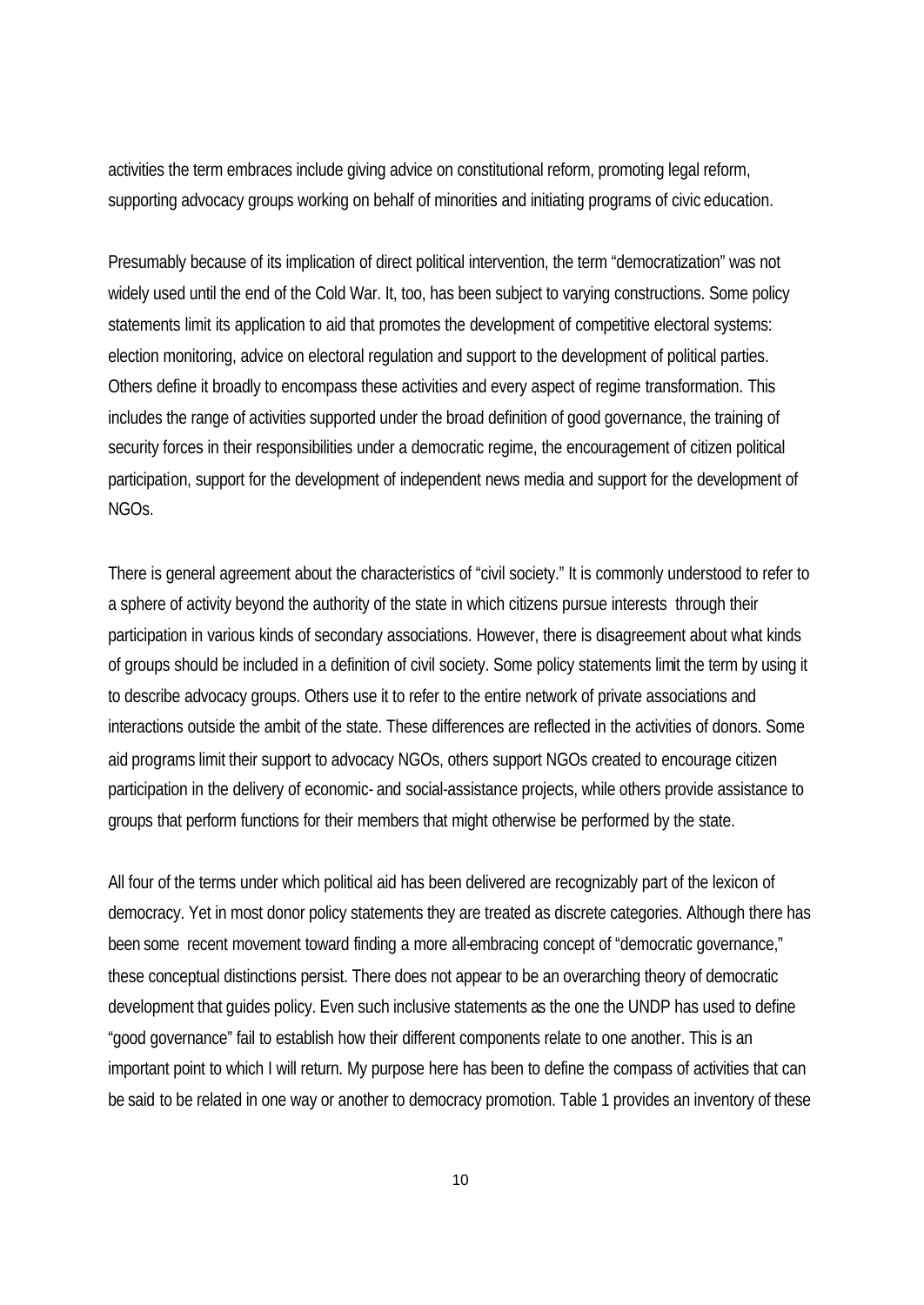activities drawn from a review of projects included in donor programs classified under all four categories of assistance.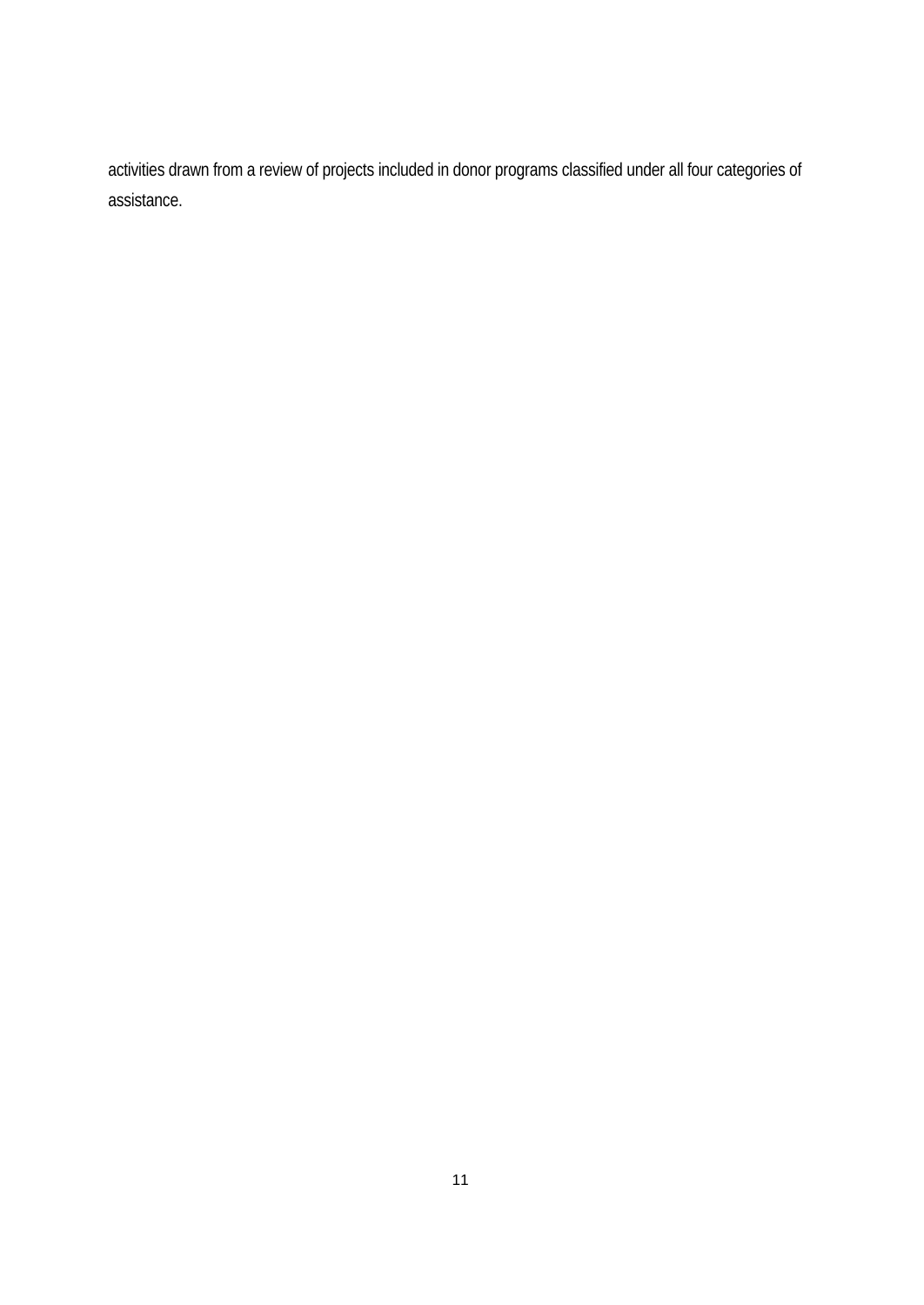# **Table 1: Program Objectives and Activities of Assistance Related to Democracy-Promotion Assistance**

| <b>Organizing Concept</b> | Objective                    | <b>Activities</b>                                  |
|---------------------------|------------------------------|----------------------------------------------------|
| Good governance           | State building               | Constitutional advice; strengthening of            |
|                           |                              | institutional capacity                             |
|                           | Capacity building for        | Training of public servants; advice on executive   |
|                           | policy making                | organization                                       |
|                           | Promoting integrity in       | Introduction of codes of conduct; advice on        |
|                           | government                   | anticorruption legislation                         |
|                           | Strengthening                | Advice on institutional structures; assistance to  |
|                           | democratic                   | legislatures (training in procedures,              |
|                           | control over                 | development of infrastructure); advice on          |
|                           | government                   | administrative reforms necessary to give effect to |
|                           |                              | principle of accountability                        |
|                           | Decentralizing policy        | Strengthening of capacity of local government      |
|                           | making and                   |                                                    |
|                           | administration               |                                                    |
|                           | Establishing the rule        | Constitutional advice; training of government      |
|                           | of law                       | officials; training of personnel in system for     |
|                           |                              | administration of justice                          |
| Human rights              | Constitutional               | Constitutional advice; assistance to advocacy      |
|                           | entrenchment of              | NGOs; public and civic education programs          |
|                           | human rights                 |                                                    |
|                           | <b>Equality and fairness</b> | Institutional reform; training of judges and       |
|                           | in administration of         | lawyers; training of law enforcement officers      |
|                           | justice                      |                                                    |
|                           | Strengthening                | Support to advocacy NGOs; civic education          |
|                           | indigenous human-            |                                                    |
|                           | rights movements             |                                                    |
| Democratization           | Establishing                 | Placement of military personnel from recipient     |
|                           | democratic                   | countries in donor domestic training programs;     |
|                           | accountability of            | lectures and courses at recipient staff colleges;  |
|                           | security services            | training for law enforcement personnel             |
|                           |                              |                                                    |
|                           | Ensuring integrity of        | Election monitoring; advice on regulatory          |
|                           | electoral processes          | systems; assistance to election administrators     |
|                           | Strengthening parties        | Advice on use of polling, advertising and voter-   |
|                           |                              | mobilization techniques; advice on party           |
|                           |                              | organization                                       |
|                           | Promoting                    | Civic education, including introduction of civics  |
|                           | development of a             | curricula in the educational system and support    |
|                           | democratic political         | to civic education advocacy groups                 |
|                           | culture                      |                                                    |
|                           | Promoting free flow of       | Support to "free expression" advocacy groups;      |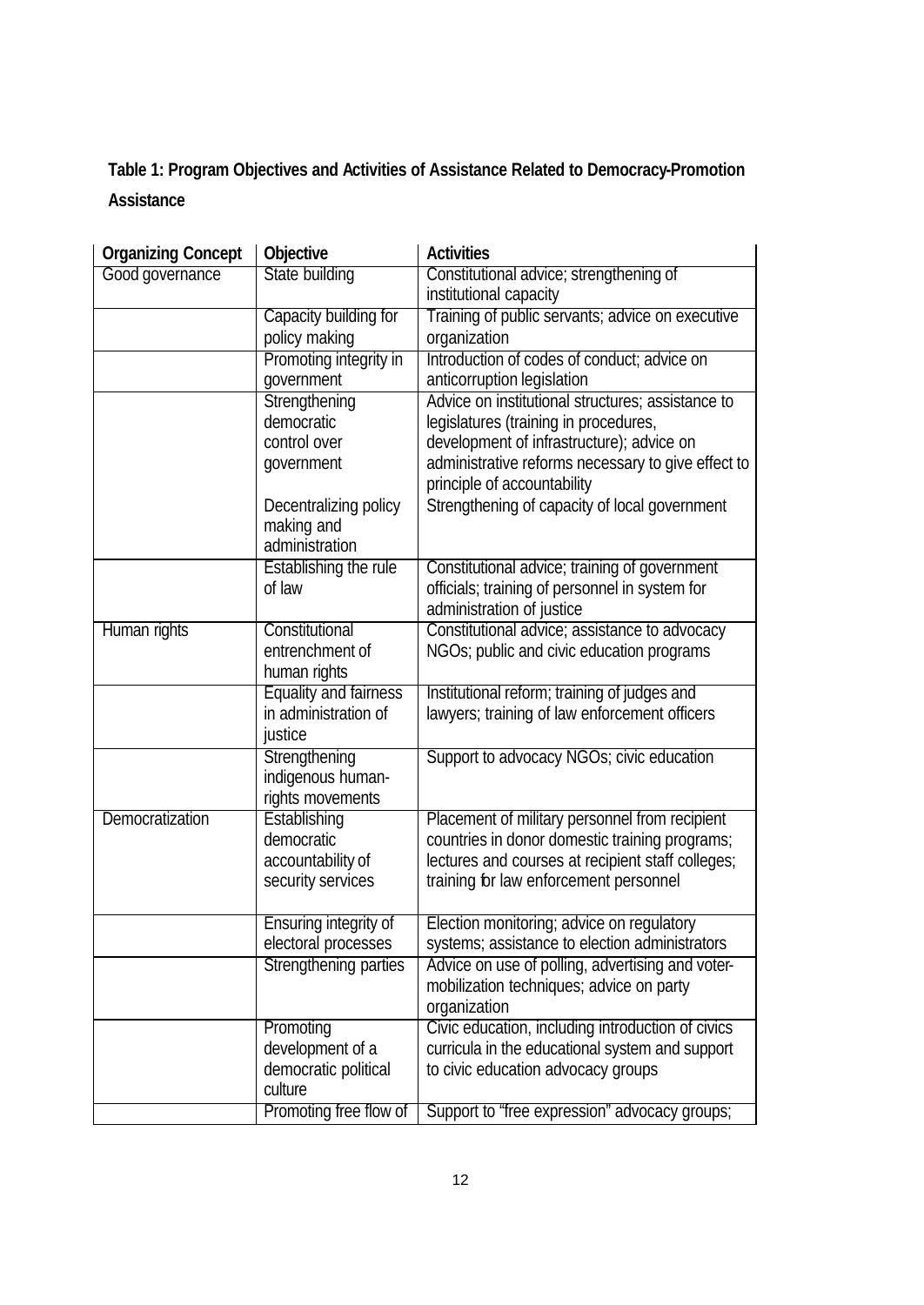|               | information and<br>opinion about public<br>affairs            | training of journalists; advice to governments on<br>open information systems   |
|---------------|---------------------------------------------------------------|---------------------------------------------------------------------------------|
|               | Encouraging citizen<br>political participation                | Civic education; NGO and party building                                         |
| Civil society | Encouraging<br>development of civil<br>society organizations. | Support to advocacy NGOs; support to service-<br>delivery NGOs; civic education |

# **THE SCALE OF ASSISTANCE**

All member states of OECD's Development Assistance Committee—that is, those that provide international economic assistance—also provide democracy-promotion assistance. (For a complete list of these states and the size of their assistance budgets, see appendix 1.) Support to democratic-development activities is provided as well by multilateral agencies, such as the European Union, the United Nations, the Organization for Security and Cooperation in Europe (OSCE), NATO and the World Bank. And a survey of Web sites has identified more than 70 foundations that deliver assistance of this kind.

It is very difficult to estimate the scale of spending on democratic assistance. Few states report these figures separately. Moreover, in their reporting, donors use different methods of classifying activities related to democratic development. Compounding the problem is the fact that it is not easy to distinguish between bilateral aid and aid that is channelled through multilateral agencies. To the extent that it has been possible to identify the contributions of individual donor states, there is no case in which assistance to democratic development exceeds 11 percent of total development assistance, and the average appears to be in the order of 6 percent. While proportionately small, this indicates nonetheless that public-sector spending on democratic development is in excess of US\$3 billion a year.

The most active donors are the United States, Germany, the United Kingdom, the Scandinavian countries, the Netherlands and Canada. The largest individual donor state is the United States, which spends an estimated \$700 million annually. One study estimates that the countries of the European Union, directly and through the EU, spend some 800 million euros (Youngs 2001, 4). Japan is the only major provider of foreign economic aid that does not have a substantial democracy-promotion component in its aid allocation.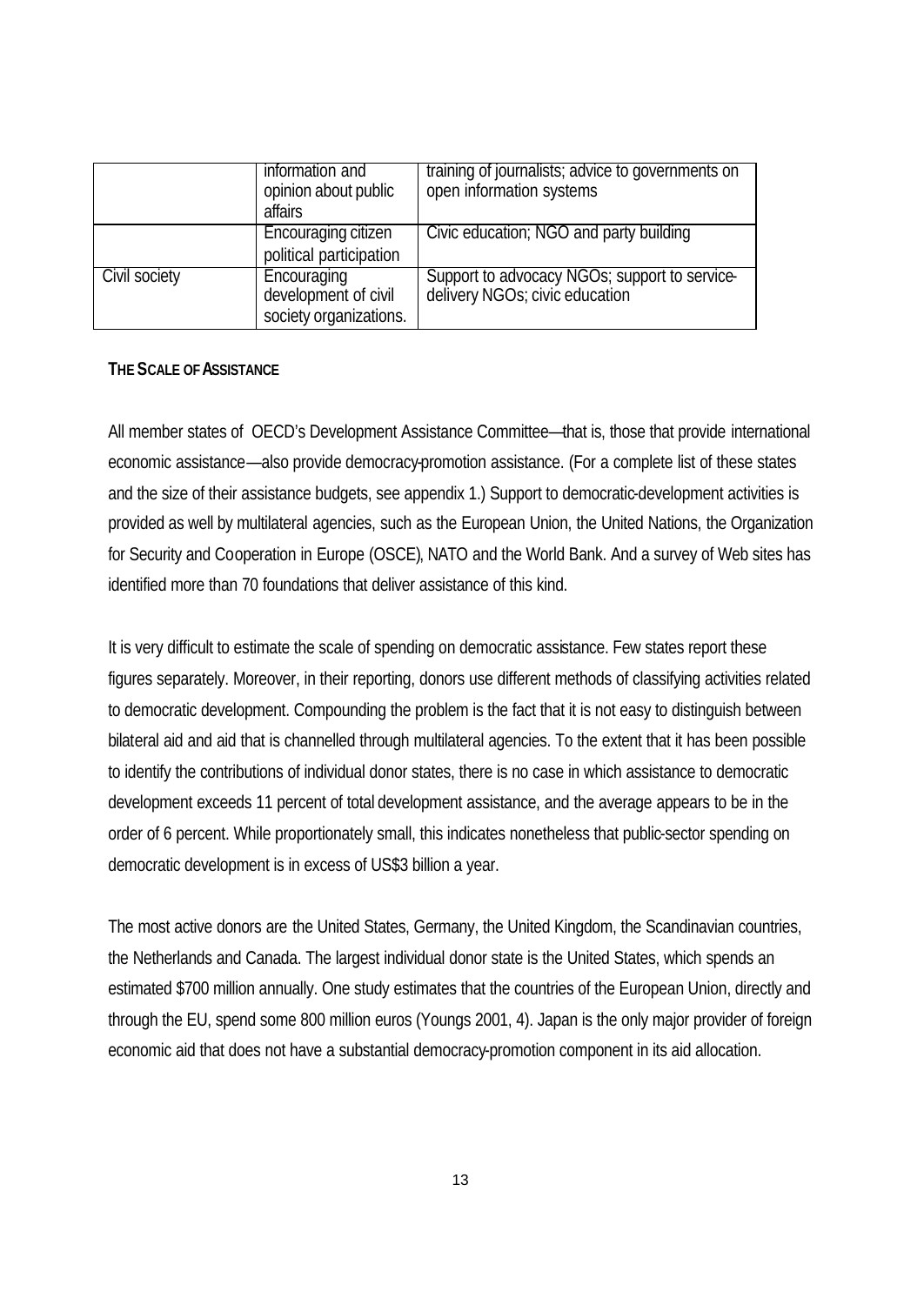Private-sector spending is equally difficult to estimate because foundations also use different categories to classify activities, because some spending by foundations originates with government and because many foundations do not publish appropriate financial information.

A survey of foundation activities suggests that foundations contribute at least an additional \$1 billion. The private-sector donor most closely associated with assistance to democracy building is the Open Society Foundation established by George Soros. It has total annual expenditures of some \$450 million, all of which is intended to create and preserve "open societies.<sup>®</sup> About \$270 million of this is spent on specific democracy-building activities in "developing" democracies.<sup>10</sup> The Ford Foundation appears to spend a similar amount on these kinds of activities; the foundation's total annual expenditures exceed \$900 million.

# **THE DELIVERY OF AID**

In most donor countries, responsibility for delivering democracy assistance is divided among two or more administrative units. At the very least, responsibility for policy is vested separately in a department of foreign affairs and a department or agency for foreign aid. Often there are several ministerial-level units involved. A department of justice may administer programs in law reform; an education department, programs in civic education; a department of defense, military training; law enforcement agencies, the training of internal security forces; and an elections commission, election monitoring.

Even where aid is more or less controlled by a single agency, a survey of country policy statements suggests that authority over programming is divided. The delivery of all foreign assistance is, of necessity, organized through country -specific or regional programs administered through separate units. In part, this is

l <sup>9</sup> The Soros Foundation defines its purpose as follows: "The goal of the Soros Foundation's network throughout the world is to transform closed societies into open ones and to protect and expand the values of existing open societies. The concept of open society is, at its most fundamental level, based on the recognition that people act on imperfect knowledge and that no one is in possession of the ultimate truth. In practice, an open society is characterized by the rule of law; respect for human rights, minorities, and minority opinions; democratically elected governments; a market economy in which business and government are separate; and a thriving civil society...OSI and the foundations established and supported by George Soros seek to strengthen open society principles and practices against authoritarian regimes and the negative consequences of globalization. The Soros network supports efforts in civil society, education, media, public health, and human and women's rights, as well as social, legal, and economic reform."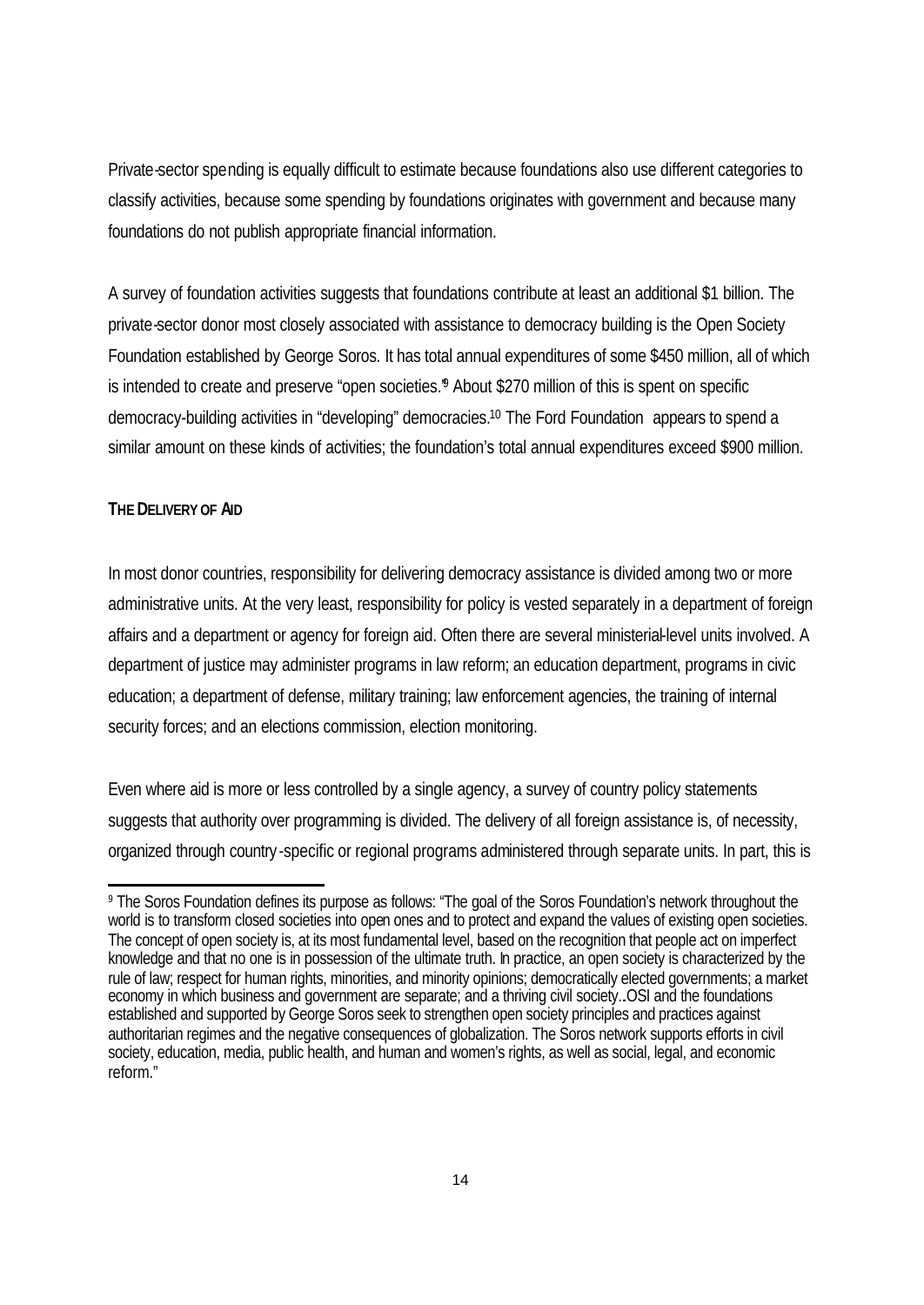as important in the delivery of democracy assistance as in the delivery of other forms of aid, because each recipient region or country presents program administrators with a distinct set of political circumstances. Yet critics argue that it reduces the effectiveness of democracy-promotion policies because area-program administrators tend not to have the specialist knowledge needed to make effective programming decisions in the delivery of democracy aid. This problem is compounded by the fact that within aid agencies there are often divisions that reflect some functional segmentation of democracy programming, which has occurred because the major components of aid have discrete lineages and retain discrete objectives.<sup>11</sup> Some countries have established policy units with responsibility for setting general programming objectives for democracy assistance, and in most there are informal arrangements intended to mitigate the effects of these divisions in authority. Nonetheless, a recurring theme in commentaries on the delivery of democracy assistance is that its effectiveness is weakened by divided jurisdiction in administrative systems.

Another level of complexity is added by the fact that some assistance is delivered through arms-length agencies. Several donor states use agencies of this kind, but they have been particularly important in Germany and the United States. Most of the German government's funding for democracy assistance is managed through foundations established by the political parties. Six national parties have created foundations that are separate legal entities but accountable both to boards appointed by the parties and to the federal government. The party foundations have projects in more than 100 countries and collectively spend in excess of 300 million euros.<sup>12</sup> Their programs are primarily directed at "political education," including a substantial component for scholarships and fellowships to study in Germany.

Although the funds it administers are much smaller (\$30 to \$40 million), the National Endowment for Democracy (NED) plays a significant role in American democracy assistance. NED describes itself as a "private, nonprofit organization." While in strict legal terms this is true, NED's autonomy is clearly constrained because nearly all of its funding is provided by a congressional appropriation.

<sup>10</sup> Soros also allocates funds to cultural programs, support for the development of market structures and humanitarian assistance in recipient countries, while about one-quarter of the foundation's spending is on activities in the United States.

<sup>11</sup> In the USAID, for example, program delivery is divided among three separate functional units as well as areaspecific units.

 $12$  Total expenditures are impossible to establish because not all of the foundations include financial information in their general-access publications, and even that which they do publish is in approximate figures and often several years out of date.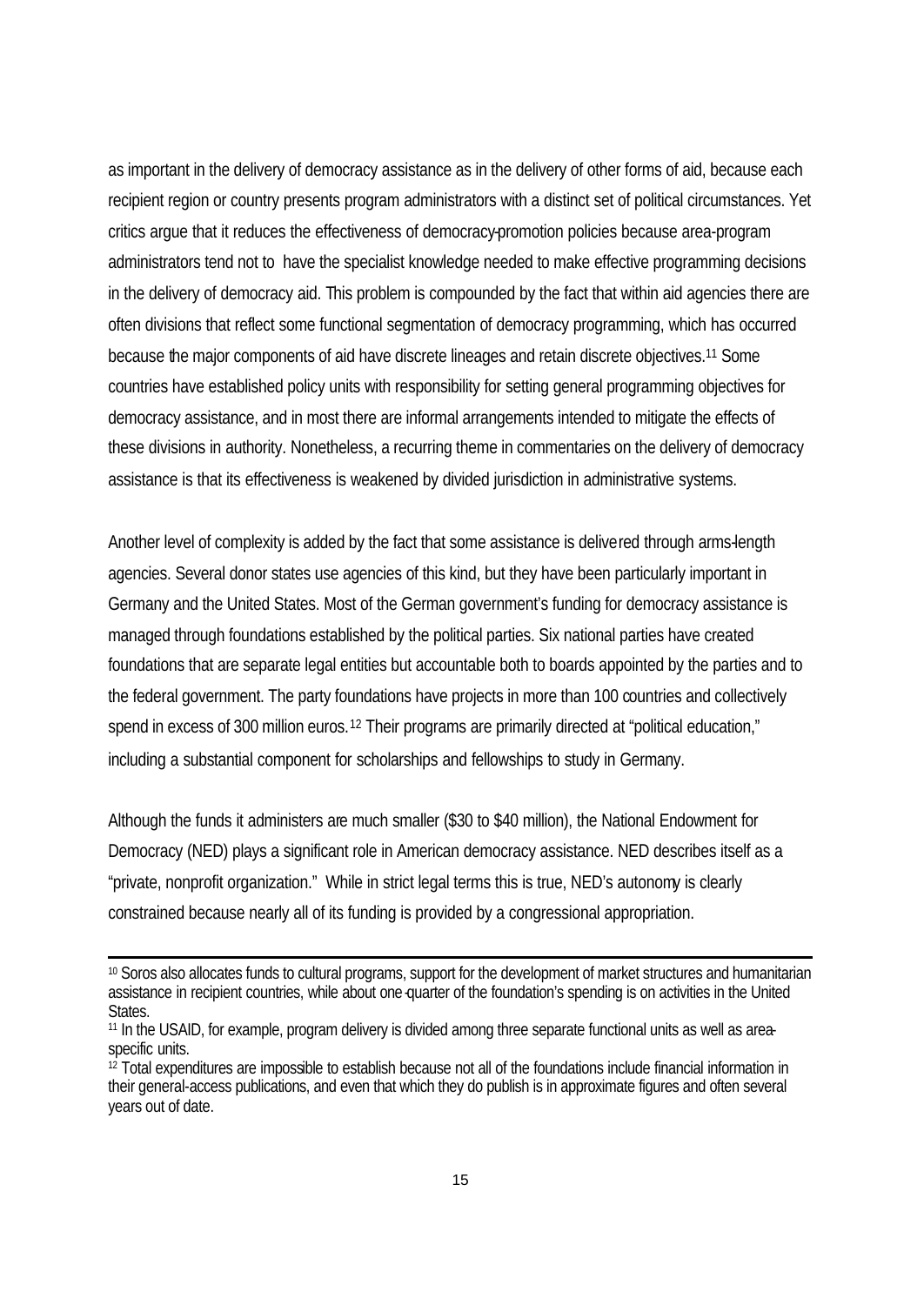NED gives grants to fieldwork through four associated institutes—one organized by business, one by the trade union movement, one by the Republican Party and one by the Democratic Party. The best known are the two party institutes—the National Republican Institute (NRI) and the National Democratic Institute for International Affairs (NDI)—which focus on knowledge transfer to build party organization, equip parties to compete effectively in elections and promote the establishment of fair electoral processes. NED also reserves some of its resources for general democracy-promotion activities: funding the *Journal of Democracy*, providing research support, and "working to increase international cooperation among existing democracy foundations and to encourage all established democracies to create similar institutions" (National Endowment for Democracy 2003).

NED's activities have been the subject of much controversy. Critics from the left say that it has been an instrument for activities intended to subvert democracy groups with reform ideologies of which the United States disapproves. In *Rogue State*, William Blum claims that NED has taken on many functions previously performed by the CIA in supporting right-wing extremist groups. Some conservatives are equally critical of its activities, although for different reasons. In a 1993 paper for the CATO Institute, Barbara Conry described NED as a "foreign policy loose cannon" whose institutes "often work against American interests and meddle needlessly in the affairs of other countries, undermining the democratic movements NED was designed to assist" (1993, 1).

The virtues claimed for arms-length agencies are that they have more freedom from domestic political pressures within the donor countries, they can act more quickly than state structures in making decisions about assistance and they have greater legitimacy in recipient countries where direct intervention by foreign governments in local politics is likely to be suspect. But, as both Blum and Conry point out, their activities are in one way or another part of the practice of foreign policy by donor states.

Some NGOs do not have the ties to government of the arms-length agencies but are largely dependent on government funding. In effect, these are privately incorporated and managed service providers that set their own policies and fund their activities from government grants. Among the most prominent of these is the American-incorporated International Foundation for Election Systems (IFES). In fiscal 2002–03, IFES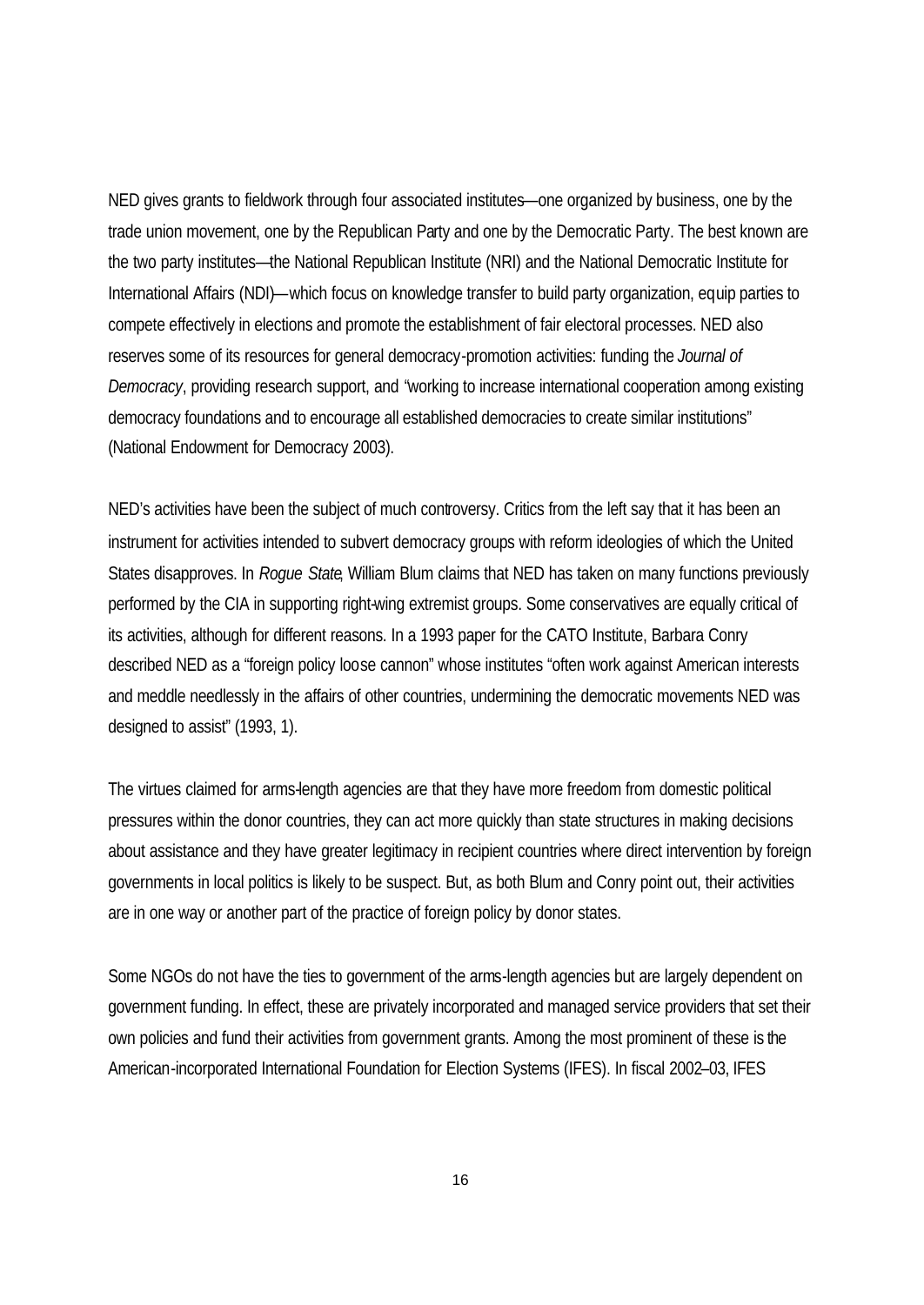reported total revenue of just over \$27 million, of which more than 90 percent came from government grants.

Founded originally to support the development of democratic electoral systems, IFES has—in a pattern that has become increasingly common—expanded into a much wider range of activities:

As the idea of elections gained a secure foothold and new democracies began to mature, their needs naturally became more complex. Other, less visible elements must be present in a society if democracy is to take root. These elements include an active civil society, a just rule of law and public officials capable of honest and competent governance. As we pursue our mission to extend the reach of democracy worldwide, we are now working in four areas—rule of law, civil society, governance and elections—which we see as the necessary pillars of democracy. (International Foundation for Election Systems 2003a)

Another NGO in this category is the Eurasia Foundation. It spends \$20 to \$30 million annually, of which about 80 percent comes from USAID. It operates in 12 states that were formerly part of the Soviet Union,<sup>13</sup> providing grants to local groups and to American groups working in local partnerships. Some of its funds go to the development of local business, some to management within government, and some to support initiatives in journalism and civic organization intended to strengthen civil society.

There are two other factors contributing to complexity in the delivery of democracy assistance. One is the significant presence in the field of multilateral institutions. Of these, the only one (apart from the European Union, which I will discuss separately) that has a substantial program of direct field activities is the UNDP. It spends approximately \$100 million annually on democracy assistance, almost all of it on programs in good governance. Its primary focus has been on improving management within state institutions, although it reports that its activities now include a significant component of support to other activities. The broad sweep of its activities is indicated by its work with legislative institutions, which it describes as: "strengthening the internal organization of legislatures...training of parliamentary members and staff...supporting participatory and broad -based constitutional reforms...strengthening the capacity of political parties and civil society

<sup>13</sup> Armenia, Azerbaijan, Belarus, Georgia, Kazakhstan, the Kyrgyz Republic, Moldova, Russia, Tajikistan, Turkmenistan, Ukraine and Uzbekistan.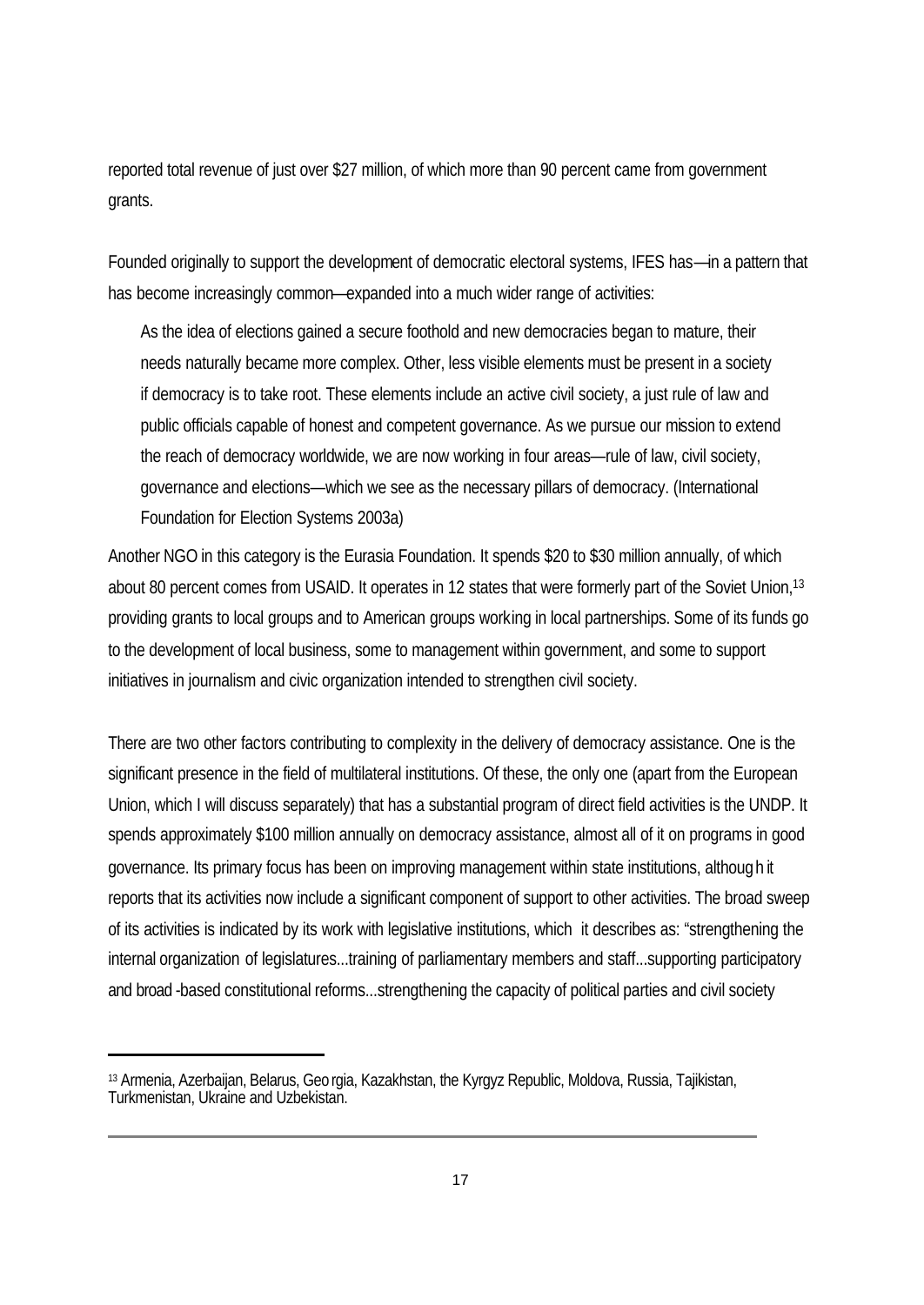organization…empowering women...and promot[ing] sustainable human development in legislative deliberations..." (United Nations Development Programme n.d.).

Perhaps the most important multilaterals are the international financial institutions, in particular the World Bank. The bank has a limited program of direct assistance that falls within its activities to promote good governance. Through the World Bank Institute, it provides educational services primarily aimed at reducing government corruption and promoting good governance in private-sector management. However, its influence has much wider significance for democratic development. Through its use of good-governance conditions in its lending policies, it includes prescriptions that have significant effects on both state institutions and the direction of public policy in transitional democracies. These prescriptions affect the character of the environment in which democracy building must occur and constrain the direction of democracy assistance by other donors. The bank's policies do this by shaping the nature of requests for assistance from within recipient countries. In effect, they impose conditions that drive demand. The conditions that have this effect include fiscal-policy requirements, the bank's view of how recipient state funds should be allocated, its view of state-market relations and its definition of good governance.

The delivery of democracy assistance is rendered even more complex by the activity of private foundations. The scale of their spending, as I've already pointed out, is probably in the order of one-quarter of all the funds allocated to direct assistance. The big foundations, in particular the Open Society Foundation of George Soros, can have a significant influence both on overall strategic decisions and on the direction of assistance in specific countries. Open Society operates through a staff agency, the Open Society Institute, and through separate, locally administered foundations in 27 countries and two regions (southern and western) of Africa. Policies are established by local boards, "in consultation with George Soros and OSI boards and advisors" (Soros Foundation 2003). Specific democracy-building activities of OSI include support to civil-society projects, human rights, legal reform, public administration and political communication.

As important as the ability of large foundations to influence the general direction of democracy aid is the effect of the fragmentation of effort that results from the large number of private organizations participating in the delivery of aid. Even the most casual survey of foundation Web sites exposes both a multiplicity of similar programs and the idiosyncratic preferences of donors.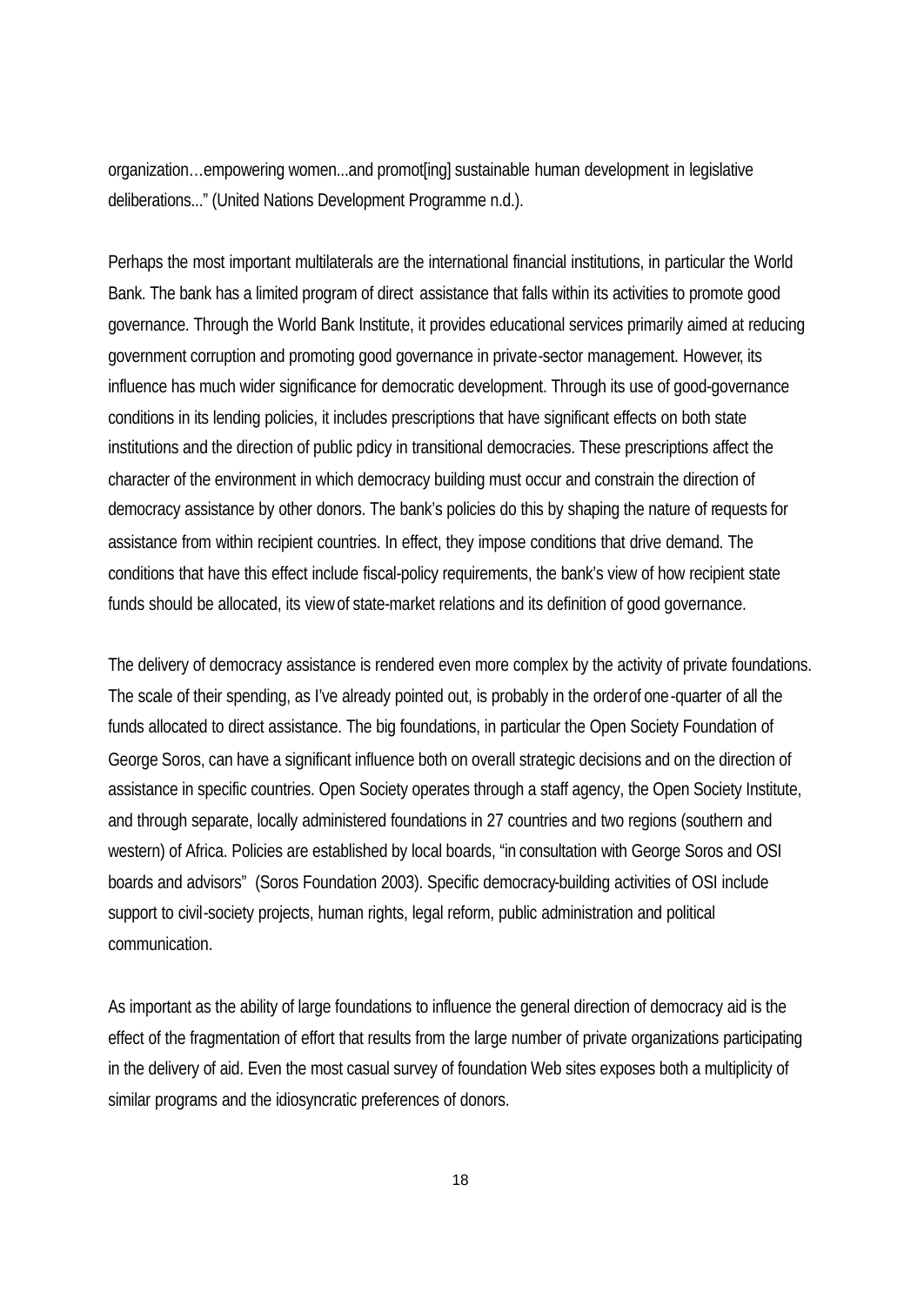The complexity on the delivery side of democracy assistance is widely described by service providers in the field and aid recipients as having serious negative consequences. One result is that there are no concerted country strategies. Aid is delivered in bits and pieces, reflecting the preferences and specific competencies of donors. Another result is that some forms of aid are offered by multiple donors, while areas of important need get no support. The duplication of programming is a particular target of on-the-ground service providers. On the one hand, it produces a wasteful allocation of scarce resources. On the other, it leads to a narrow-casting of aid to a relatively small number of local beneficiaries.

### **STRATEGIC PLANNING**

There is widespread criticism of strategic planning for democracy assistance. A recurring theme in analyses of EU policy is reflected in Gordon Crawford's comment on its assistance to good governance that "the overall impression is of *ad hoc* policy implementation, lacking conceptual clarity as well as a carefully considered and explicit strategy . . ." (2000, 111). The lack of explicit strategic planning behind EU assistance is also reflected in the comment by Richard Youngs that official policy documents "are generally notable for what they do not explain." Youngs adds that he had to rely on interviews with policy makers to discover the nature of the EU approach to democracy aid. (2001, 5).

Another commentator on EU policy, Carlos Santiso, locates the problem in the context of what he sees as a general problem in the formulation of aid policy within the community:

EC foreign aid is in disarray, lacking political thrust, strategic purpose and institutional support. Recurrent reform initiatives have left the bureaucracy responsible for its management on the defensive and increasingly frustrated. EU aid officials are the first victims of the dysfunctional governance of European foreign aid. Institutional structures have run amok and have created perverse incentives, which inhibit the innovation and boldness that is often required to promote sustainable development and democratic governance in poor countries. (2002a)

Crawford adds that the study of European Commission democracy assistance is "an endeavour bedevilled by complexity and obfuscation, resultant from the convoluted nature of policy-making procedures, the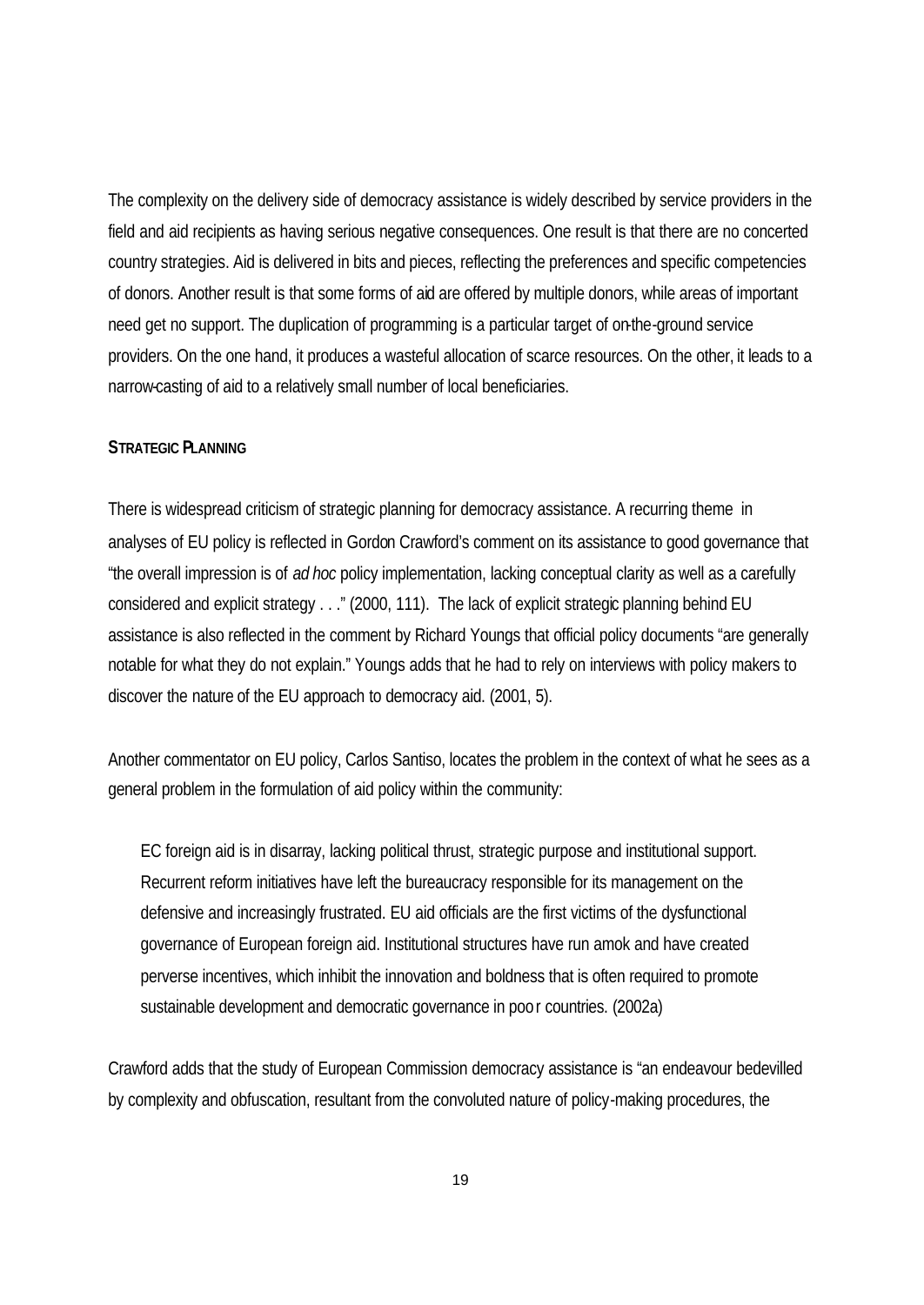institutional fragmentation of ad programmes, and, ironically, the lack of transparency and accountability that pervade the Commission's activities" (2000, 90).

Thomas Carothers is critical of American strategic planning on different grounds. He claims that US assistance has been based on an analytical model that assumes a fixed set of conditions associated with three distinctive phases of transition from authoritarianism to democracy: opening, breakthrough and consolidation.<sup>14</sup> He says that decisions about where aid should be given and the kind of aid that is needed have been based on estimates of where potential recipient countries are positioned in this process of transition. Further, prescribed remedies for each phase are chosen from what he calls a "democracy template" of three categories of assistance: support to the promotion of free, fair competitive elections; support for the establishment of democratic state institutions; and support for the development of a strong civil society capable of articulating citizens' interests to government and holding governments accountable to citizens (1999, 86–87 and *passim*).

Carothers criticizes this approach because it assumes that there is a single and inevitable trajectory of transition from authoritarianism to democratic development. He points out that many regimes presumed to be in transition have done little beyond adopting an institutional pretence of democratic governance that masks continued undemocratic practices. Others, he says, have settled into a pattern in which democratic processes are observed, but there is no genuine alternation of elites in office, serious economic and social problems are not addressed, and citizens are politically disengaged from and disenchanted with politics (2002a, 10–11). Another criticism is that this approach assumes "that the underlying conditions in transitional countries—their economic level, political history, institutional legacies, ethnic make-up, sociocultural traditions, or other 'structural' features—will not be major factors in either the onset or the outcome of the transition process" (Carothers 2002a, 8).

Carothers claims that the use of this analytical model has contributed to serious deficiencies in democracy assistance. In some cases, aid is being given where it will have no useful effect. In others, the form of aid is inappropriate. In a reply to Carothers in the *Journal of Democracy*, Gerald Hyman of USAID acknowledges

l <sup>14</sup> Carothers believes that this model is used by other donors, but the cases he cites are based on American experience, and those who published rejoinders to the *Journal of Democracy* article in which Carothers stated this view seem justified in interpreting it as a critique of US policy (see Carothers 2002a, 1 and 3; and comments by Nodia, Wollack and Hyman 2002, 3).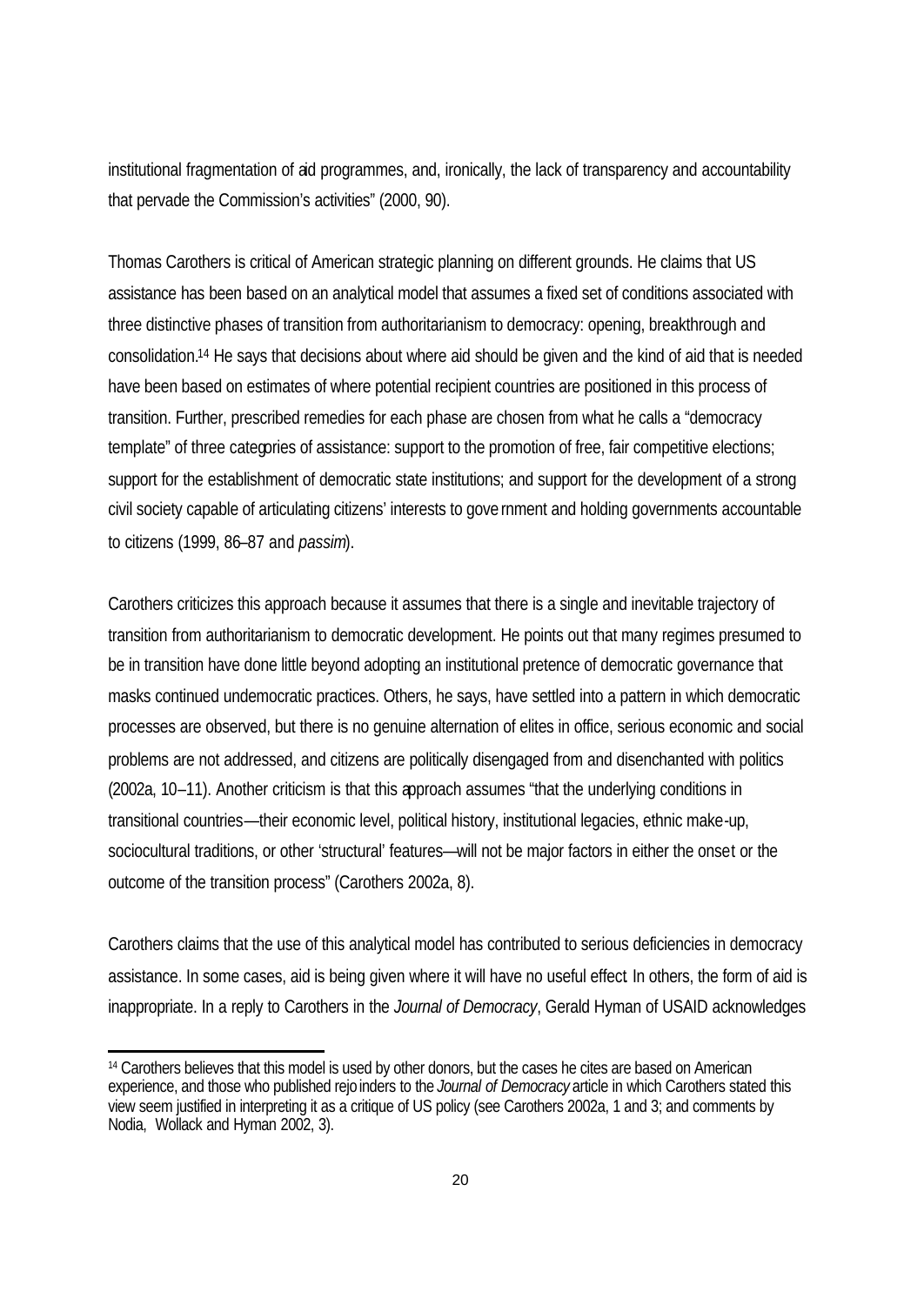that the agency has worked with the concept of transition as a guide to policy but denies that it has been applied in the rigid way that Carothers claims. Hyman says further that USAID is in the process of developing a variety of analytical tools to help it find the most effective strategies for its democracy assistance (2002, *passim*).

Both Hyman and Kenneth Wollack, president of the National Democratic Institute, agree that aid strategies have to take account of the fact that many postauthoritarian regimes that have adopted the ideology of democratic reform are not moving toward democratic development. At the same time, they also defend the effectiveness of the assistance they are delivering and argue that it is more flexible and adaptable to varying conditions than Carothers suggests (Hyman 2002, *passim*; Wollack 2002, *passim*).

A different question about American strategic planning is raised by Steven Hook, who points out that US policy has been subject to pressures from shifting emphases in the overall direction of American foreign policy (1998 and 2002). The problem is embedded in the differing purposes that underlie democracypromotion policy. The focus in US democracy assistance has varied with changes in the balance between the concern to promote economic objectives and the concern to promote national security objectives. The profound effect of these changes is reflected in the primacy accorded security objectives since the beginning of the "war on terrorism" in the fall of 2001. As a result, the effort and resources of USAID have been directed toward reconstruction in Afghanistan and Iraq. The significance of this focus is illustrated by the fact that the \$87 billion President Bush has requested from Congress to rebuild Iraq is eight times the total annual budget for all forms of US international assistance, and more than 100 times the annual spending of USAID on democracy assistance. Not surprisingly, many commentators have asked what impact this may have on ongoing US support to its general program of democracy assistance.

### **THE EFFECTS OF DEMOCRACY ASSISTANCE**

There has been considerable debate about the benefits of investing in democracy assistance. Some critics question the degree of real progress that has been made. In part, the debate turns on how one defines "progress." The Freedom House report to which I referred at the beginning of this review is based on the number of countries that choose their governments through competitive elections. In addition to its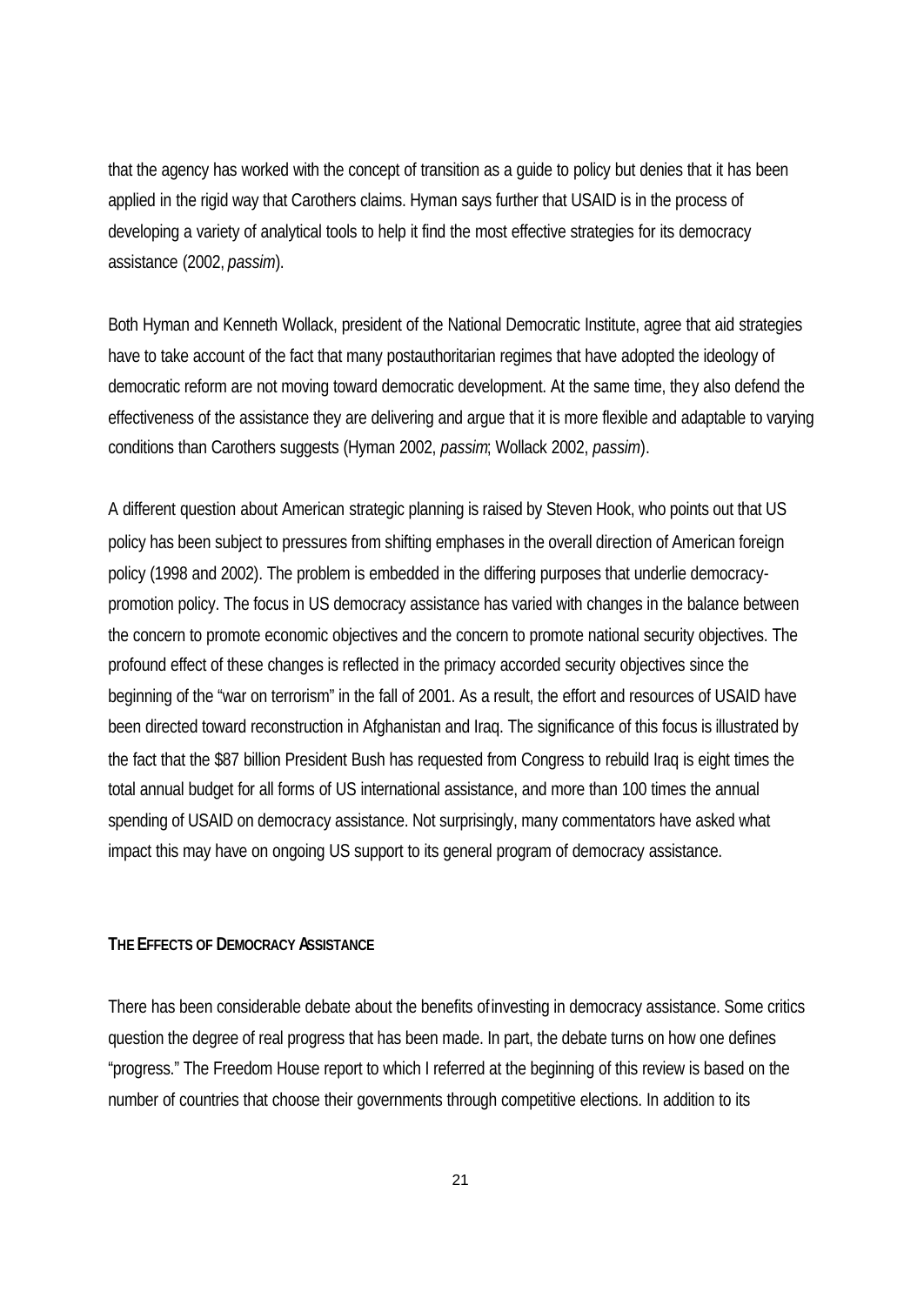enumeration of electoral democracies, Freedom House produces an annual tally of regimes measured by their positioning on an index of "freedom.<sup>45</sup> This index defines "free" countries as those "in which there is broad scope for open political competition, a climate of respect for civil liberties, significant independent civic life, and independent media" (Freedom House 2002). The use of this standard reduces the number of countries in which there has been significant change. However, Freedom House still concludes that since it first began its annual assessments in 1972, there has been

dramatic progress in the expansion of freedom and democratic governance...In 1972, there were 43 Free countries, while 38 were Partly Free and 69 were rated Not Free. Today, there are 89 states rated Free by the survey, 55 rated Partly Free and 48 rated Not Free. This means that over the last thirty years, the number of Free countries has more than doubled; the number of Partly Free states has grown by 17; while the number of the most repressive Not Free states has declined by 21. (Karatnycky 2003)

Some commentators have a more pessimistic view of the degree of change. I have alre ady pointed out the questions raised by Carothers in identifying what he sees as the development of a large number of regimes that might be described as hollow democracies. Carothers estimates that out of "the nearly 100 countries considered as 'transitional' in recent years, only a relatively small number—probably fewer than 20—are clearly en route to becoming successful, well-

functioning democracies or at least have made some democratic progress and still enjoy a positive dynamic of democratization"<sup>16</sup> (2002a, 9).

There has been some form of democracy assistance in all of the countries normally identified as being in transition. If the numbers Carothers uses are correct, at first glance it might be assumed that this assistance has had little effect. That raises a question about how one evaluates democracy assistance, and I will take that up next. Here, however, I want to raise some other, more general questions.

<sup>15</sup> For the criteria Freedom House uses in its evaluations, see appendix 2.

<sup>16</sup> Carothers identifies the regimes that have been successful by this standard as "found primarily in Central Europe and the Baltic region—Poland, Hungary, the Czech Republic, Estonia, and Slovenia—though there are a few in South America and East Asia, notably Chile, Uruguay, and Taiwan. Those that have made somewhat less progress but appear to be still advancing include Slovakia, Romania, Bulgaria, Mexico, Brazil, Ghana, the Philippines, and South Korea." He adds that in "a small number of countries, initial political openings have clearly failed and authoritarian regimes have resolidified, as in Uzbekistan, Turkmenistan, Belarus, and Togo . . ." (2002a, 9).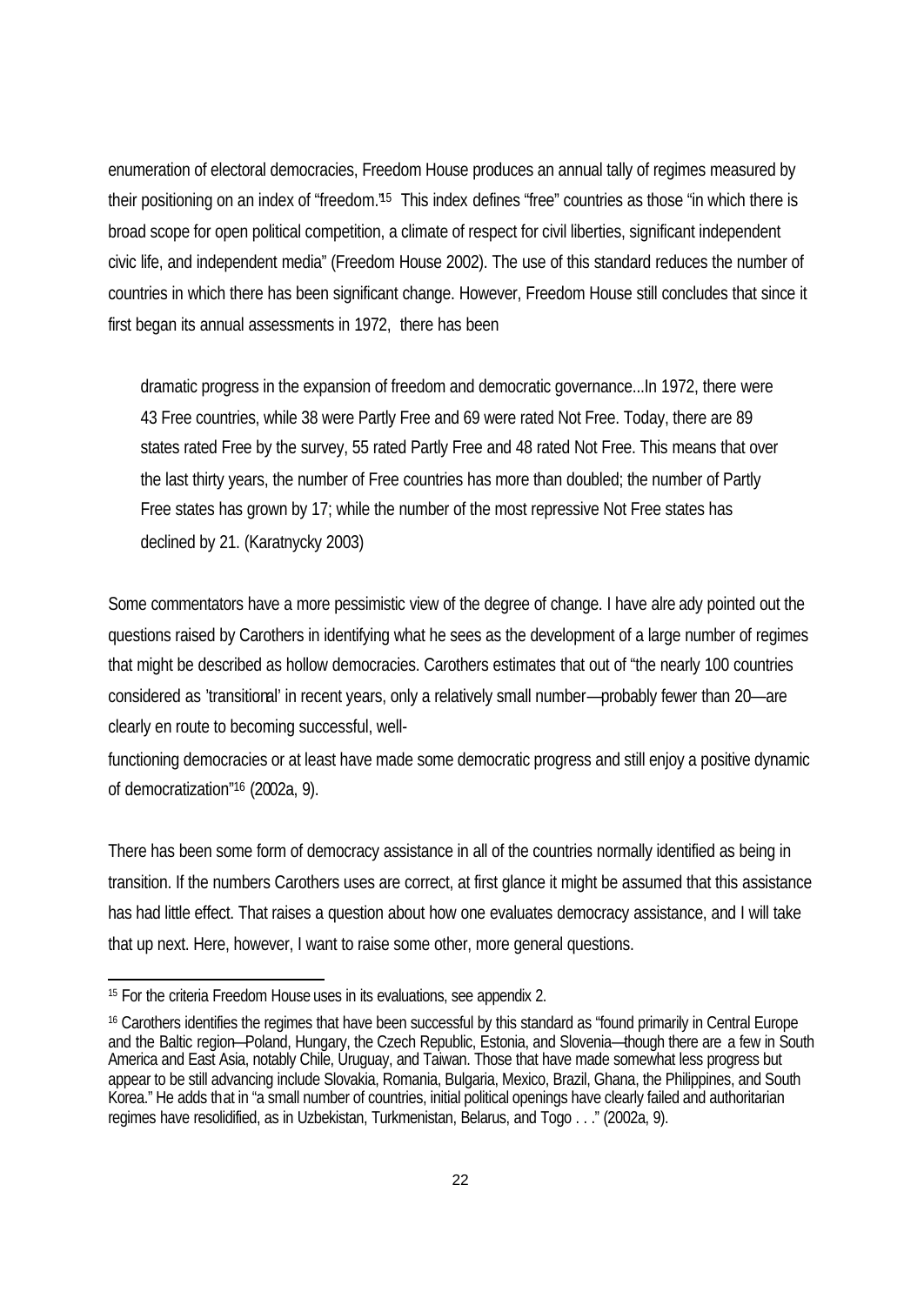First, some commentators have asked whether any form of external intervention can have a significant effect on the process of democratization. This question assumes that democratization is an internal process that can only occur through concerted action by political leaders and citizens. Thus, if there is not a strong internal will for change, external interventions are not likely to produce it.

Second, there is the question of what effect differences in the objectives of the assistance policies of major donors have. Differences in the place of democracy promotion in foreign policy have had significant implications for the goals and form of democracy assistance. Major donors have accorded differing emphases to the justifications for democracy assistance, which has led to divergent and conflicting views of where and how to intervene. This effect has been most striking in the evolution of the policies of the two principal donors, the EU and the United States. American policy during the 1990s, in Youngs' words, "exhibited a stronger geo-strategic dynamic, compared to the more prominent development-based logic conditioning European [policy] approaches." Reflecting this, Youngs adds, the US has been more willing than the EU to intervene in "strongly authoritarian contexts," and it has been more disposed than the EU to focus on "top-down" reform of the institutions of governance as opposed to "bottom-up" reform through aid to NGOs (2001, 47 and 48). Youngs says that these differences have been reduced as each donor has modified its policies, but he concludes that "There were certainly strong grounds for arguing that, by the start of the new century, the paucity of EU–US coordination of democracy promotion was still a seriously underestimated deficiency, and one arguably of greater significance than the individual weaknesses in each of these two actors' own policies" (2001, 53).

Third, there is the question of the effect on the quality of assistance from competing programs and projects, which I raised earlier. Most donors claim to be interested in co-operation, and some say that they want partnerships with other donors, but few such partnerships are evident in practice. In fact, there is evidence from the field that donors compete to assume control of particular forms of assistance. In some cases, this reflects differences about how best to deliver a particular kind of aid; often, a donor believes that what is best for the recipient country is what has worked in the donor's own country. In other cases, it appears to reflect national and institutional rivalries.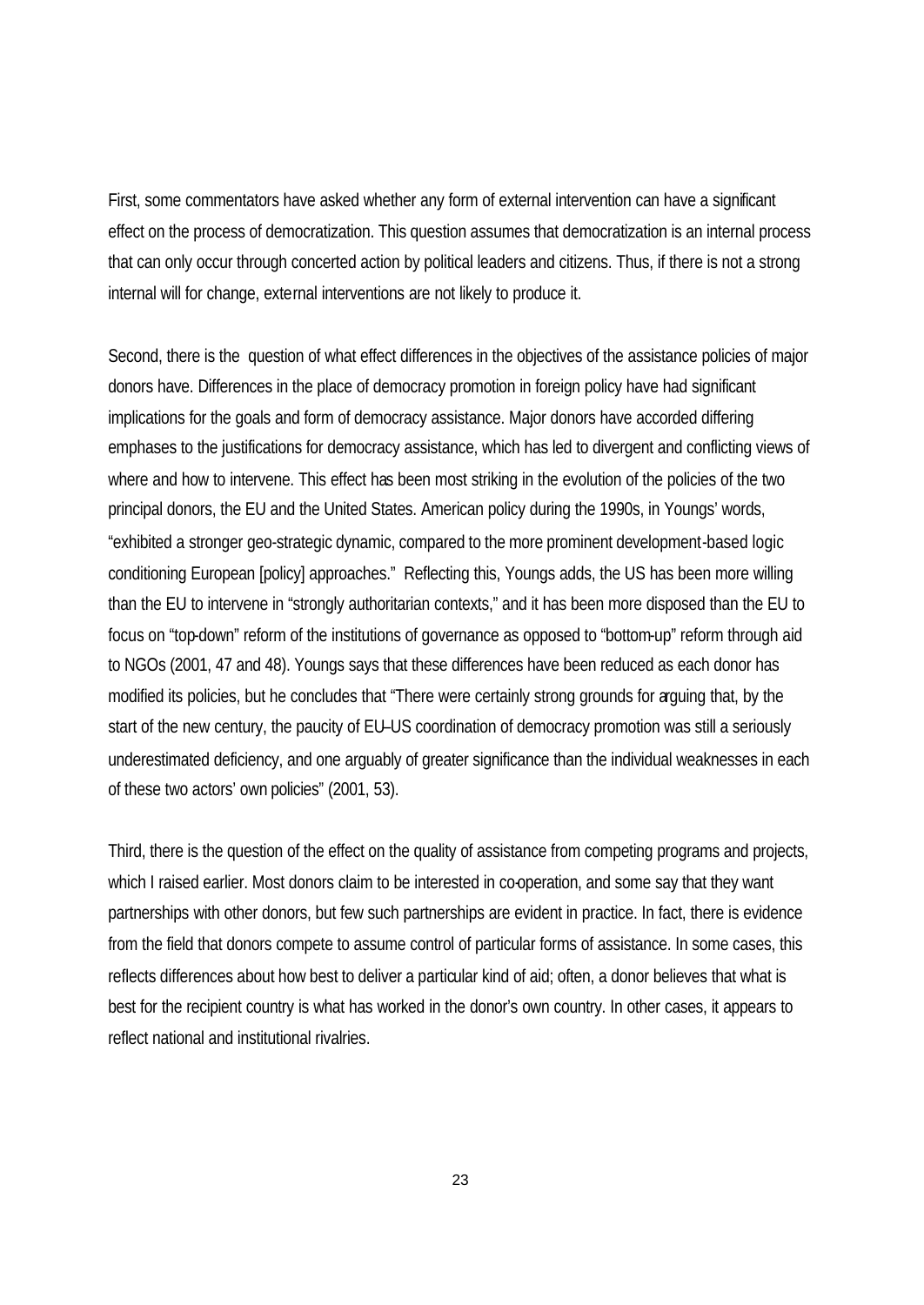The need for greater policy co-ordination has been met, in part, by support to information exchange. A number of organizations have taken on this role. The most active is the Stockholm-based International Institute for Democracy and Electoral Assistance (IDEA), which has an annual budget of approximately \$9 million. IDEA, established in 1995, provides information to assist transitional democracies and encourages information sharing among donors of democracy assistance. IDEA is effectively an NGO funded by a cooperative of states that are its members. A recent initiative of NED has the more ambitious goal of creating "a global network of democrats, including activists, practitioners, academics, policy makers, and funders, who have come together to cooperate in the promotion of democracy." Called the World Movement for Democracy, this organization, in its declaration of purpose, proposes to be a venue for information exchange, an agency that can monitor "the efficacy of different forms of democracy support...and...a catalyst to stimulate new initiatives and help shape the priorities of the broader community of institutions concerned with the promotion of democracy" (World Movement for Democracy 2003).

Finally, questions may be asked about whether donors have had realistic expectations for the results their aid can achieve and how well they have understood the constraints imposed by the conditions in which their aid must be delivered.

Investment in support to electoral politics and party building can lead to hollow democracies in which the forms of democratic competition are honoured but their substance is manipulated. This has occurred because, for one thing, donors have ignored the importance of the underlying factors that configure political power—in particular, factors of social and economic structure. Ironically, while their interventions in new democracies have been modelled on observed practice in their own countries, they have failed to take account of how that practice is influenced by its social and economic context. For example, it is no accident that in donor countries there are continuing demands for regulatory reform to control the influence of money on electoral politics. Thus, it should come as no surprise to donors that economically powerful groups can exercise preponderant control over election outcomes in new democracies.

The results to be expected from good-governance programs are problematic for the same kind of reason. Donors have failed to take account of the circumstances in which they are trying to produce change. The training of public servants in new management practices assumes that there are sufficient resources within the state to provide incentives for them to adopt these practices. Apart from anything else, given the limited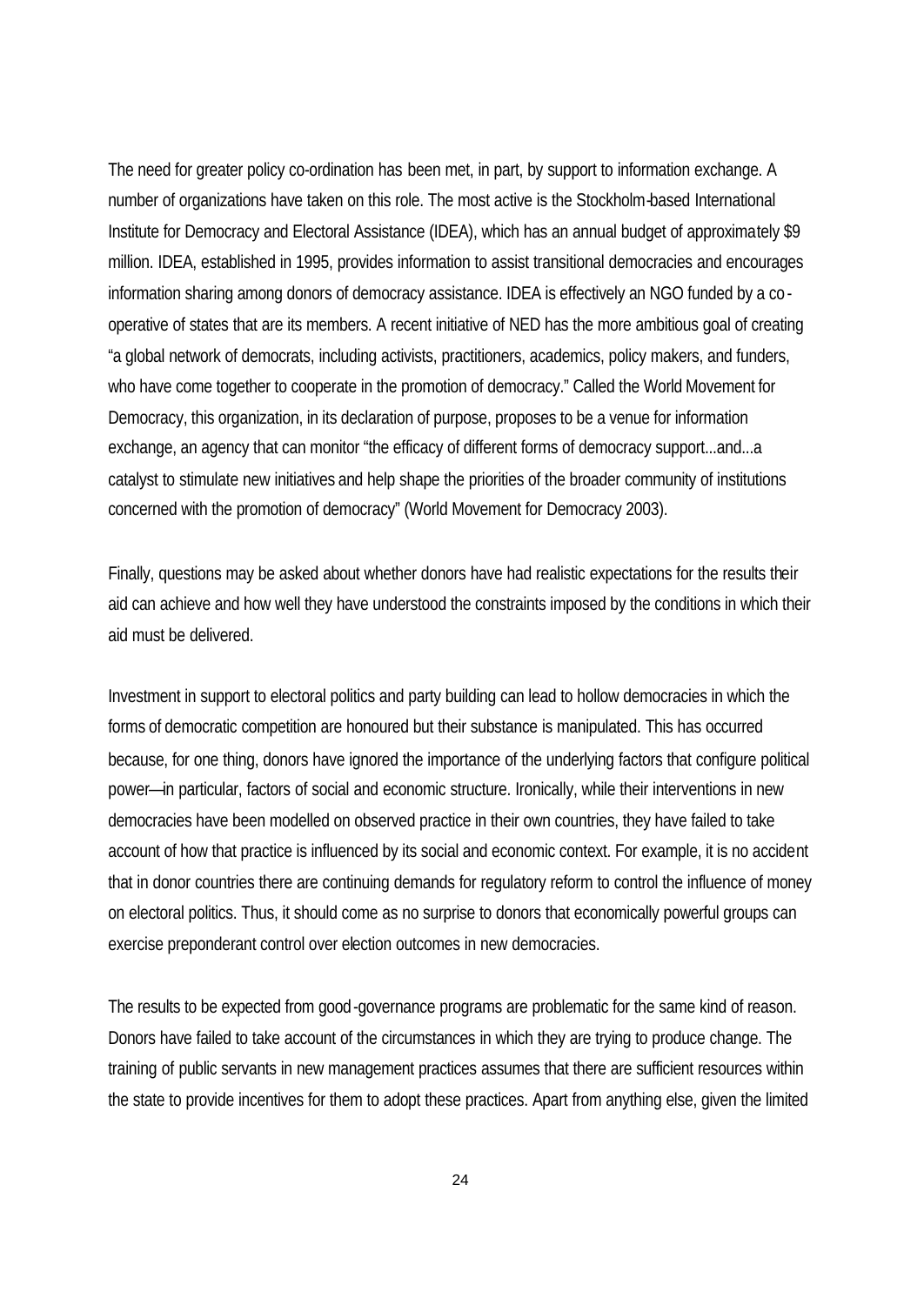resources that prevail in most recipient countries, the material and career interests of public servants are likely to be better served by clientelism and petty corruption<sup>17</sup> than by adopting new methods of public administration. Of course, donors are most concerned with large-scale corruption in which aid funds are appropriated for the personal use of government elites and their friends. However, many observers have concluded that anticorruption strategies designed to remedy this through institutional reform are doomed to fail in the absence of more effective counterweights in the system of power from outside the structures of the state.

This is why policy began to shift in the late 1990s toward the strengthening of civil society. Disappointment with the outcome of directing aid at the formal institutions and processes of government led to increasing investment in civil society projects.<sup>18</sup> Underlying this change was the belief that the impetus and sustaining force for reform can ultimately come only from societal demand. Yet, civil society aid is also subject to criticism.

Once again, donors may be accused of failing to understand the milieu in which their aid is being delivered. A statement issued by the Netherlands government reads:

Donors have often failed to perceive the particular nature of civil societies in developing countries and the differences that exist between them. They have simplified, Westernised and idealised the concept, projecting the concepts that apply in their own societies. The aid system—initially at least—equated civil society with NGOs, and failed to perceive traditional or informal structures because they were less easy to recognise or because they bore no resemblance to the structures they knew...In some instances, excessive use of the project approach—the approach taken by donors—has alienated NGOs from their grass roots, resulting in disorientation and public distrust, and jeopardising continuity. (Netherlands 2002)

l <sup>17</sup> Typically, public -service compensation in recipient countries is at levels barely sufficient to meet basic personal needs. Seeking small, under-the-table fees for government services is simply a survival strategy. Yet, the pervasiveness of this practice creates a culture of corruption that discourages foreign investment through its cumulative multiplication of the costs of doing business.

<sup>&</sup>lt;sup>18</sup> A study of EU activities found that by 1999, "in most areas over 90 per cent of democracy and human rights expenditure went to advocacy NGOs" (Youngs 2001, 6).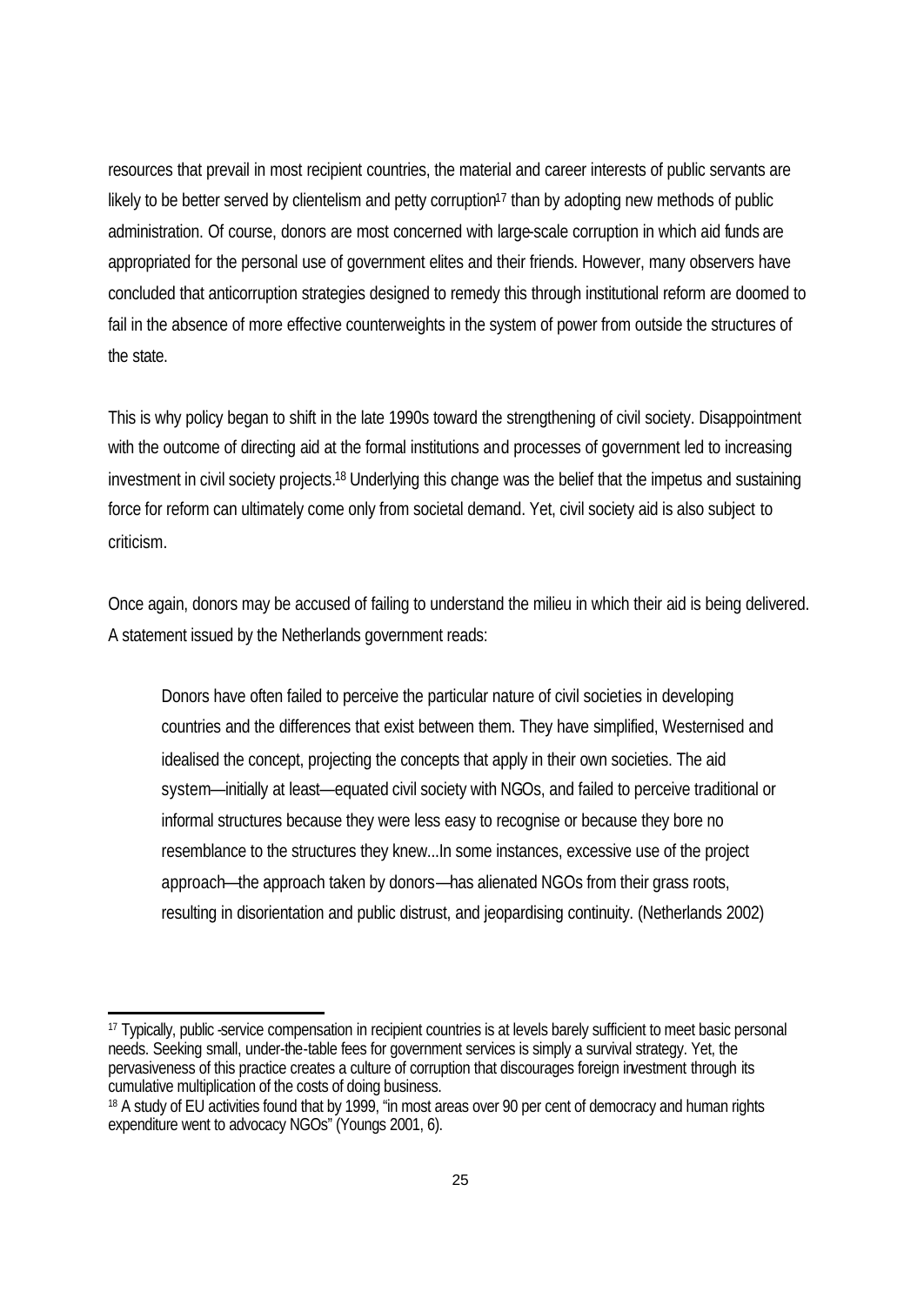As a result, the statement claims, the activity of donors has often been counterproductive, obstructing rather than fostering "the autonomous development of civil societies."

Another criticism of civil society programs is that they are often too narrowly focused on support to advocacy NGOs that have the sole function of representing citizen interests to government. In this view, the objective of civil society programs should be to encourage the development of an extensive range of groups through which citizens can pursue their private purposes. This view conceptualizes civil society as a network of interacting groups that give expression to private interests and mediate among differing interests in settling differences without state intervention. Further, the importance of the development of a wide and dense network of secondary associations is generally thought to be a means of developing a democratic political culture. Participation in these associations is seen to help citizens "to cultivate the virtues of democratic citizenship: prudence, judgement, eloquence, resourcefulness, courage, self-reliance, sensitivity to power, common sense" (Keane 199, 146). Robert Putnam sees civil society as a source for building social capital, which contributes to democracy by teaching political skills, by creating "community bonds [that] keep individuals from falling prey to extremist groups," by serving as "forums for thoughtful deliberation over vital public issues" and by teaching "civic virtues" (2000, 338–39).

One may also question the real effect of support to advocacy NGOs. They often appear to be little more than executive-centred organizations that lack the capacity or the will to build a wider membership. Further, advocacy NGOs are subject to a dependency syndrome in which the imperative of organizational selfpreservation forces them into devoting as much of their time to raising grants as to fulfilling the purposes for which they have been created. In addition, service providers in the field often discover that individuals in recipient countries, recognizing donor preferences, form what amount to shell NGOs as a means to secure access to aid funds.

### **EVALUATING PERFORMANCE**

Providers of economic-development assistance have objective measures to assess the effectiveness of their programs. They use indicators like GDP, inflation rates, unemployment rates, per capita income, the distribution of income, and levels of saving and investment to measure changes in aggregate performance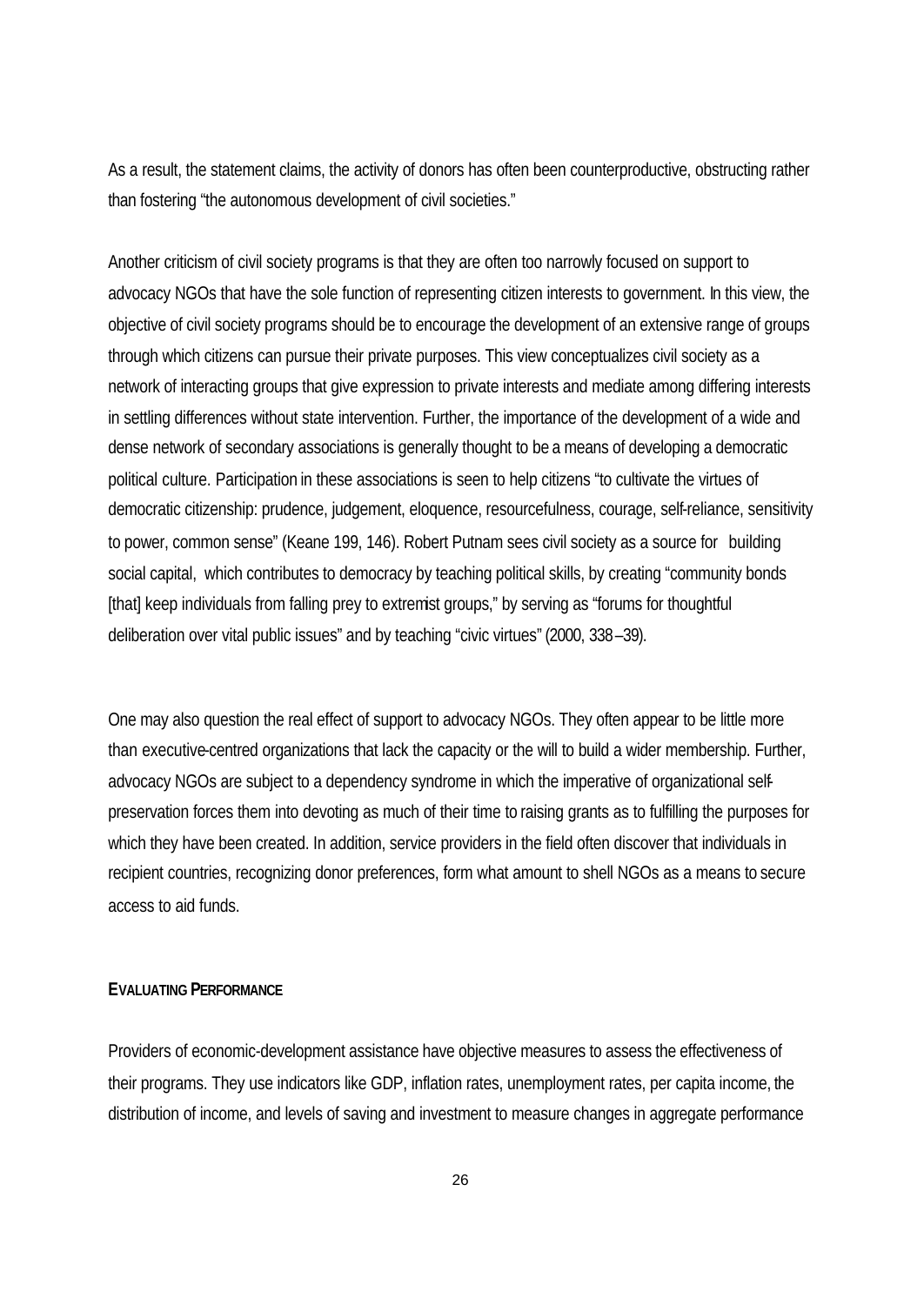as a result of their interventions. Even at the micro level there are measurable indicators: improved agriculture production or the development of a self-sustaining new enterprise in a local village. Social assistance is equally quantifiable by indicators such as the percentages of children suffering from malnutrition, the prevalence of disease, or literacy rates. A major problem in the provision of assistance to democratic development is that there are very few measures that can provide this kind of certainty about the effects of interventions.

This problem raises two separate kinds of issues. One concerns the administration of aid; the other concerns the evaluation of the effectiveness of strategies for democracy promotion.

Government-directed programs are commonly assessed through project-management procedures. The EU and most member countries use "logical framework analysis" (LFA). Canada and the United States use variants of "results-based management" (RBM). These methods set output and results criteria for each project, which are used to audit the effectiveness of the project's delivery. As long as the criteria are realistically specified, this approach provides valuable measurements that are important in establishing administrative accountability. But they are ill suited to the purpose of evaluating the contribution of projects to desired strategic outcomes.<sup>19</sup>

Evaluation of this wider kind is manifestly important in assessing the effectiveness of different forms of aid and different methods of delivering it. It is also important politically to donor governments, which need to justify to their citizens their investments in democratic-development aid.

There have been some attempts to produce this wider kind of evaluation through aggregation of LFA and RBM analyses and some attempts to do it through countrywide impact studies, but, as Crawford points out, these efforts have not produced convincing results. One important reason is the difficulty "in distinguishing the contribution of internal and external actors, as well as in separating out one donor from another." Another is the long-term nature of the process of democratic development, which is likely to mean that the impact of any particular activity will probably not be apparent until a considerable time after its completion (Crawford 2003a, 87 and 88).

<sup>&</sup>lt;sup>19</sup> For a review of the assessment methods used by donor governments, see Crawford 2003a.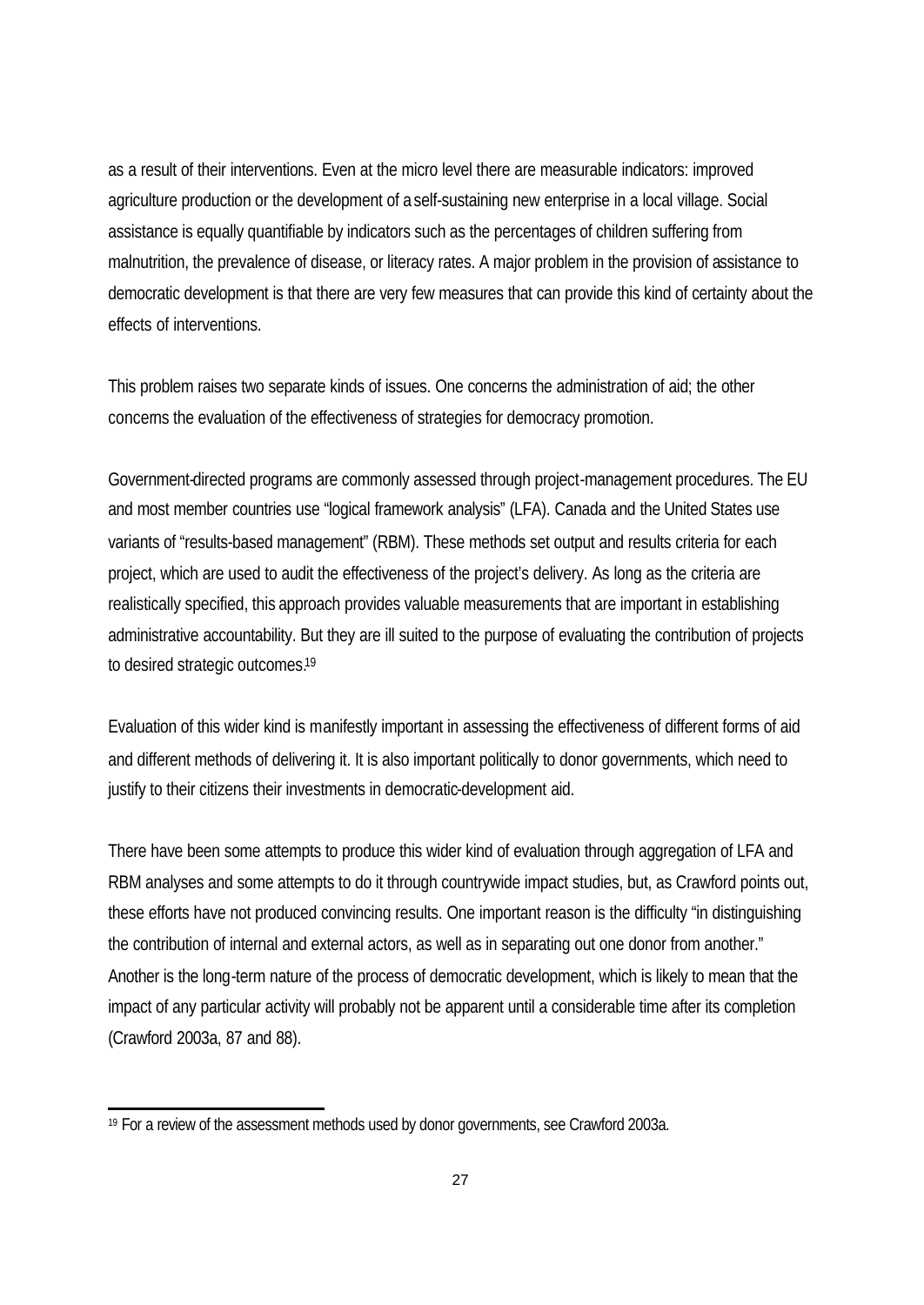Crawford advocates the countrywide impact approach using a baseline derived from analysis of the specific conditions in individual recipient countries. He envisages a model that would permit the tracing of effects from particular projects through a "meso" level to systemwide macro-level impact. He stresses the importance of introducing the meso level to correct for a tendency "to jump directly from micro-level impact analysis to judgements about impact on national political change, often resulting in grandiose and/or unproven claims of macro-level impact" (2003b, 5). Crawford sees the incorporation of this midlevel analysis as identifying component sectors of an overall process of democratic development.<sup>20</sup>

Crawford's proposal places particular emphasis on the engagement of participants from recipient countries in establishing baseline criteria and evaluating the impact of assistance. This "participatory evaluation" approach will ensure that assessment is sensitive to country-specific conditions and can have an independent beneficial effect on democratic development through the knowledge gained and distributed by local participants (2003b, 16).

This proposal makes good sense. Its general adoption would provide better information on which to base assistance projects and permit more effective identification of country-specific needs. But one significant question remains: What measurement criteria should be incorporated in the analytical model on which this approach would be based? This raises the bigger question of how "democratic development" is to be defined. No issue is more problematic in the field of democracy promotion.

# **THE CONCEPT OF DEMOCRATIC DEVELOPMENT**

In donor policy statements there is a singular lack of clarity about the meaning of the ultimate strategic objective of democracy promotion—that is, about what constitutes a "developed" democracy. Typically, aid strategy is described in terms of support to activities related to a typology of discrete objectives. There is no overarching concept of democratic development against which to measure progress.

In a way, it is perfectly understandable that donors do not work from a concept of this kind, because the meaning of democracy has always been subject to varying interpretations. The scholarly literature is

l <sup>20</sup> By "sectors," Crawford here refers to processes that have general effects on the overall direction of democratic development. "For instance, external support to establish a federation of NGOs could lead to more coordinated action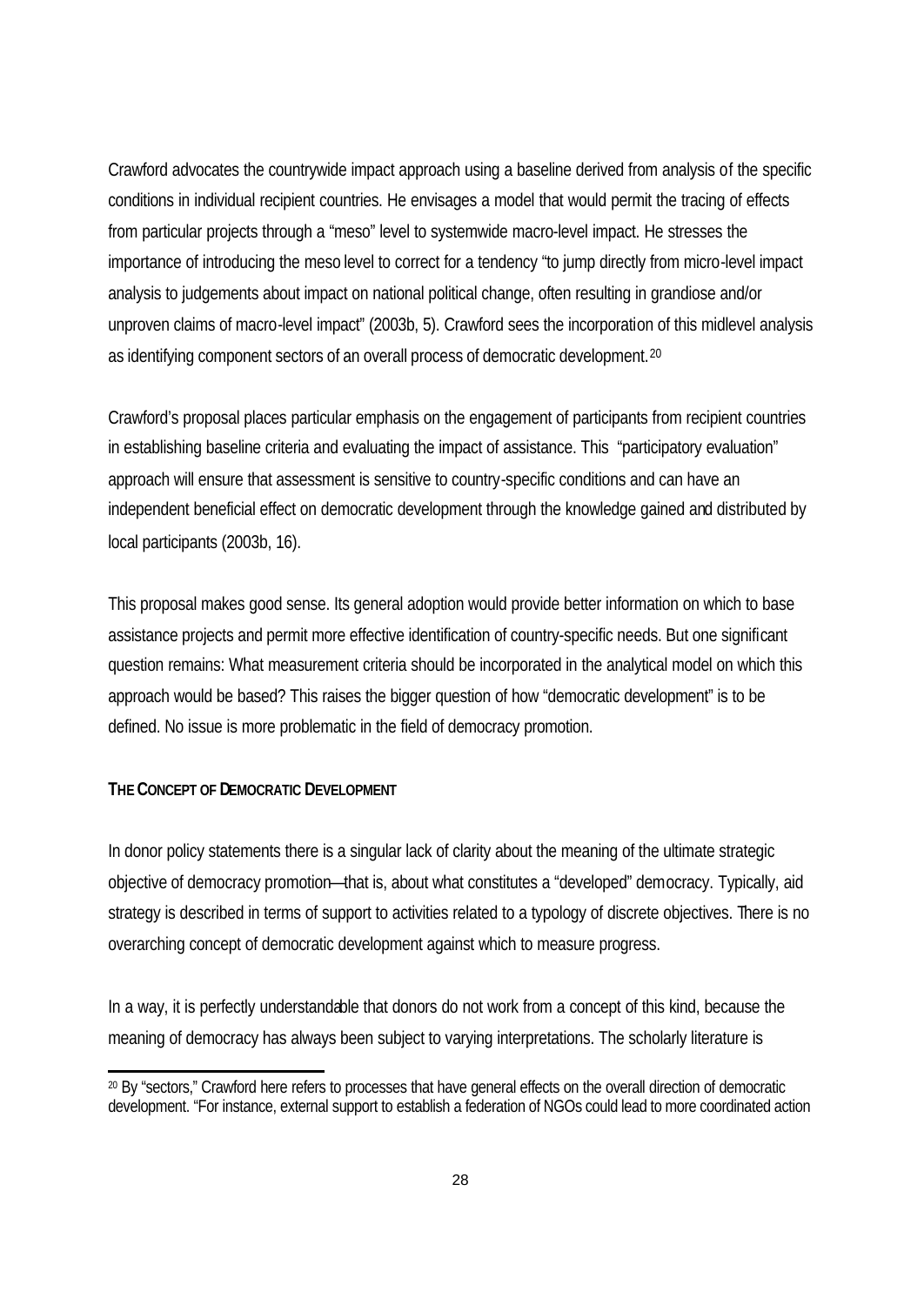permeated by debate about questions such as these: How much citizen political participation is necessary to meet the test of popular sovereignty? Which sets of institutional arrangements best provide for the accountability of political elites? What conditions are necessary to ensure the sustainability of a democracy?

Accordingly, aid providers may claim with some justification that they have little choice but to find reference points for their work in observations of practice in established democracies. Yet, one has to ask whether this is a satisfactory guide, particularly since over the past decade established liberal democracies have begun to experience internal strains. These include a substantial long-term growth in public expressions of mistrust of political elites, evidence of increasing citizen disengagement from politics and criticisms of the effectiveness of existing democratic institutions.<sup>21</sup> Where, then, can a useful model of democratic development be found?

The answer lies in recognizing that democracy, at its core, is a normative concept. As Giovanni Sartori observed, "What democracy *is* cannot be separated from what democracy *should* be. A democracy exists only insofar as its ideals and values bring it into being" (1987, 7). Democracy as we know it in the established democracies is a process of governance organized to give effect to the individualist values embedded in the tradition of liberal political thought that gave rise to the democratic transformations that began at the end of the eighteenth century. Whatever the particular forms they have assumed, all liberal democracies are committed to the ideals of freedom, equality and justice—ideals that give expression to "the liberation and respect for individual personality" (Corry and Hodgetts 1964, 26). Thus, democratic

and the strengthening of the advocacy capacity of the non-government sector . . ." (2003b, 6).

<sup>&</sup>lt;sup>21</sup> The absence of critical scrutiny of domestic democratic practice is particularly ironic in the context of the criticisms of transitional regimes. For example, Carothers, in his assessment of aid policies, describes a condition of incomplete transition that includes many characteristics that might apply to established democracies. Countries in this condition, which he calls "feckless pluralism," tend to have "significant amounts of political freedom, regular elections, and alternation of power between genuinely different political groupings. Despite these positive features, however, democracy remains shallow and troubled. Political participation, though broad at election time, extends little beyond voting...The alternation of power seems only to trade the country's problems back and forth from one hapless side to the other. Political elites from all the major parties are widely perceived as corrupt, self-interested, dishonest, and not serious about working for their country. The public is seriously disaffected from politics, and while it may still cling to a belief in the ideal of democracy, it is extremely unhappy about the political life of the country. Overall, politics is widely seen as a stale, corrupt, elite -dominated domain that delivers little good to the country and commands equally little respect. And the state remains persistently weak. Economic policy is often poorly conceived and executed, and economic performance is frequently bad or even calamitous. Social and political reforms are similarly tenuous, and successive governments are unable to make headway on most of the major problems facing the country, from crime and corruption to health, education, and public welfare generally" (2002a, 10–11).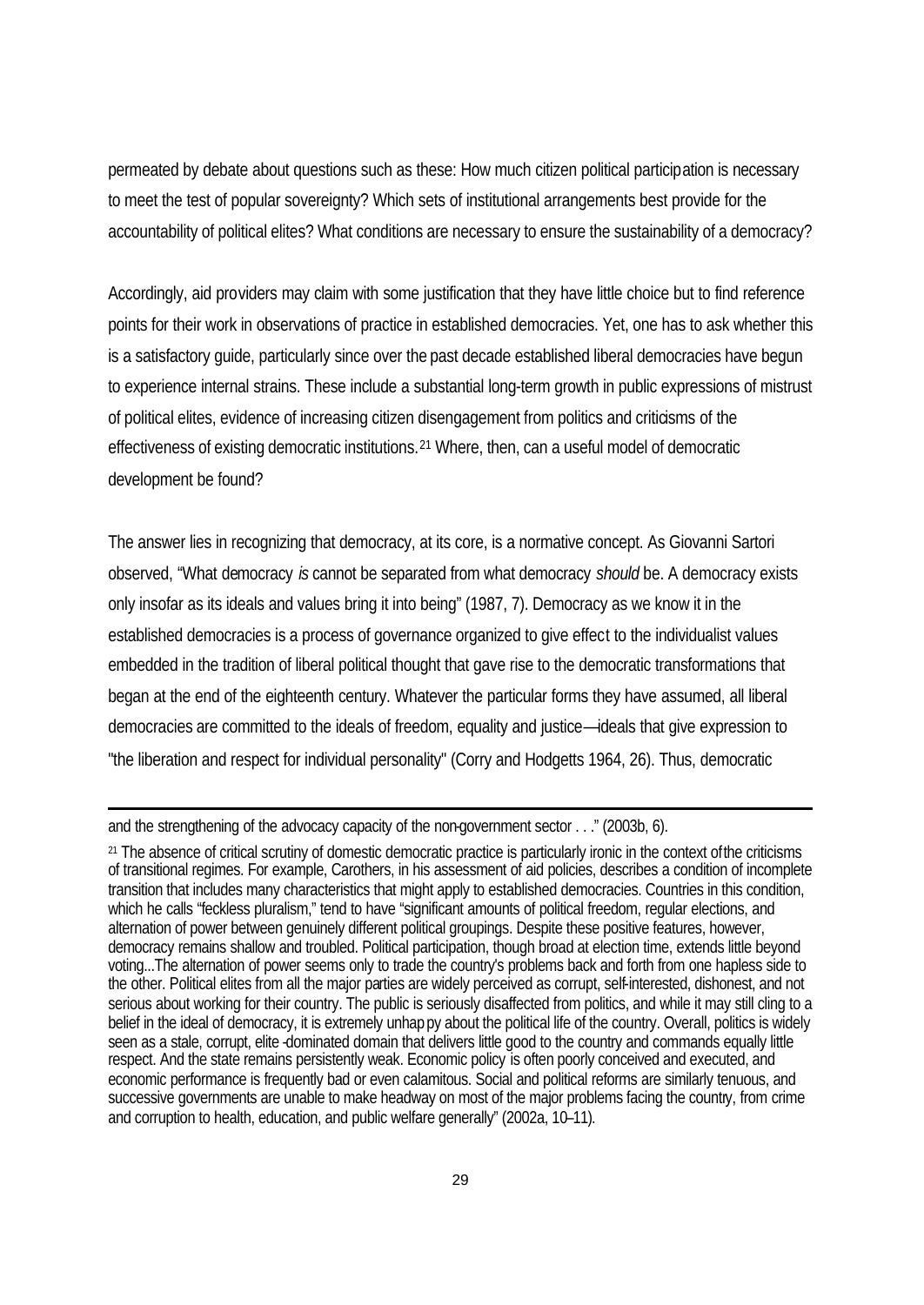development may be defined as institutions and processes of governance that promote and protect liberaldemocratic values.<sup>22</sup> Proceeding from this starting point, one can understand democratic development as embracing many different sorts of institutional arrangements. Further, this definition acknowledges that democracy is constantly evolving. The practices of democratic governance as they exist in the established liberal democracies today are the result of a continuing process of adjustment, reflecting continuing debate about how best to give effect to the fundamental value of enhancing individual freedom.

Analysis based on this conception of democratic development has the virtue of recognizing that there are many different paths toward democratic development. These reflect the differing economic and social conditions in, and the political and cultural experiences of, the countries involved. Although this approach lacks the logically phased precision of transition models, it is more realistic. As Laurence Whitehead persuasively argues in a comparative analysis of experiences with democratization over the past two decades, the process of achieving democratic development "will necessarily be relatively open-ended and may well be protracted, complex, and erratic" (2002, 32).

This approach works from a model of what a developed democracy should look like, not in terms of characteristics of established regimes, but as an ideal standard. The model continues to have reference points in the experience of established democracies. In fact, its descriptive components would be more or less like those used by organizations such as Freedom House in its assessment template. Where it differs is in the elaboration, ordering and interpretation of these elements. It can help aid providers by giving them indicators of areas in a particular developing democracy that need support. In a later contribution to this project, I will elaborate on what I believe a model of this kind should look like.

### **SUMMARY**

<sup>&</sup>lt;sup>22</sup> Fareed Zakaria's recent criticism of "illiberal democracy" points to the limitations of working with a concept of democratic development that omits consideration of values. Zakaria notes that many contemporary regimes that have adopted some of the institutional forms of democratic governance do not respect liberal-democratic values. He takes the position that primacy should be assigned to the protection of these values through the institutions of "liberal constitutionalism." He claims that democracy, understood as a method of governance, can under some circumstances be an impediment to the achievement of the transcendentally important purpose of advancing freedom. In this, I would argue, he errs in the other direction. The concept of democratic development cannot sever these two elements of liberal democracy (2003).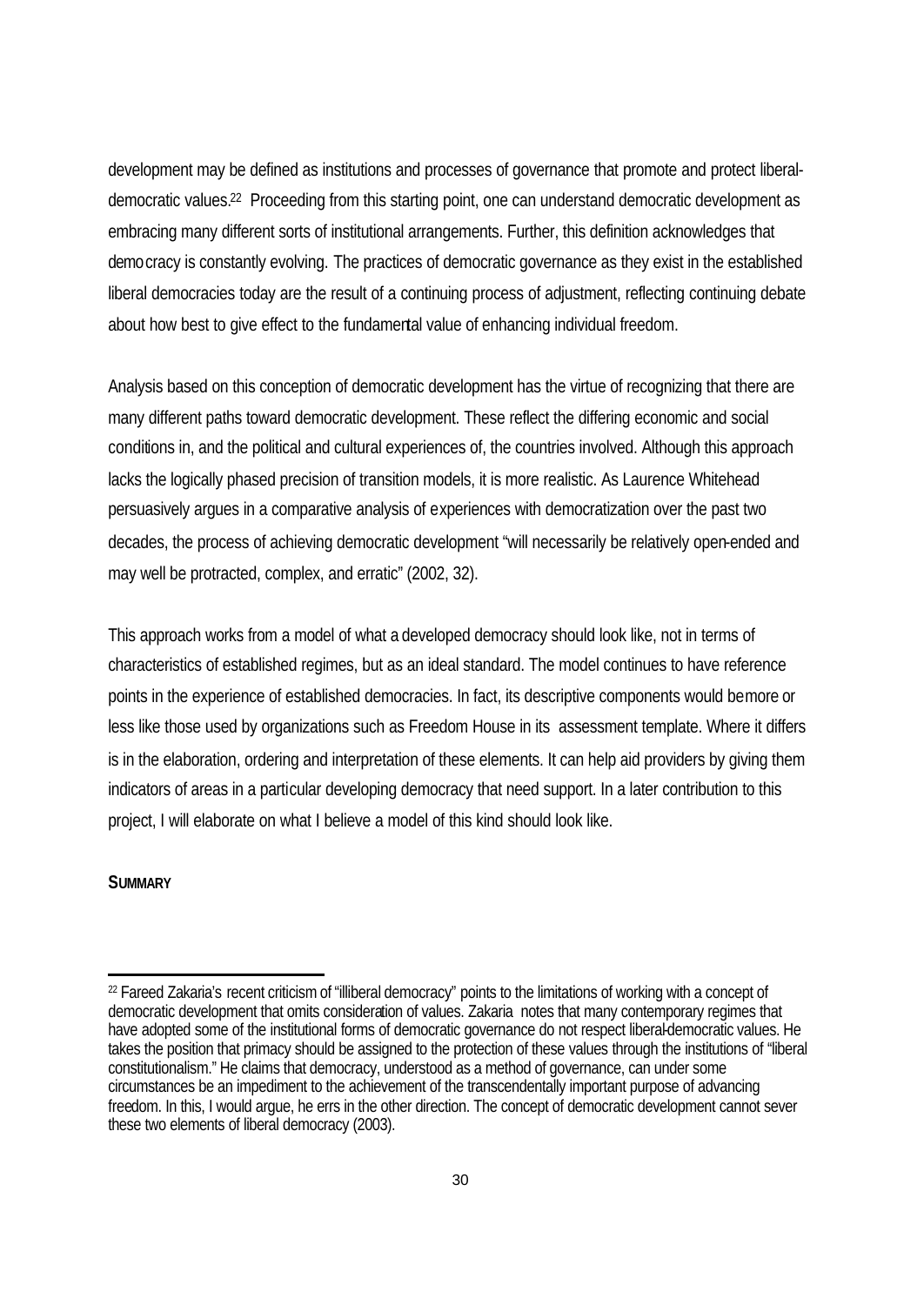Until recently, there was very little scholarly interest in foreign assistance to democracy promotion. Now there is a growing literature on the subject. The general tone of that literature has been quite critical. I share the view that if democracy aid is to be effective, significant reforms are required. However, the point needs to be mad e that whatever its effect on the overall process of democratic development in particular countries, much good work has been done by members of the democracy-aid community. The deficiencies that I have commented on here reflect the recent origins of democracy aid, a cautious approach to its incorporation in policy by political leaders<sup>23</sup> and the ad hoc way in which it has evolved.

In summing up, I want to identify what I see to be some of the principal lessons that can be learned from this brief review. These, I believe, can be expressed as reflecting four general needs.

# 1. *Policy and strategic planning need to be grounded in a general theory of democratic development.*

Assistance related to democratic development, as we have seen, is delivered through four programming concepts: good governance, human rights, democratization and civil society. While donors may see an administrative justification for preserving these distinctions, there is an obvious congruence among the forms of aid that each of these concepts supports. In addition, there has been a growing elasticity in the definition of these concepts, which has led to an increasing convergence in the scope of the activities they encompass. This convergence is in itself sufficient cause to seek theoretical explication of the relationships it involves. Furthermore, given the importance that democracy promotion has now achieved in international relations, there is need for greater clarity in defining the desired outcome from democracy assistance. Explicitly or imp licitly, donors expect to achieve some form of enduring political transformation—that is, democratic development. For these two reasons, if policy is to be effective it must be formulated with reference to a theory that establishes both what is meant by democratic development and what conditions are necessary to achieve and sustain it. In my view, theory should

- clarify the linkages among the characteristics of a "developed" democracy;
- identify the social, economic and cultural variables that are likely to influence democratic development;

l <sup>23</sup> Several factors account for a reluctance of policy makers to commit resources to democracy assistance: the doctrine of nonintervention; uncertainty about the basis on which it might be justified; an evident lack of public support for all forms of foreign aid; the competing demands for allocation of aid to other purposes; and the increasingly straitened fiscal circumstances that afflicted all of the established democracies in the 1980s and 1990s.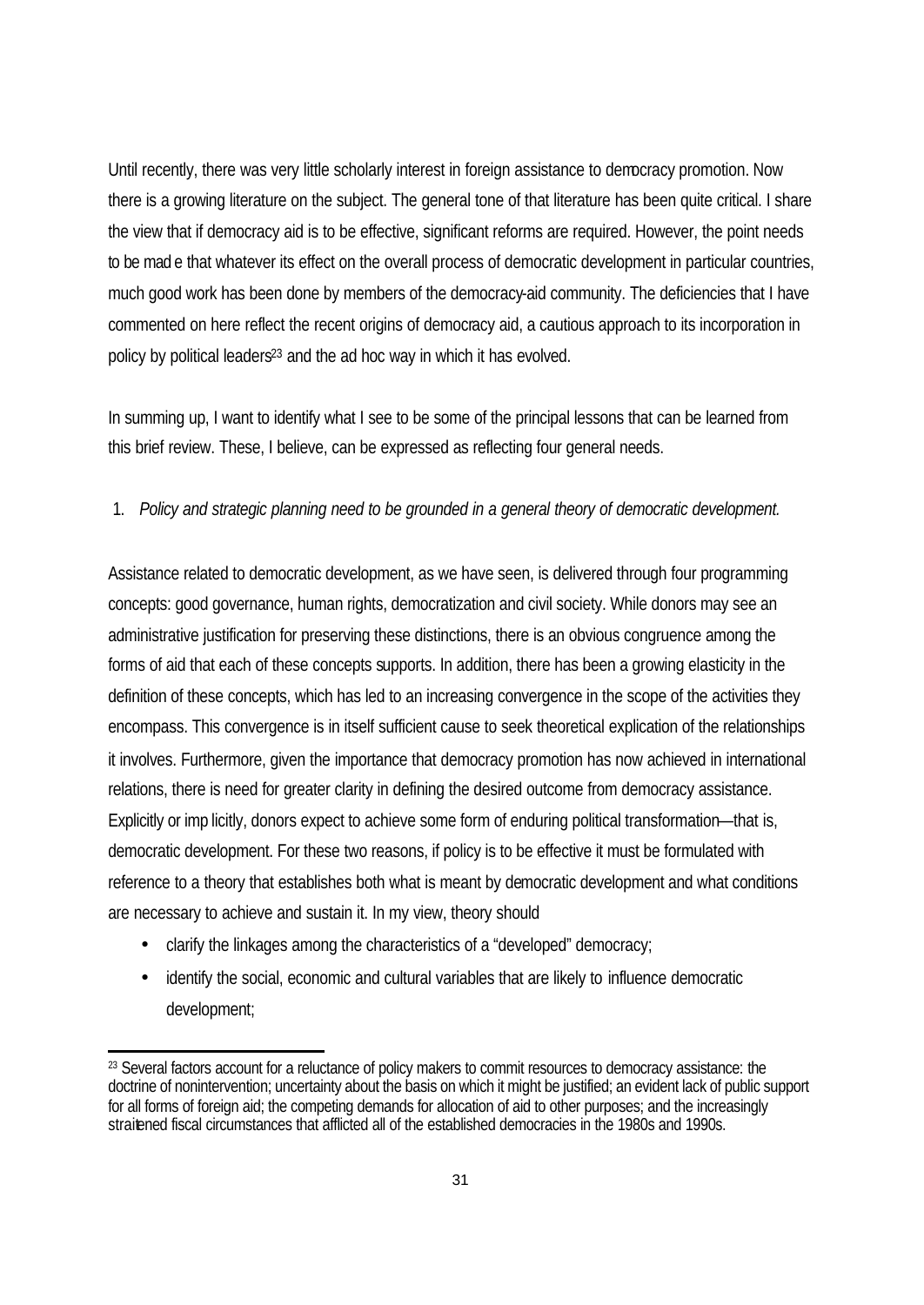- recognize that democracy is a constantly evolving process, and that no particular set of existing institutional arrangements or political processes is likely to reflect the only or best way to realize its values;
- be constructed on a model that measures progress in terms of indicators drawn from a set of ideal standards—a model that permits identification of discrepancies between ideal and achieved objectives and that can be used as a reference for devising strategies to improve performance.

# 2. *Aid delivery needs to be based on more realistic assumptions about attainable goals.*

Because policy has been framed without reference to a general theory of democratic development, policy makers have had unreasonable expectations of the effects of assistance. The consolidation of democracy is a process that can occur only over a long period—as transitional elites are replaced by a new generation of leaders in government and the private sector, as new institutions acquire settled form and as the values of liberal democracy are entrenched in the political culture. The failure to take account of this creates a disposition to expect too much too soon from investments in democracy assistance. Donors need to lengthen their time horizons in their overall strategies for particular countries and in their support to particular activities. Typically, assistance is delivered through projects with a brief duration, and there is a reluctance to renew them. The premature suspension of support can undo the benefits of a program; and, in fact, many activities that have been initiated by assistance projects fail once external support is removed.

Unrealistic expectations also result from the fact that aid delivery often does not take sufficient account of conditions in recipient countries. Some projects are unsuccessful because donors do not understand the limited capacity of recipient countries to deliver and sustain activities. Others do not succeed because donors are insensitive to country-specific conditions.

Donors also need to recognize the limitations of basing their expectations about the overall effectiveness of aid on the results of individual projects. In this context, it is imperative to emphasize the importance of improving evaluation research. Evaluation has to place the direct, immediate, observable effects of project activities in context of more realistic criteria for assessing their contribution to general sectoral and systemic performance. More appropriate performance evaluation, as Crawford proposes, can be devised through reference to country profiles formulated from baseline research (2003b).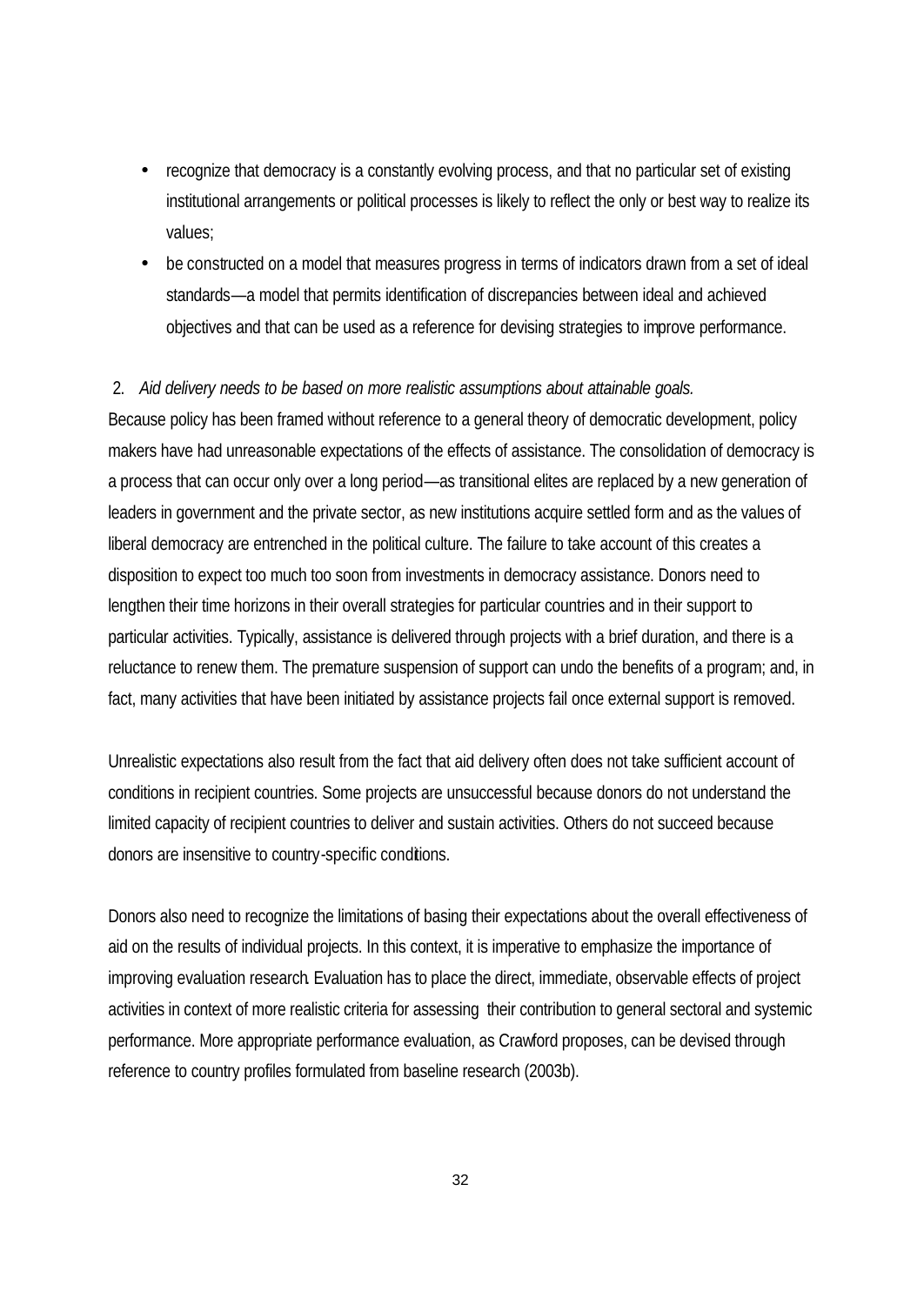# 3. *Aid delivery needs to be co-ordinated more effectively.*

Case studies in the assessment literature and interviews with aid providers in the field illustrate the general point made here that divided responsibility for program delivery weakens the effectiveness of aid. The problem starts with the division of policy-making authority within donor governments. It is exacerbated by the fact that private foundations make decisions about the activities they will support on the basis of idiosyncratically determined preferences without reference to a general conception of strategic goals for the countries to which they give assistance. While few would argue that the foundations should be made subject to state policy directives, it is clear that there should at least be consultative processes to ensure that state and foundation activities do not conflict.

But the need for co-ordination is most pressing at the international level. No one who has worked in the field or surveyed inventories of projects undertaken in various countries can be unaware of the costs of un-coordinated and competitive international activities. Peter Burnell argues that "Close coordination among providers...can vest too much power and influence with the largest funders." He sees merit in the different perspectives that donors bring to assistance, arguing that there is "value for democratizing countries in being exposed to different approaches and alternative sources of advice" (2000, 342). While this is true, it overlooks the fact that the duplication of programs and activities is common. This is not merely wasteful of limited resources; in some cases, it has contributed to ineffectual results because important needs were neglected.

In arguing that some effort has to be made to overcome this problem, I am taking the position that the most effective form of aid delivery in democratic development, as in economic development, requires the establishment of country-specific strategies that recognize each potential recipient country's distinctive needs and characteristics. This could mean that individual donors assume responsibility for particular countries.<sup>24</sup> It could also mean that donors develop specializations in the kinds of aid they provide.

4. *The knowledge base from which strategic planning is developed needs to be strengthened.*

l <sup>24</sup> Most donors, in fact, already deliver aid on a selective basis. Geopolitical factors constrain all donors, but donors choose where they will target assis tance based on differing emphases in their foreign-policy and aid objectives, historic relationships with potential recipient countries, cultural linkages (such as a shared language) and domestic political considerations.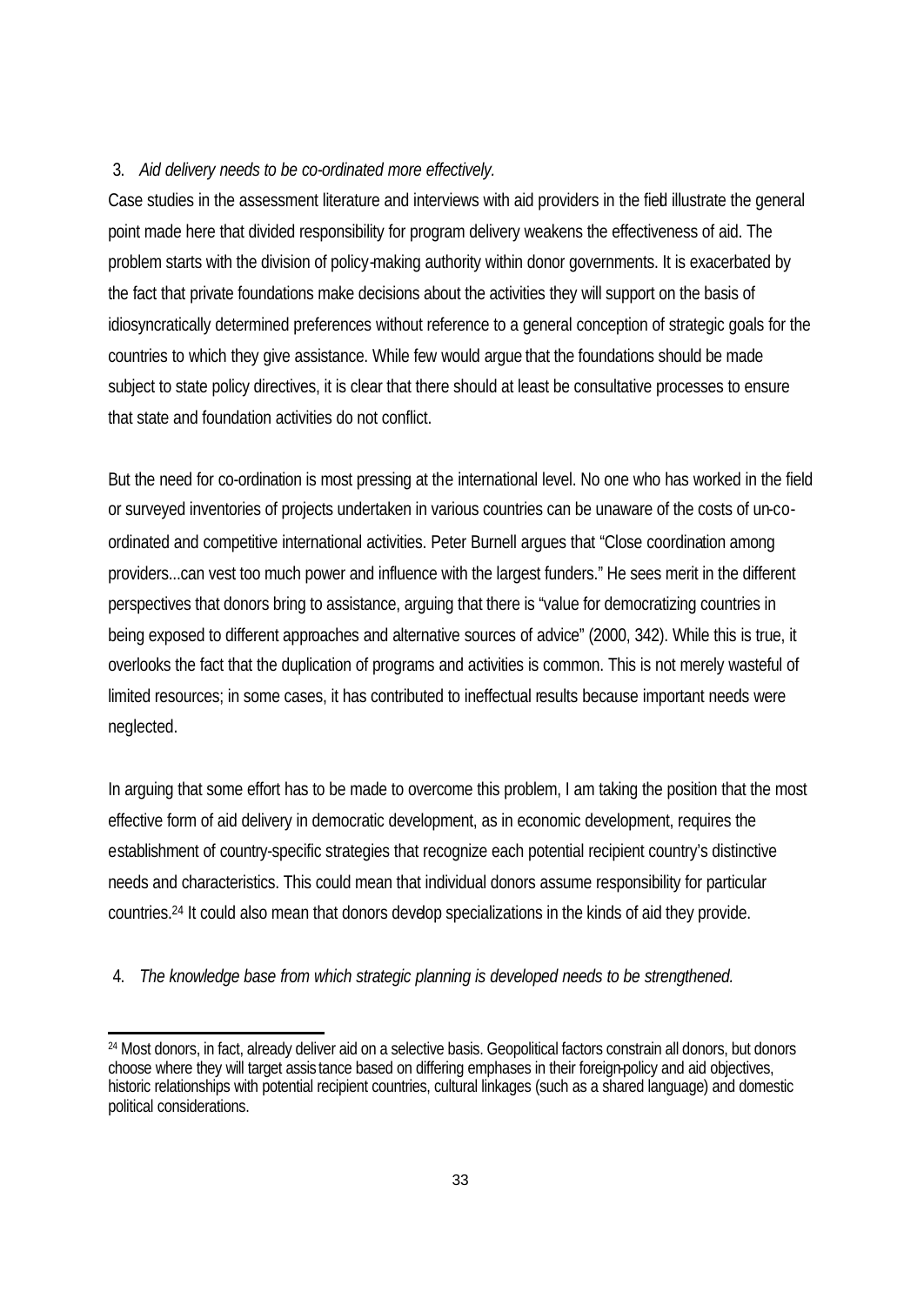A problem that constantly confronts program administrators is the lack of information about the activities of other aid providers. Most donors contribute to the problem by not publishing sufficient information about their activities in democracy assistance. They make available statements about their general policy objectives, but few publish detailed information about specific programs and projects. More could be done to improve the administration of aid if donors had access to information about where, and with what success, particular activities have already been undertaken. Minimally, having this kind of information could prevent the duplication of activities. Optimally, it would help aid providers to make better decisions about which projects to support and encourage them to undertake collaborative initiatives. There have been some attempts to promote this kind of information sharing through the work of organizations like IDEA and the World Movement for Democracy, but this work can only be effective if donors are willing to make appropriate information available.

A related problem is that practitioners do not have adequate access to academic research. The communications between academic researchers and practitioners in this field have never been as strong as those between academic researchers and practitioners in the field of economic development. In part, this is because research on democratic development cannot be expressed with the empirical rigor and theoretical authority of research in economics. It is also because the research of political scientists who specialize in democratic theory and comparative politics has not, until recently, been seen as relevant to the day-to-day activities of government. Further, within the discipline of political science, before the commencement of the "third wave," democratic development was a marginal subject. That has changed significantly over the past decade. Through organizations like NED, and through the growth of institutes, centres and think tanks, there has been increased support to research in the field. The problem now is that the results of this research are widely scattered and have yet to be brought together in a body of easily accessible knowledge. The strengthening of the knowledge base, therefore, requires a greater effort at consolidating research results and establishing better communications between members of the academic and practitioner communities.

### **CHOICES FOR CANADA**

In this paper, I have deliberately avoided any reference to Canadian policy and programs. The issues I raise imply no judgment of Canada's assistance to democratic development. The purpose of the paper is to provide a context for identifying Canada's policy options for the future—to ask what we can learn from more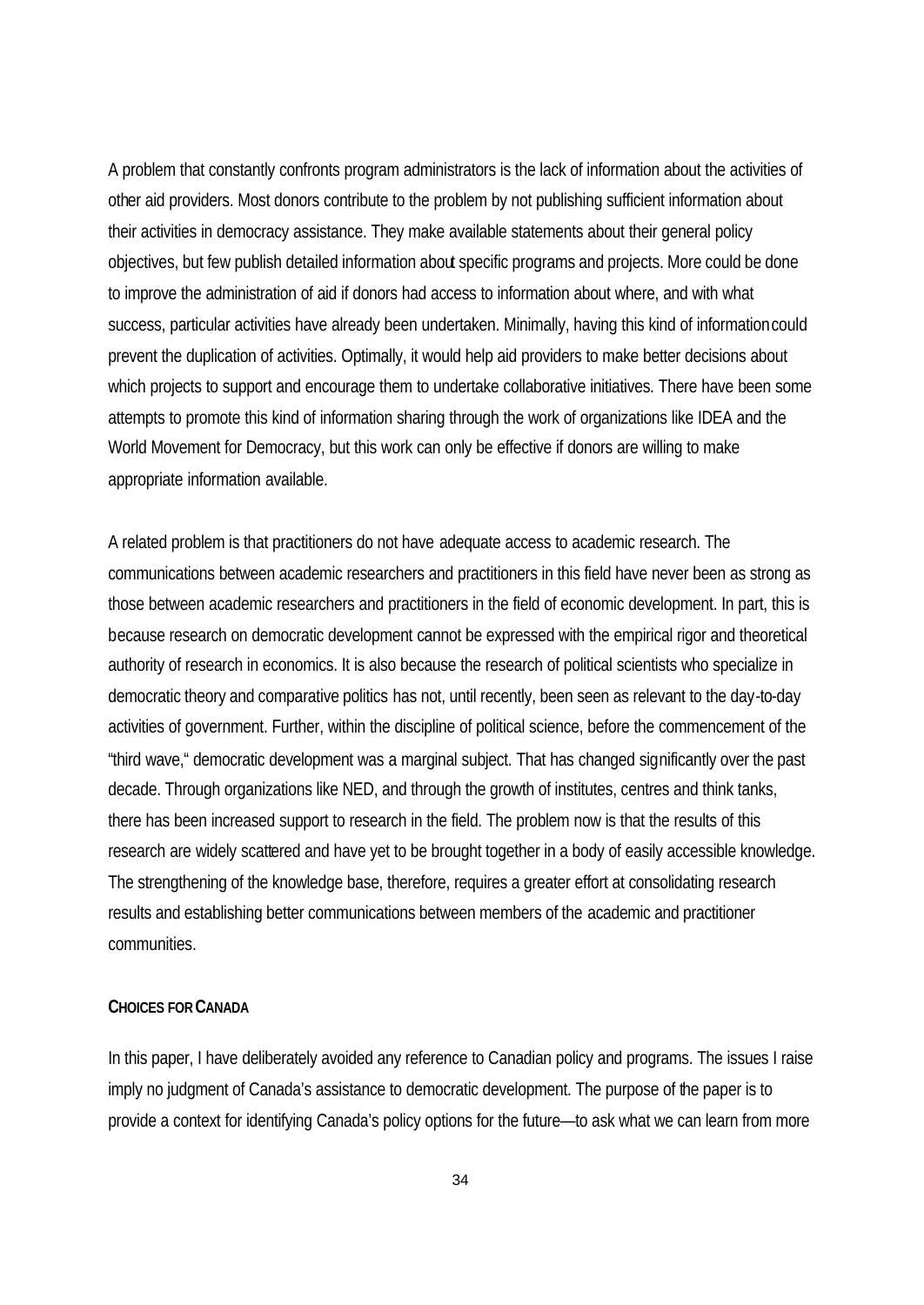than a decade of international engagement in this field that can help us assess to what extent, and in what ways, Canada should participate.

Of course, the most fundamental questions we need to ask are about Canada's national interest in democracy promotion. On what grounds is Canadian support to human rights, democracy and good governance to be justified? Does that support express values we want to project in our foreign policy? Does it provide essential support to our goal of improving conditions in the world's underdeveloped nations? Does it contribute to our international security objectives? If we agree that it is justifiable on all of these grounds, what is, or should be, the balance among these objectives? Is that balance changing? If it is, does this imply a need to change the scope and nature of our aid programming?

If we accept that democracy assistance is a goal of intrinsic merit or a goal that is instrumental to the realization of other valued purposes in our foreign policy, what forms of aid should we deliver? Should we take a generalist approach and offer support to a wide range of activities and countries, or should we attempt to identify functional and geographical areas in which we have some distinctive competence or interest and become specialists in the delivery of assistance in those areas?

Further, does the way in which we have organized the delivery of aid need revision? Is there adequate coordination of democracy-promotion activities among different government departments and between government and arms-length and private-sector delivery agents?

Finally, what contribution can Canada make toward solving some of the more general problems I have identified? Can we assume some role in strengthening the knowledge base? Should we encourage greater investment of Canadian intellectual resources in research on democratic development? Can we help improve information exchange or help develop more effective means for evaluating assistance to democratic development?

These are a few of the questions that I hope will be addressed through this project.

In concluding, I should stress that this paper is meant to be an introduc tion to the issues as I see them, and that my views may not be shared by other contributors to the project. Other authors will comment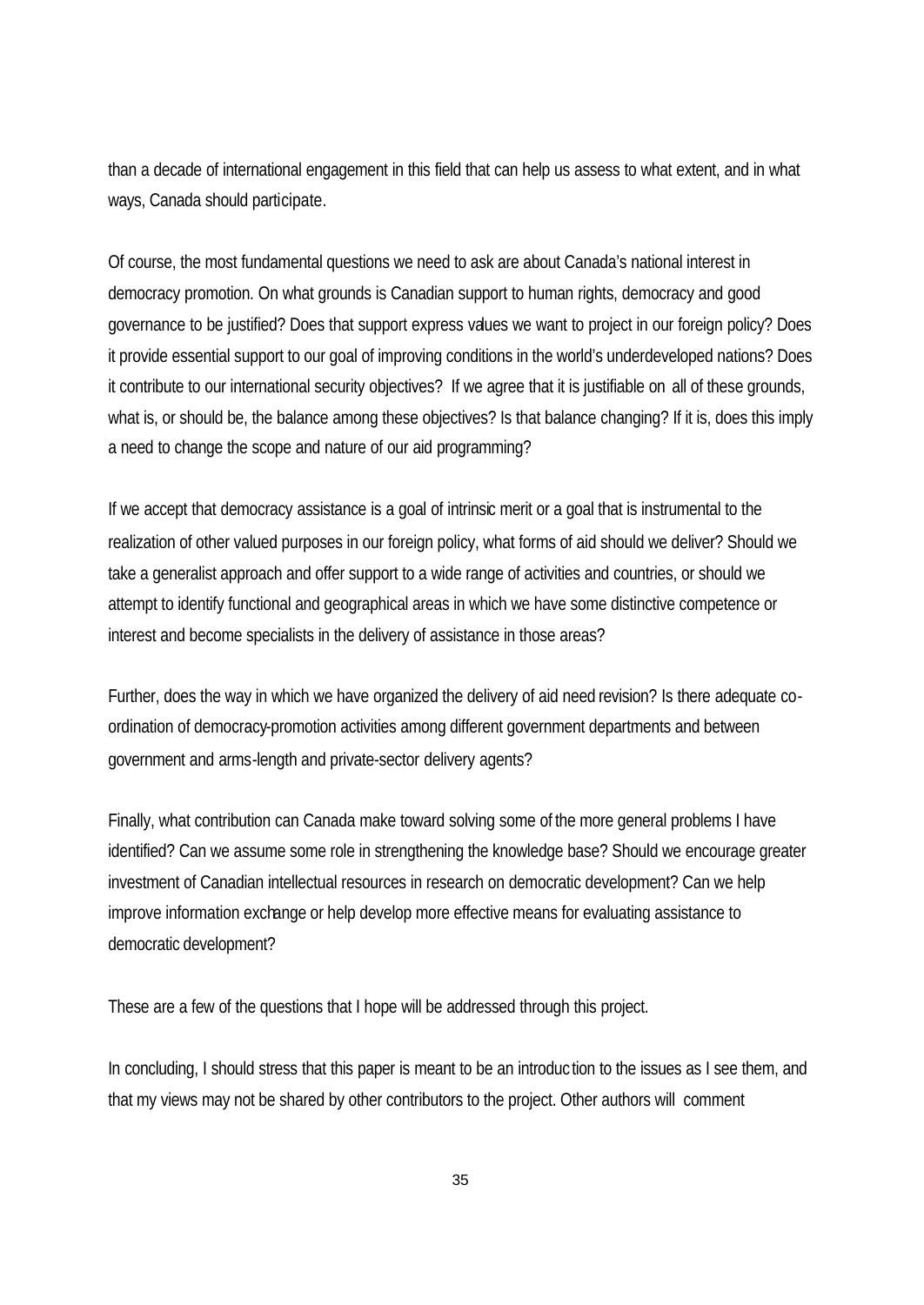extensively on the issues I have raised, and they will raise other issues. The next papers in the series will deal with the principles, objectives and history of Canada's role in democracy promotion; assistance to promote human rights; the linkage between economic development and democratic development; the role of democracy promotion in peace building; the nature and place of civil-society programming in democracy promotion; and the scope and nature of assistance under good-governance programs.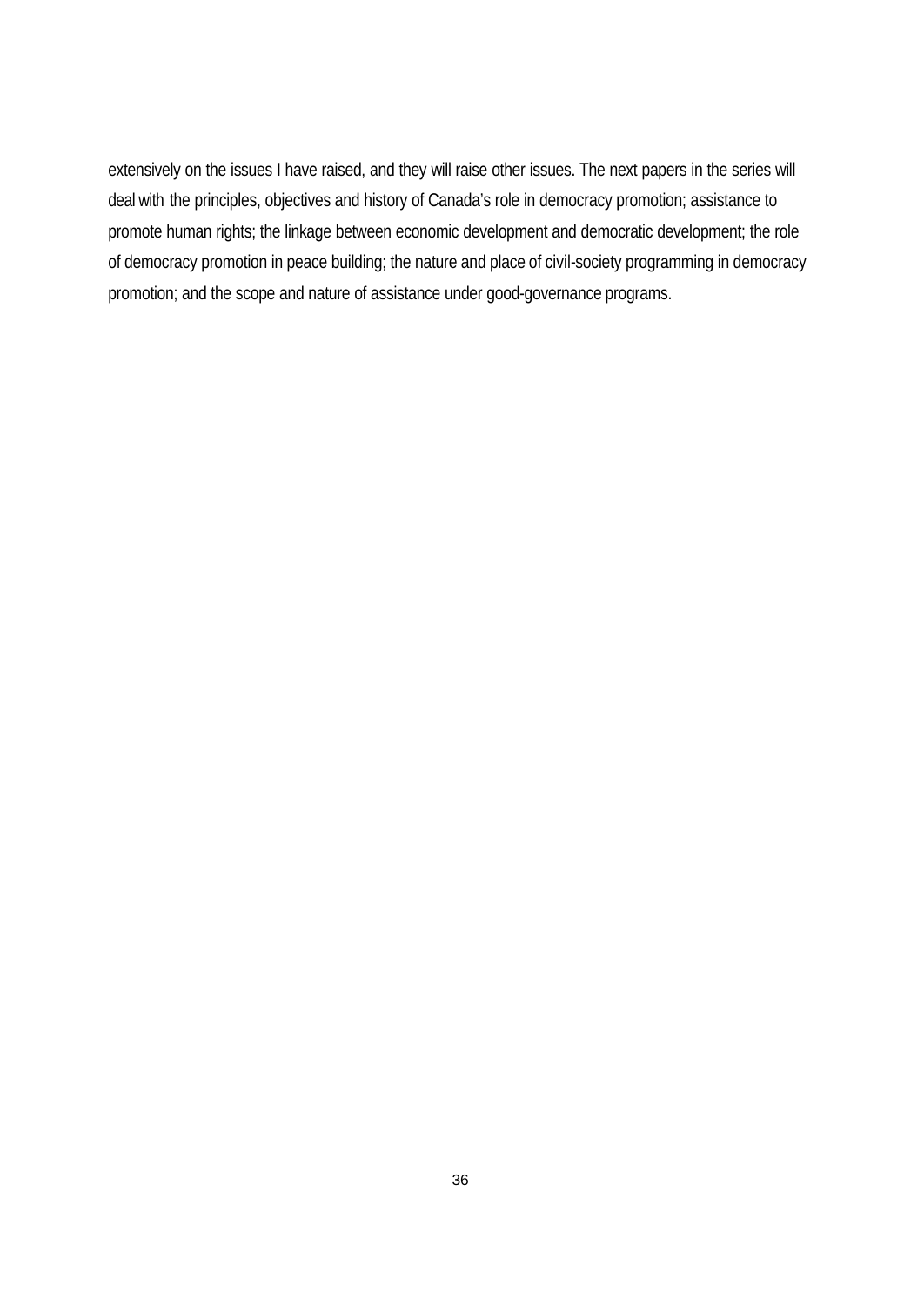# **Appendix 1**

**Net Official Development Assistance from DAC Countries to Developing Countries and Multilateral Organizations, 2001 (US\$ millions)**

| Australia            | 873                                    |
|----------------------|----------------------------------------|
| Austria              | 533                                    |
| Belgium              | 867                                    |
| Canada               | 1,533                                  |
| Denmark              | 1,634                                  |
| Finland              | 389                                    |
| France               | 4,198                                  |
| Germany              | 4,990                                  |
| Greece               | 202                                    |
| Ireland              | 287                                    |
| Italy                | 1,627                                  |
| Japan                | 9,847                                  |
| Luxembourg           | 141                                    |
| Netherlands          | 3,172                                  |
| New Zealand          | 112                                    |
| Norway               | 1,346                                  |
| Portugal             | 268                                    |
| Spain                | 1,737                                  |
| Sweden               | 1,666                                  |
| Switzerland          | 908                                    |
| United Kingdom       | 4,579                                  |
| <b>United States</b> | 11,429                                 |
|                      | Source: OECD DAC Report, December 2002 |

# **Appendix 2**

# **The Freedom House Criteria for Measuring the Extent to Which Countries Enjoy Freedom**

# **Political Rights Checklist**

### **A. Electoral Process**

1. Is the head of state and/or head of government or other chief authority elected through free and fair elections?

2. Are the legislative representatives elected through free and fair elections?

3. Are there fair electoral laws, equal campaigning opportunities, fair polling, and honest tabulation of ballots?

### **B. Political Pluralism and Participation**

1. Do the people have the right to organize in different political parties or other competitive political groupings of their choice, and is the system open to the rise and fall of these competing parties or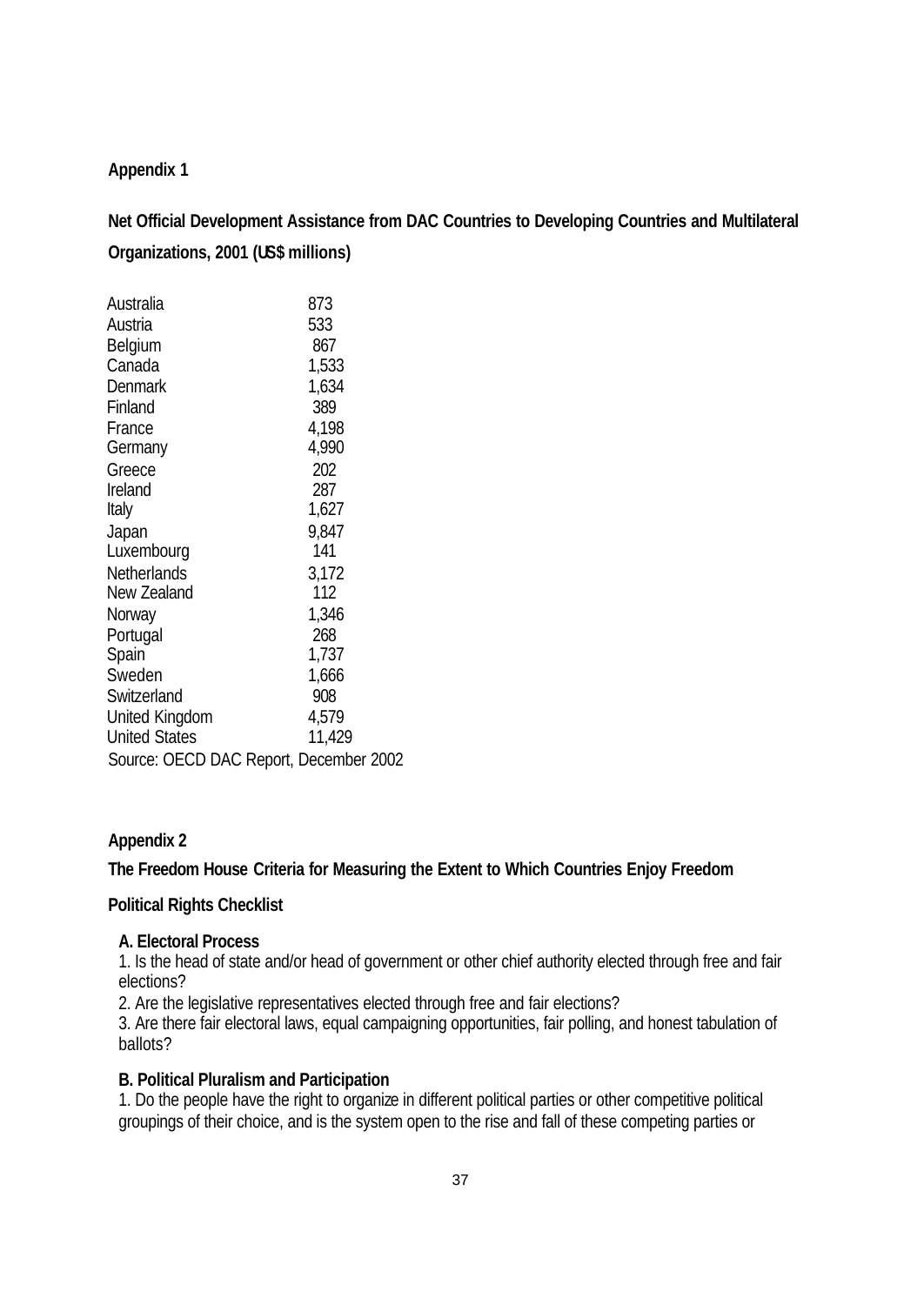groupings?

2. Is there a significant opposition vote, de facto opposition power, and a realistic possibility for the opposition to increase its support or gain power through elections?

3. Are the people's political choices free from domination by the military, foreign powers, totalitarian parties, religious hierarchies, economic oligarchies, or any other powerful group?

4. Do cultural, ethnic, religious, and other minority groups have reasonable self-determination, selfgovernment, autonomy, or participation through informal consensus in the decision-making process?

# **C. Functioning of Government**

1. Do freely elected representatives determine the policies of the government?

2. Is the government free from pervasive corruption?

3. Is the government accountable to the electorate between elections, and does it operate with openness and transparency?

# **Discretionary Political Rights Questions**

1. For traditional monarchies that have no parties or electoral process, does the system provide for consultation with the people, encourage discussion of policy, and allow the right to petition the ruler? 2. Is the government or occupying power deliberately changing the ethnic composition of a country or territory so as to destroy a culture or tip the political balance in favour of another group?

# **Civil Liberties Checklist**

# **A. Freedom of Expression and Belief**

1. Are there free and independent media and other forms of cultural expression? (Note: In cases where the media are state-controlled but offer pluralistic points of view, the survey gives the system credit.)

2. Are there free religious institutions, and is there free private and public religious expression?

3. Is there academic freedom, and is the educational system free of extensive political indoctrination?

4. Is there open and free private discussion?

# **B. Associational and Organizational Rights**

1. Is there freedom of assembly, demonstration, and open public discussion?

2. Is there freedom of political or quasi-political organization? (Note: This includes political parties, civic organizations, ad hoc issue groups, etc.)

3. Are there free trade unions and peasant organizations or equivalents, and is there effective collective bargaining? Are there free professional and other private organizations?

# **C. Rule of Law**

1. Is there an independent judiciary?

2. Does the rule of law prevail in civil and criminal matters? Are p olice under direct civilian control?

3. Is there protection from police terror, unjustified imprisonment, exile, or torture, whether by groups that

support or oppose the system? Is there freedom from war and insurgencies?

4. Is the population treated equally under the law?

# **D. Personal Autonomy and Individual Rights**

1. Is there personal autonomy? Does the state control travel, choice of residence, or choice of employment? Is there freedom from indoctrination and excessive dependency on the state? 2. Do citizens have the right to own property and establish private businesses? Is private business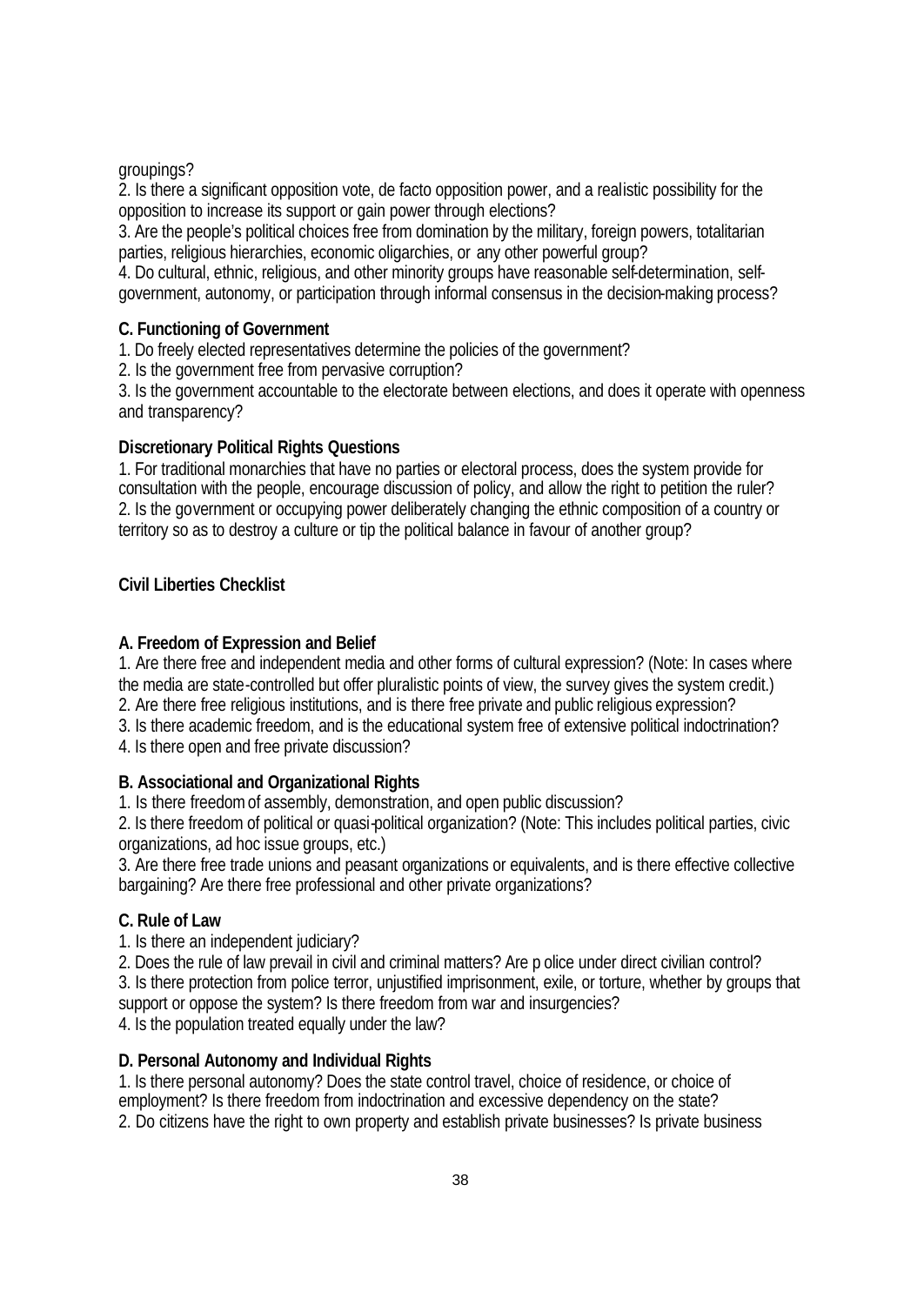activity unduly influenced by government officials, the security forces, or organized crime? 3. Are there personal social freedoms, including gender equality, choice of marriage partners, and size of family?

4. Is there equality of opportunity and the absence of economic exploitation?

Source: Based on information from Freedom House, "Freedom in the World" Accessed November 14, 2003. (http://www.freedomhouse.org/research/freeworld/2003/methodology.htm)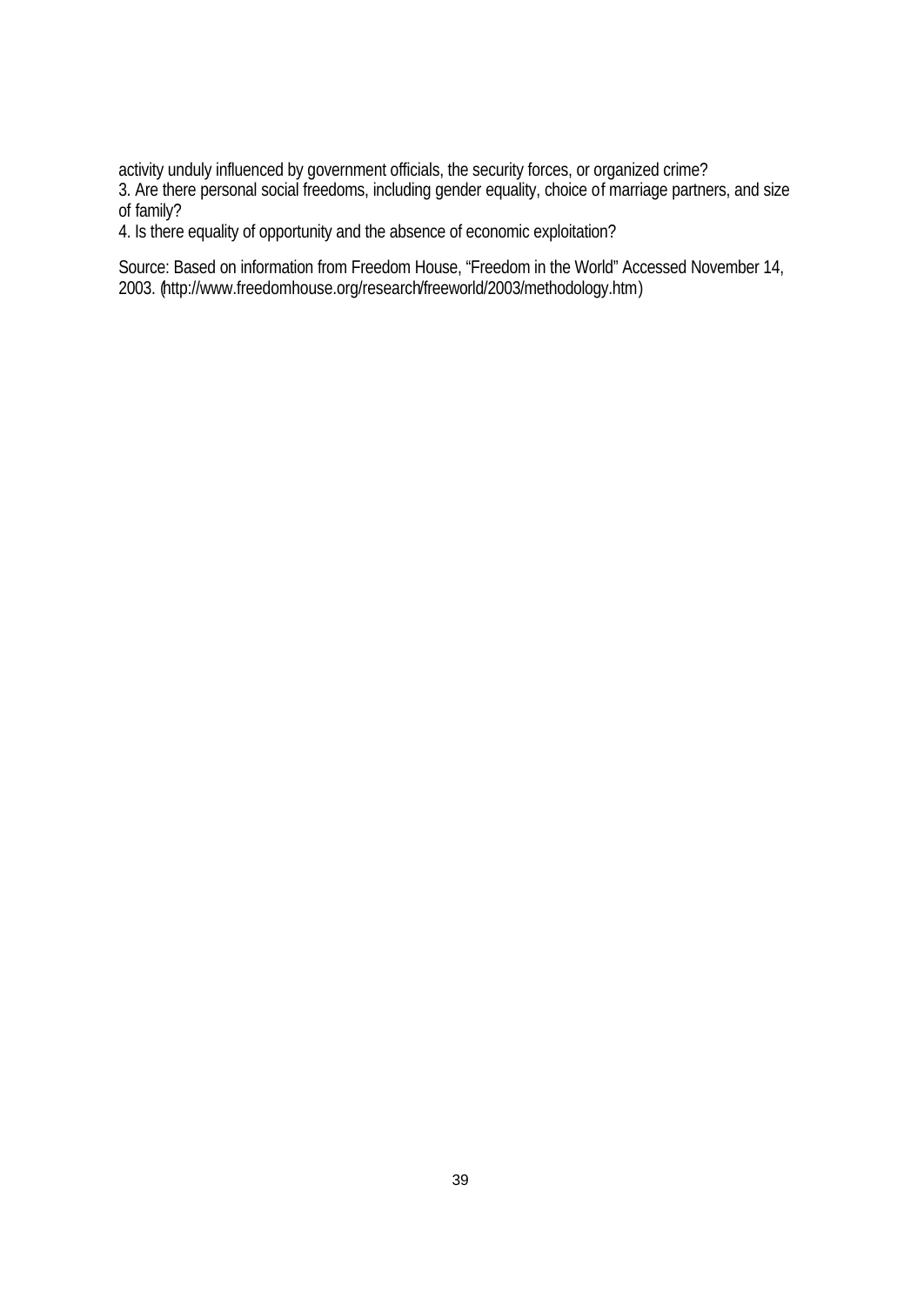### **REFERENCE LIST**

Barber, Benjamin R*.* 2003. *Fear's Empire, War, Terrorism and Democracy.* New York: W.W. Norton. Blum, William. 2000*. Rogue State: A Guide to the World's Only Superpower*. Monroe, ME: Common Courage Press.

Burnell, Peter. 2000. "Democracy Assistance: The State of the Art." In *Democracy Assistance, International Cooperation for Democratization*, edited by Peter Burnell*.* London: Frank Cass.

Carothers, Thomas. 1999. *Aiding Democracy Abroad: The Learning Curve*. Washington, DC: Carnegie Endowment for International Peace.

Carothers, Thomas. 2002a. "The End of the Transition Paradigm." *Journal of Democracy* 13, no. 1.

Carothers, Thomas. 2002b. "A Reply to My Critics." *Journal of Democracy* 13, no. 2.

Center for Democracy and Free Markets of the Council on Foreign Relations. 2001. "Democracy and Development: A Report from the White Oaks Conference, A Round Table on Democracy Promotion." (www.cfr.org/public/democracy/)

Conry, Barbara. 1993. "Loose Cannon: The National Endowment for Democracy." Foreign Policy Briefing No. 27*.* Washington: The Cato Institute.

Corry, J. A., and J. E. Hodgetts. 1964. *Democratic Government and Politics*. Toronto: University of Toronto Press.

Crawford, Gordon. 2000. "European Union Development Cooperation and Democracy." In *Democracy Assistance, International Cooperation for Democratization*, edited by Peter Burnell. London: Frank Cass, 90–127.

Crawford, Gordon. 2003a. "Promoting Democracy from Without – Learning from Within, Part 1." *Democratization* 10, no. 1: 77–98.

Crawford, Gordon. 2003b. "Promoting Democracy from Without – Learning from Within, Part 2." *Democratization* 10, no. 2: 1–20.

Diamond, Larry. 2002. "Winning the New Cold War on Terrorism: The Democratic-Governance Imperative." Institute for Global Democracy, Policy Paper No. 1. (www.globaldem.org/default.cfm?page=policy\_paper\_1)

Eurasia Foundation. 2003. (http://www.eurasia.org/who.html)

Freedom House. 2003. :Freedom in the World 2003. Survey Methodology." Accessed November 17, 2003. (http://www.freedomhouse.org/research/freeworld/2003/methodology.htm)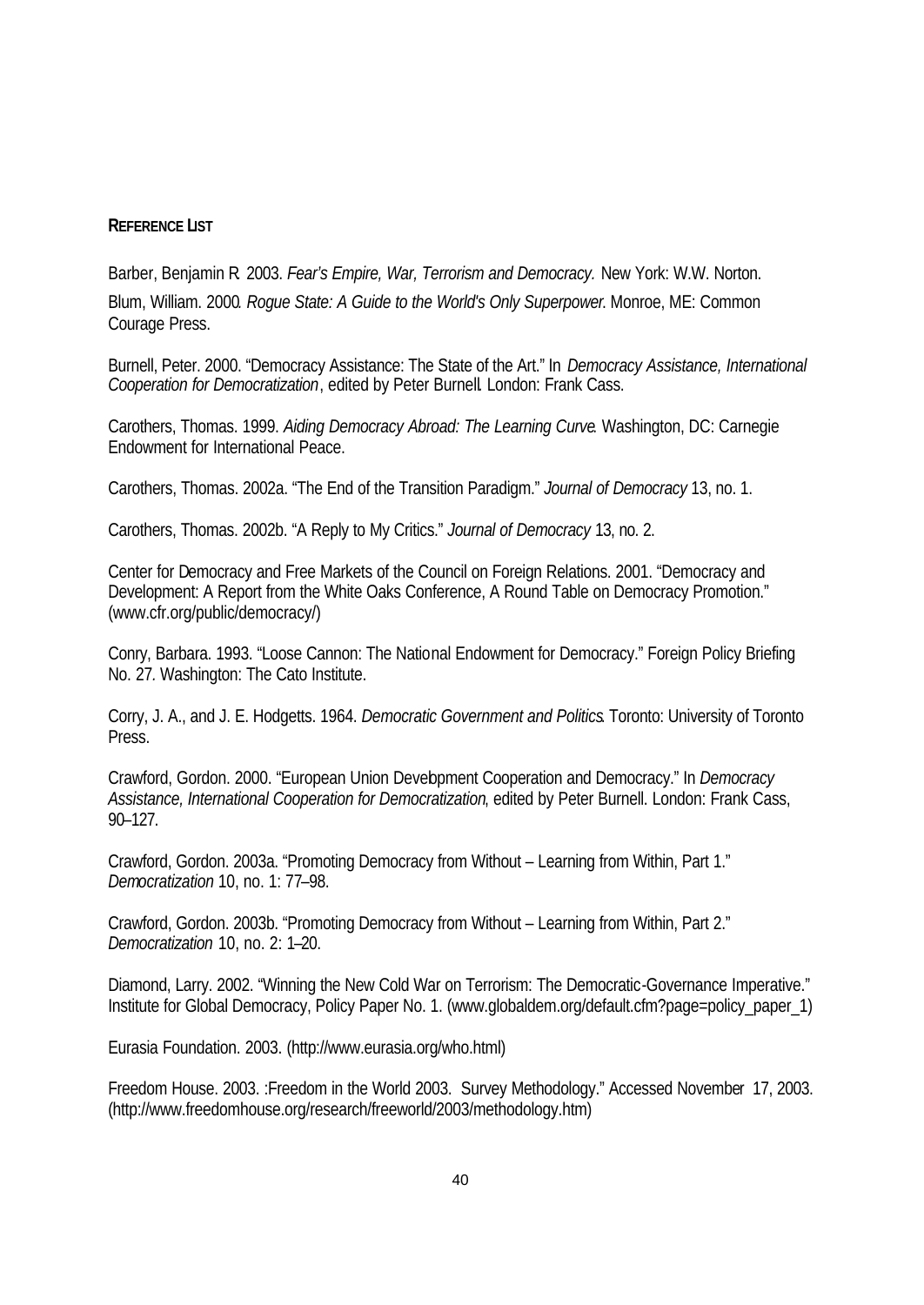Freedom House Survey Team. 2002. "Freedom in the World 2003." Accessed November 17, 2003. (www.freedomhouse.org/research/freeworld/2003/web.pdf)

Fukuyama, Francis. 1992. *The End of History and the Last Man.* London: Hamish Hamilton.

Gowa, Joanne. 1995. "Democratic States and International Disputes." *International Organization* 49 (summer): 511–22.

Hook, Steven W. 1998. "Building Democracy through Foreign Aid: The Limitations of United States Political Conditionalities, 1992–1996." *Democratization* 5, no. 3: 169.

Hook, Steven W. 2002. "Inconsistent US Efforts to Promote Democracy Abroad." In *Exporting Democracy: Rhetoric vs. Reality*, edited by Peter J. Schraeder*.* Boulder, CO: Lynne Rienner Publishers, 109–28.

Huntington, Samuel P. 1991. *The Third Wave: Democratization in the Late Twentieth Century*. Norman, OK: University of Oklahoma Press.

Hyman, Gerald. 2002. "Tilting at Straw Men." *Journal of Democracy* 13, no. 2.

International Institute for Democracy and Electoral Assistance. 2001. "Democracy Assessment Questionnaire." (www.idea.int/ideas\_work/14\_state/democracy\_assessment.pdf)

International Foundation for Electoral Systems. 2003a. Annual Report. (http://www.ifes.org///annual\_report.htm)

International Foundation for Electoral Systems. 2003b. (http://www.ifes.org/donations/FAQ.html#statements)

Karatnycky, Adrian. 2003. "Freedom in the World 2003. Liberty's Expansion in a Turbulent World: Thirty Years of the Survey of Freedom." Freedom House. Accessed November 1, 2003. (http://www.freedomhouse.org/research/freeworld/2003/akessay.htm)

Kaufmann, Daniel, Aart Kraay, and Pablo Zoido-Lobaton. 1999. "Governance Matters." The World Bank, Policy Research Working Paper No. 2196.

Keane, John. 1991. *The Media and Democracy*. Cambridge: Polity Press.

Kegley, Charles W., and Margaret G. Hermann. 2002. "In Pursuit of a Peaceful International System." In *Exporting Democracy: Rhetoric vs. Reality*, edited by Peter J. Schraeder. Boulder, CO: Lynne Rienner **Publishers** 

Nodia, Ghia. 2002. "The Democratic Path." *Journal of Democracy* 13, no. 3.

National Endowment for Democracy. 2003. "About Us—How the NED Works." Accessed November 17, 2003. (www.ned.org)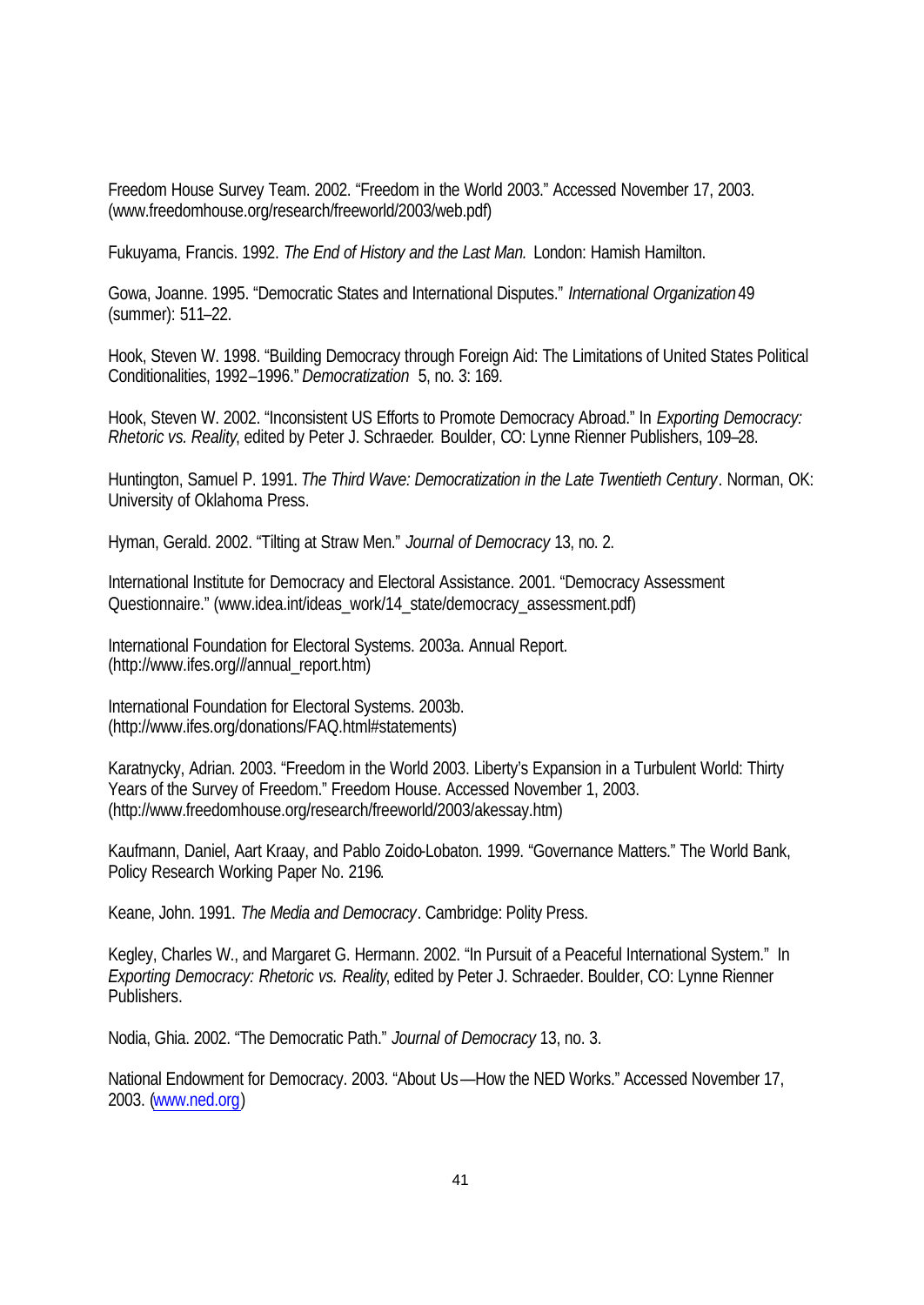Netherlands. Ministry of Foreign Affairs. 2002. "Civil society and structural poverty reduction." Policy memorandum. (http://www.minbuza.nl/default.asp?CMS\_ITEM=MBZ451681)

Pevehouse, Jon C. 2002. "Democracy from the Outside-In? International Organizations and Democratization." *International Organization* 56, no. 3: 515–49.

Pinto-Duschinsky, Michael. 1991. "Foreign Political Aid: The German Political Foundations and their U.S. Counterparts." *International Affairs* 67, no. 1: 33–64.

Putnam, Robert D. 2000*. Bowling Alone: The Collapse and Revival of American Community.* New York: Simon and Schuster.

Roll, Richard, and John Talbot. 2003. "Political Freedom, Economic Liberty, and Prosperity." *Journal of Democracy* 14, no. 3.

Santiso, Carlos. 2002a. "The Reform of EU Development Policy, Improving Strategies for Conflict Prevention, Democracy Promotion, and Governance Conditionality." Centre for European Policy Studies, Working Document No. 182. (http://shop.ceps.be/free/77.pdf)

Santiso, Carlos. 2002b. "Improv ing the Governance of European Foreign Aid, Development Co-operation as an Element of Foreign Policy." Centre for European Policy Studies, Working Document No. 189. (http://shop.ceps.be/free/77.pdf)

Sartori, Giovanni. 1987. *The Theory of Democracy Revisited*. Chatham, NJ: Chatham House.

Schraeder, Peter J. 2003. "The State of the Art in International Democracy Promotion: Results of a Joint European–North American Research Network." *Democratization* 10, no. 2.

Scwhab, Klaus. 2003. "Abstract of the Introduction." World Economic Forum. Report of the 2003 Annual Meeting. (http://www.weforum.org/site/)

Soros Foundation. 2003. "About OSI and the Network." (http://www.soros.org/about\_network/index.html#osi)

Then, Volker, and Peter Walkenhorst. 1999. "Strengthening Civil Society's Capacity to Promote Democratic Governance: The Role of Foundations." *Civil Society at the Millennium.* Bloomfield, CT: Kumarian Press.

United Nations Development Programme. 1997. "Governance for Sustainable Human Development." (http://magnet.undp.org/policy/default.htm)

United Nations Development Programme. n.d. "UNDP Thematic Trust Fund." (http://www.undp.org/trustfunds/devgovttf.pdf)

Weart, Spencer R. 1998. *Never at War: Why Democracies Will Not Fight One Another*. New Haven: Yale University Press.

Whitehead, Laurence. 2002. *Democratization, Theory and Experience*. NewYork: Oxford University Press.